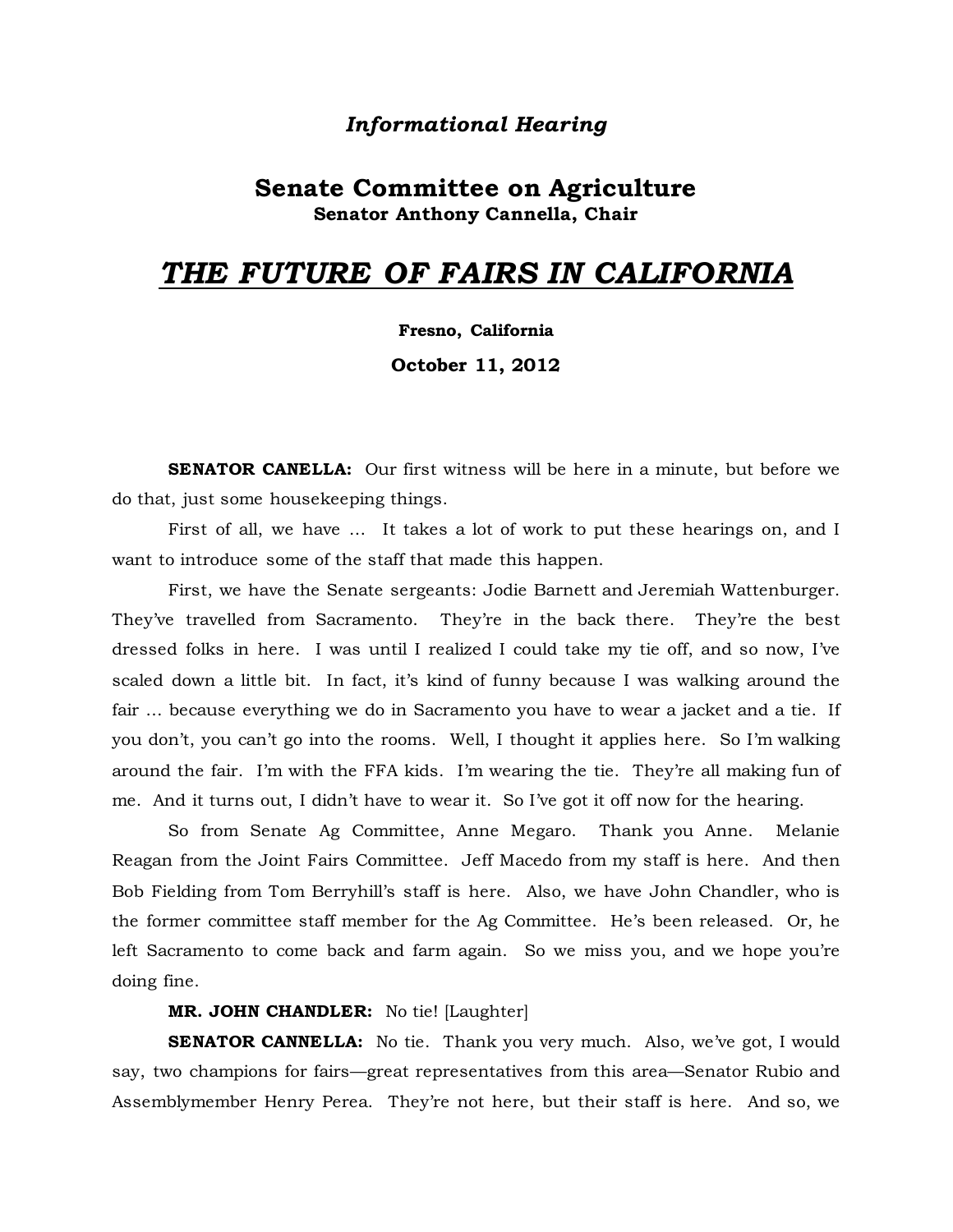have Esmeralda Soria from Senator Rubio's office, and we have Erika Cabrera from Assemblymember Perea's office. So thank you for your support and your bosses' continued support for the fairs.

Alright. So I'm going to go ahead and get into it, and hopefully our first witness will be here. Oh, he's here. Okay. I'm going to have an opening statement.

So welcome to the Senate Agriculture Committee's informational hearing on "The Future of Fairs in California."

Today's hearing will examine the current financial status of California's fairs and how they have been impacted by the elimination of funding from the Governor's 2011-2012 Budget. We will also discuss any updates to the Governor's comprehensive plan for California fairs and what actions have been taken, or could be taken, to provide alternative funding solutions to ensure the future of fairs in California.

California fairs have been in existence since 1854 and have since grown to encompass 78 fairs statewide. In 2009, they had a \$2.85 billion economic impact and provided 25,000 jobs. Today's hearing will discuss in further detail how these fairs have impacted local communities, engaged local businesses, and built partnerships to remain solvent and relevant in today's society. We will also discuss how fairs have responded to the absence of state funding and what actions they have taken to become more self-sufficient, as well as discuss the impact on the state if financially distressed fairs were to close.

I look forward to the informational discussion. And thank you for your attendance today.

For those of you who are interested in testifying during public comment period of the hearing, the sergeants in the back—that I introduced—will have a slip. If you can just fill out your name, and then when we get to the public hearing section, we will call you up.

So those are my opening comments.

Senator Berryhill, I don't know if you would like to make few comments.

**SENATOR TOM BERRYHILL:** Sure. First of all, I want to thank everybody for coming here today. I was talking to John Harris; he thought maybe it would just be the three of us here today, and, obviously, folks love their fairs here in California.

I had the opportunity to serve on the Stanislaus Fair Board for eight years, and during those years, some of the same problems we had then that we have now, which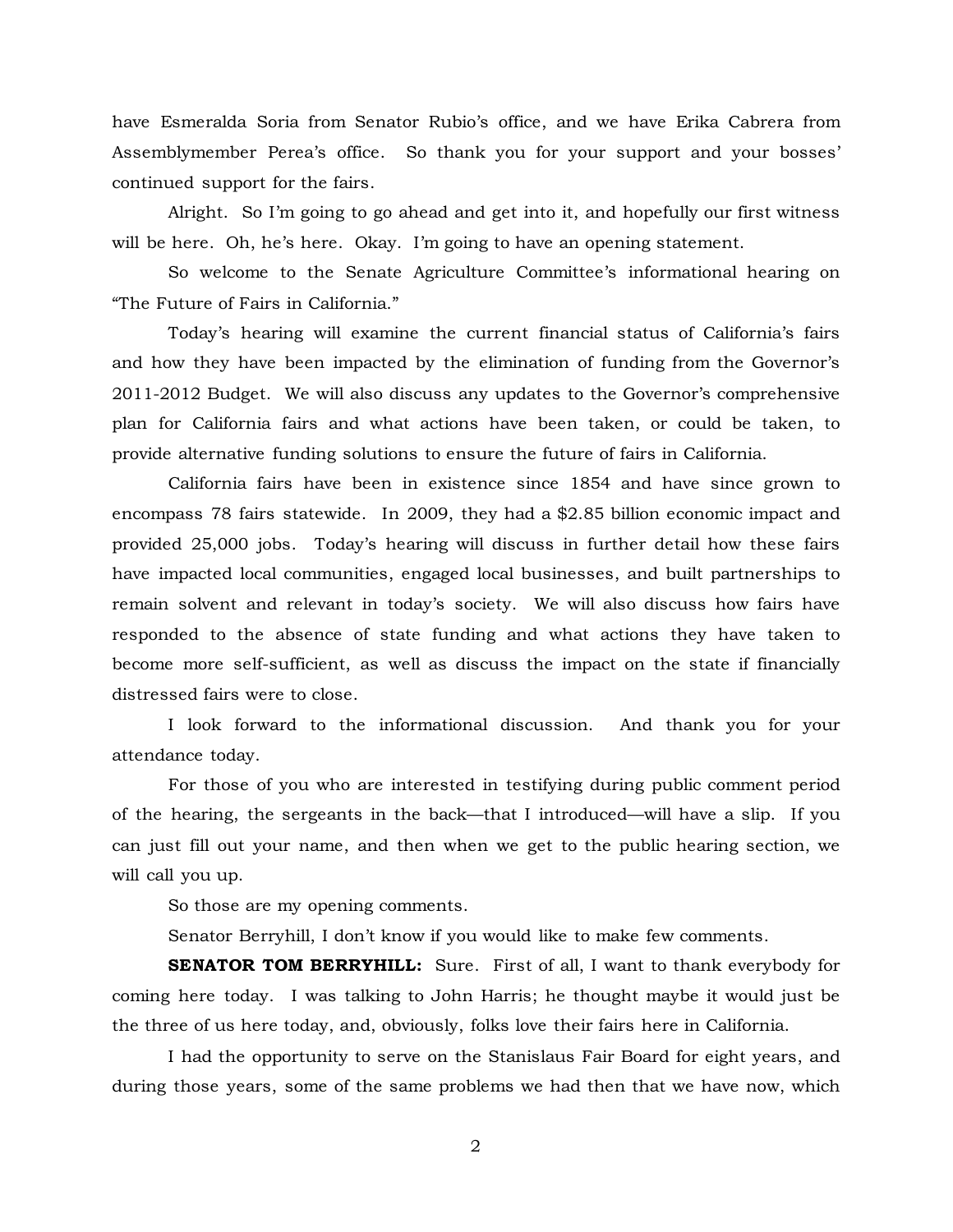is some of these fairs are sustainable, some of them aren't. I think it's very important that we hold these fairs together, that we don't lose them. This is an opportunity to link our urban and our rural kids together to educate urban kids as to what agriculture is all about. I think that's very important. Agriculture is the backbone of this state and this country, and we don't want to lose that link.

So I am looking forward today to the discussion as we look into how to keep this thing sustainable and keep these fairs around for the communities. Thanks everybody for coming.

**SENATOR CANNELLA:** Okay. With that, we'll call Mr. Houston. He's the Deputy Secretary for Legislation and Public Engagement at CDFA. Also, I'd like to recognize Mr. Houston—so he travelled from Sacramento. It's my understanding he got up very early this morning, so we thank you for your dedication and your willingness to be up here so early.

**MR. JIM HOUSTON:** Well, thank you. And I appreciate your patience. I had a little girl that was not happy to see her dad go this morning.

But anyway, thank you, Chairman and Senators. I appreciate the opportunity to come and talk to you about this very important issue and talk about a little bit of the background of what CDFA's role has been and sort of what we're trying to do now in light of the funding challenges.

I did think it was important to note that since the very early days of California we've had fairs. It was actually in 1859 that a general law was passed to allow the creation of local agricultural societies. Twelve of those were formed, and those entities were not part of the State. They were either private corporations or quasi-public corporations, and it became an annual practice of the Legislature to fund them. That practice, among others of the Legislature appropriating money to private corporations, was frowned upon, and in 1879 the Constitution was changed to prohibit such a practice. So, the folks responded by making local agricultural societies state institutions and called them District Agricultural Associations, and thus began our relationship with the fairs. And it's been a very good one. We're very … certainly unfortunate that the funding crisis has necessitated the changes, but our enthusiasm for the fairs, our love for the fairs has never been stronger.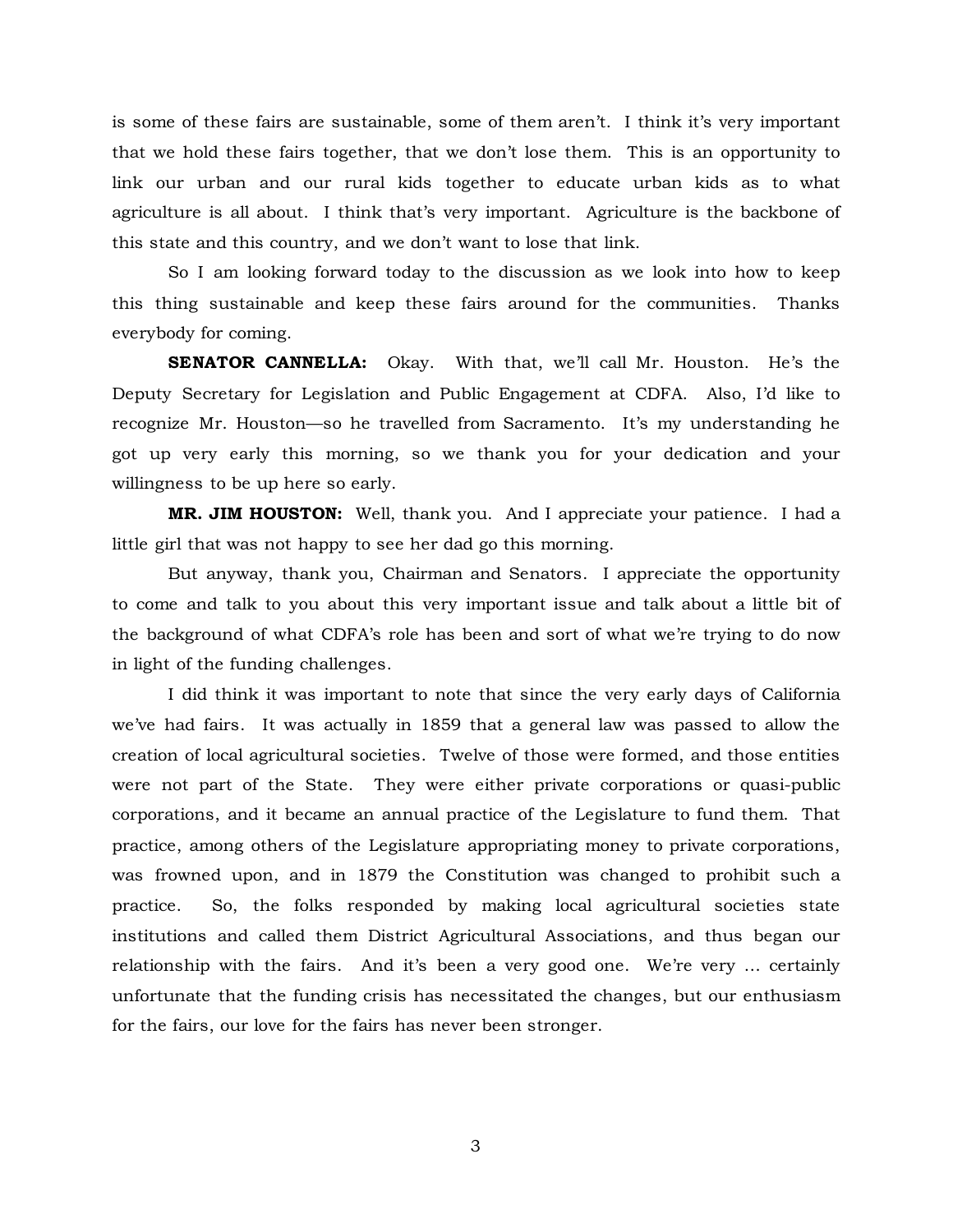Personally, I think it's really neat. I grew up in Fresno—actually Clovis—so I spent many childhoods here at the Big Fresno Fair, so it's nice to come back home and give these remarks.

I thought it would be helpful to understand that for the vast majority of time, or that the fair has been in existence, they've been funded via the State. Most recently was the horseracing handle, and then a couple of years ago, they switched to the General Fund, which unfortunately was then pinched by the budget crisis and some tough choices that we had to make. We had to remove the 32 million of General Fund that supported the fairs. That cut is going to be felt differently amongst all the different fairs given their local resources and their budgets, etc. But, you know, we're very pleased with what we've seen in terms of the reactions from fairs. The local communities have really responded. We've seen a more entrepreneurial shift. We've seen nonprofit companies coming to fruition and trying to help with fund raise, and watching the communities respond positively has really been something that's nice to see.

So when the budget cut was made, the Governor charged us with forming a consortium to gather fair managers, District Ag Association members, vendors, personnel, other state agencies, pretty much anyone that we could think of that had to do with fairs. We wanted to get them in a room and start to try to tackle some of these issues. The first and foremost of our charge was to evaluate whether we should sell the fairs, the fairgrounds themselves, as a public asset, and that was pretty quickly dismissed as something that we should not pursue at that time for a variety of reasons. Chief among them was we wanted to try and save the fairs. We wanted them to… We thought they were important community assets, and we wanted the communities to have a chance to make sure that the fairs could become viable.

The second thing is that it's really difficult to ascertain the value of a fairground. Because they are so steeped in tradition, a lot of times, especially if they're state land, they're exempt from local zoning and ordinances. So oftentimes, as many of you may know, when you value land, it's based on what it's zoned for. So if it's zoned agriculture or if it's zoned industrial, etc., that's going to have an effect on its value. And so, determining the value of the fairground is contingent upon what that local entity wants to zone it for. So there's a little bit of speculation that's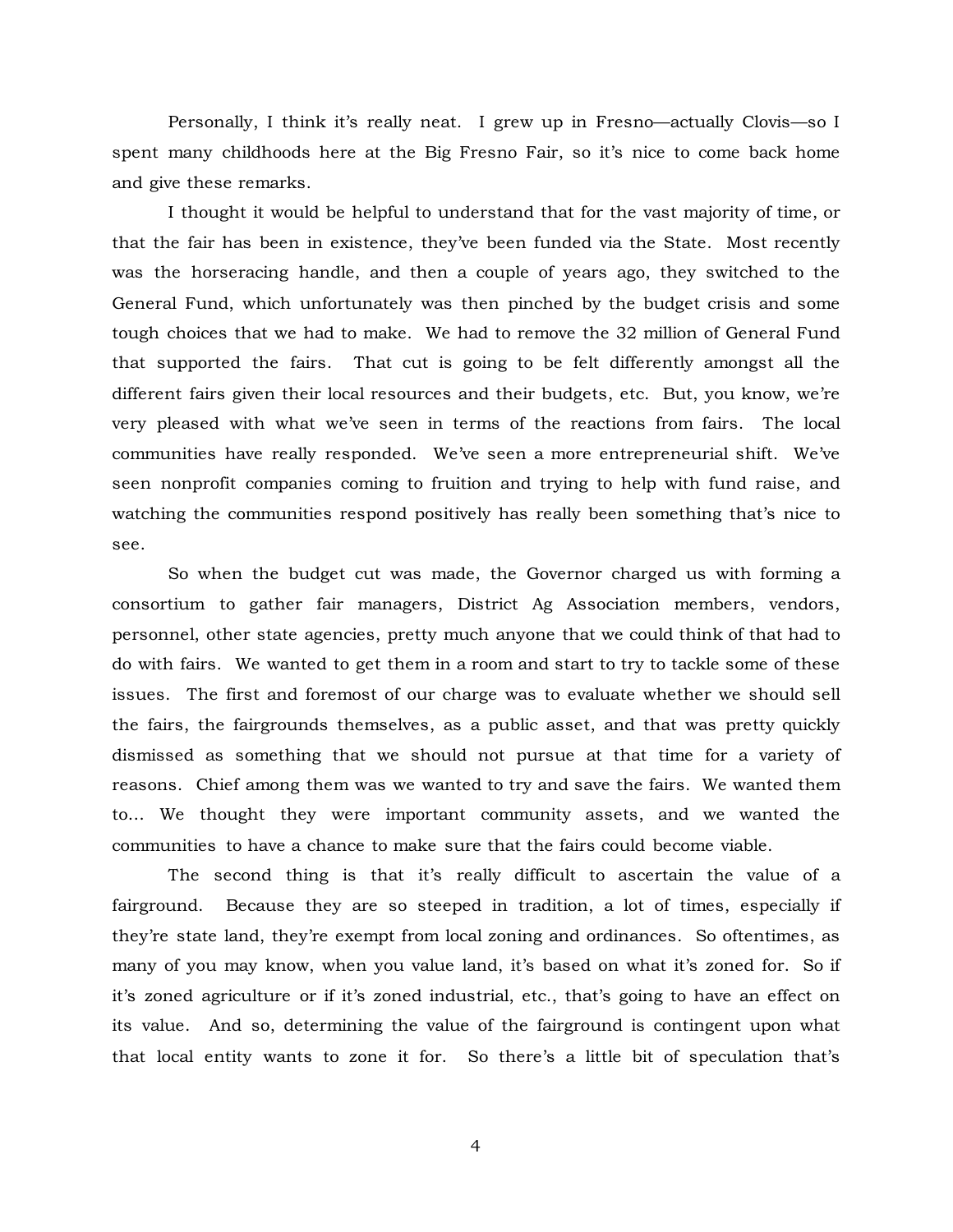involved. So at the end of the day, we decided it was best to try to pursue some alternative ways of encouraging fairs to be more entrepreneurial.

We looked at pretty much everything that we could. In addition to the property, we looked at personnel. We looked at contracting. We looked at other relationships that they could form—alternative governance structures, etc. And at the end of the day, we took sort of what the consortium had put together and tried to come up with a plan that we could present to the Legislature and the fairs industry that would get passed. That took quite a while. We had to go through our control agencies. So because fairs have been in existence for so long and the relationships have ebbed and flowed, there's a whole morass of regulations and laws that sort of govern what they do.

You know, there's two sort of primary things I think the State is concerned about. One is if they're spending public funds, then you want to make sure that those funds are being spent with a public interest in mind. And second, because they're state entities, the State can incur liability. So that if a fair engages in some—or some fair employee, or a fair board—engages in some sort of conduct, or if there's a contract that's entered into and someone can't perform and a lawsuit is filed and the State is found liable, then that's taxpayer dollars that would have to go and fund that liability. So the State wants to make sure that those liabilities are covered—the taxpayer funds aren't in jeopardy—and that proper insurance is attached to the contracts that are entered into. So anyway, we went through, and the most promising aspect in light of the reduced funding, or the elimination of funding, was to try and find some sort of contract relief for the fairs.

So under current law, all of their contracts essentially have to go through the Department of General Services. They go through their contract review, and that can be a slow process. And to their credit, the Department of General Services was very, very helpful. They understood the challenges that fairs were at. And when you think about the network of California fairs, there's a tremendous amount of diversity. I mean, you have \$7,500 vendor contracts, and you have multimillion-dollar entertainment and sponsorship contracts. So the spectrum is extraordinarily broad. But if you're not spending public funds, which now they're not, so everything that a fair generates is onsite. So they're through sponsorships, through ticket sales, through entertainment sales, etc. They're generating revenue and then trying to use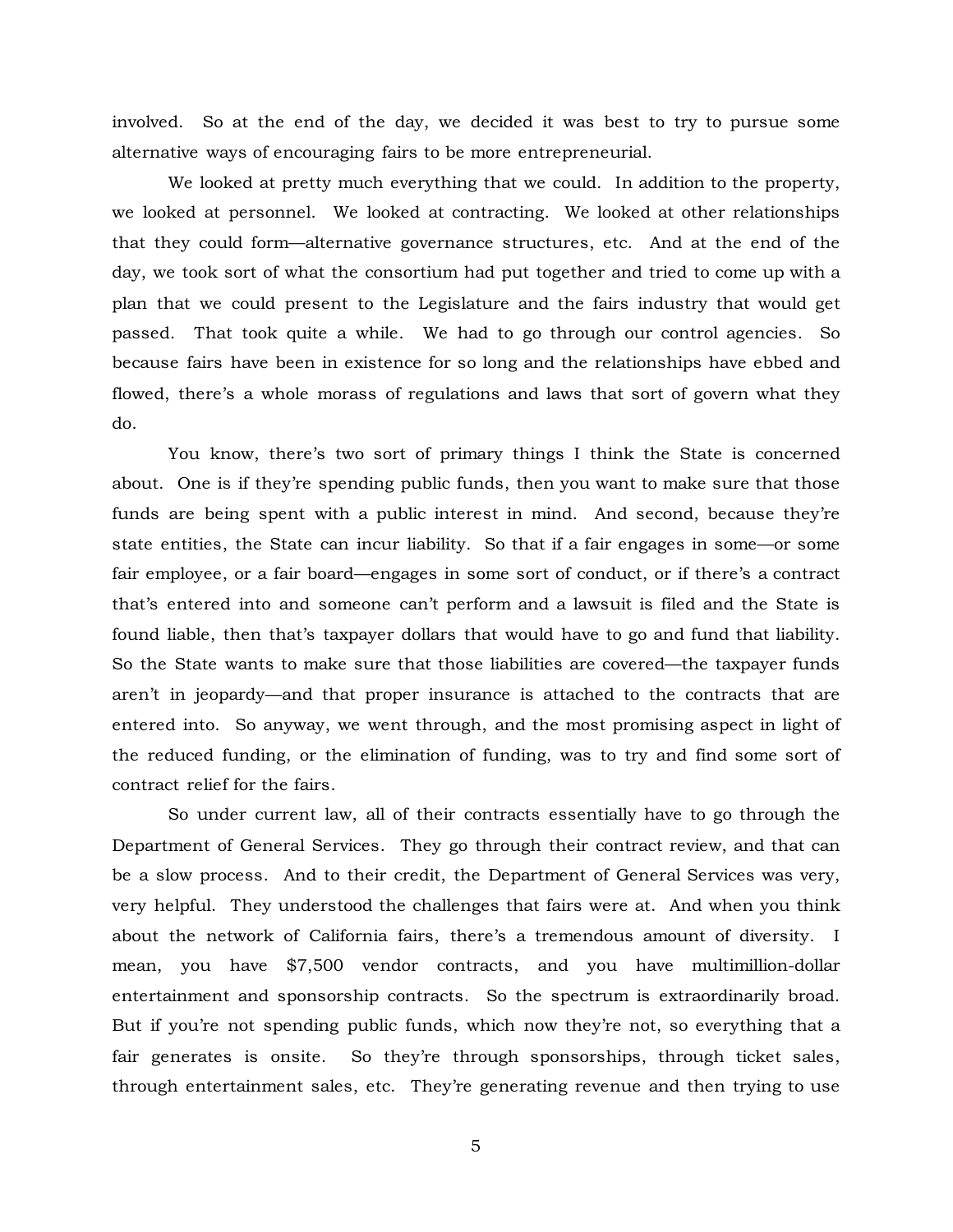that revenue to pay employees, to keep operations going, and to make investments. So we worked with the Department of General Services, we worked with the Department of Finance to try and … to make sure that whatever proposal was put forward was done so carefully and that all of the concerns on the periphery, the liability and the contract concerns, were taken care of. That took longer than we had anticipated, and it wasn't until late July, early August of this year that we were able to get something together that we could put out into the public sphere and be reasonably certain that it was going to pass scrutiny. So that happened.

We went to the fairs industry, we went to the Legislature and sort of presented our proposal. In addition, I should mention there was a proposal to alter the way that fair board appointees are removed, which, understandably, could have been rolled out better on our end. And I think there was some misunderstanding about what our intention was. So part of my purpose here is to clarify that.

We didn't want to make fair appointments subject to the whims of political fancy. The Brown Administration has spent a tremendous amount of time, more so than many governors, in vetting fair appointments and reaching out to communities to make sure that we get candidates and that the candidates are qualified and committed to making sure that the fair is going to be successful, it's going to be entrepreneurial, and most importantly, it's going to be connected to the community in which it sits. But regardless of all of that effort, there are still public interests involved. And a fair board member, as many of you who are and have served know, it is a public position and that you are serving at the public interest. There are Bagley-Keene provisions, and there is a certain amount of responsibility that is inherent in assuming such a position.

The mechanisms for removing fair board appointees who are not adhering to it or who are engaging in conduct that can make the fairs industry as a whole look bad we wanted to try and address that because right now the mechanism is very weak, and so we wanted to try and explore a way to remove fair board appointees who weren't complying with the laws and the regulations. And just the end-of-session crush, that was not well articulated on our part, and I think that raised a lot of hackles and certainly didn't make our job any easier in trying to get this legislation through at the end of session.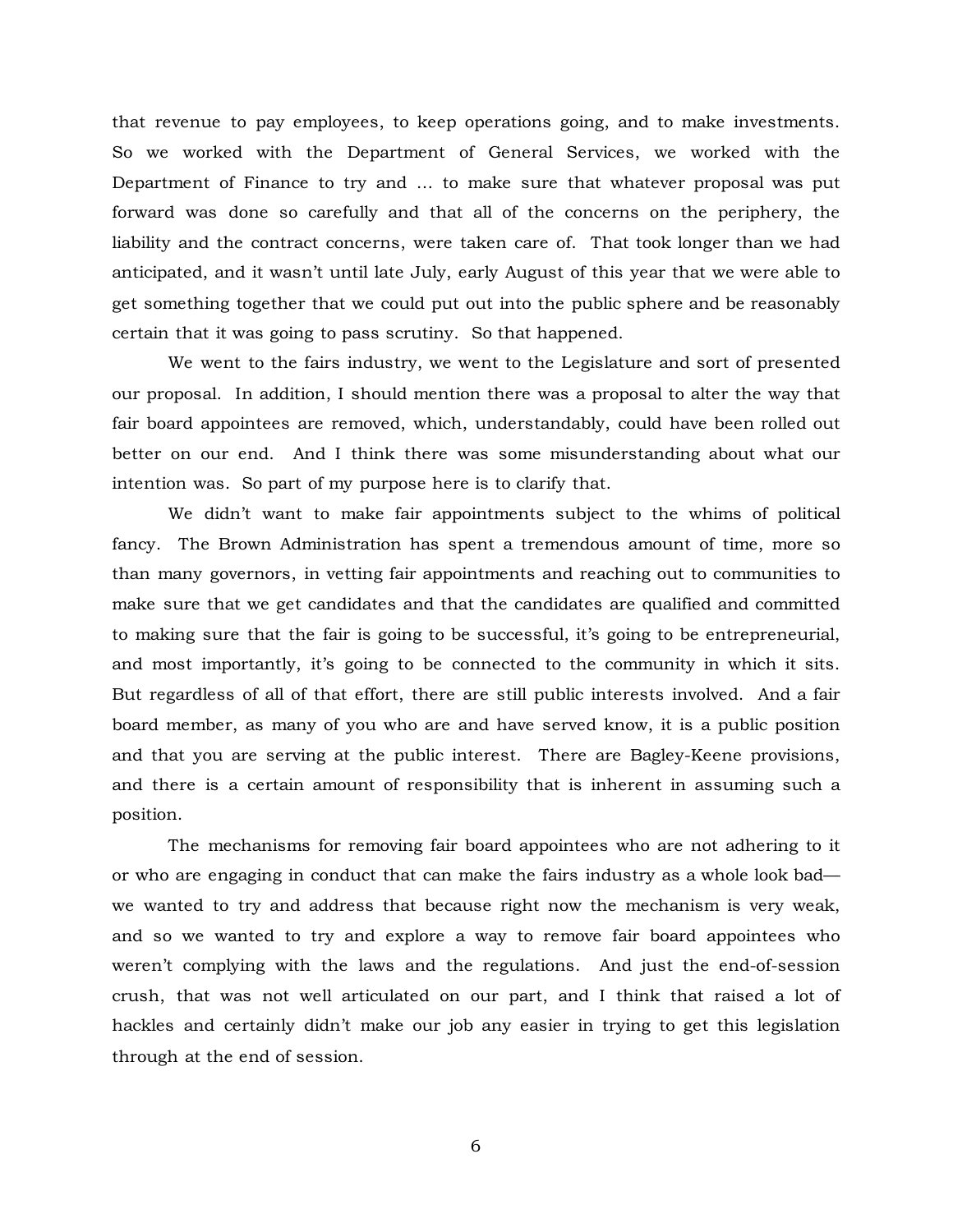And in addition, the fairs industry wanted … had sort of not "given up the ghost" for funding opportunities. It was my understanding they're exploring a variety of those opportunities, none of which obviously draw from the General Fund. And I think they'll talk more about those today. We said then, and we continue to say, the Administration has no position on that. And we're not necessarily in favor or opposed to those—and certainly, you know, in some sense, leave it up to the fairs industry to try and see if there's the support for such a thing. And, you know, whatever at the end of the day keeps the fairs going and keeps the public trust is something that we very much are in favor of.

So, you know, I just really appreciate the opportunity to come here. This is a complicated issue. It's an emotional issue. We really like the fairs. I like the fairs. I go with my family. I go to multiple fairs around the Sacramento area that I can. It's just a wonderful experience. It's wonderful for the children of the community, both with the livestock and the art. There's just no other venue that has the community spirit that a fair does and provides opportunities for young people to learn about agriculture, to express their creativity, and to be celebrated by the community for their talent.

So like I said, I really appreciate the opportunity. I'm encouraged to hear … I'll answer questions, and I'm encouraged to hear what people have to say.

So with that, thank you very much.

**SENATOR CANNELLA:** Thank you. So does the plan you mentioned ... This is the comprehensive plan that we've all been waiting for, right? And I haven't seen a copy of it. Has it been released to the public yet?

**MR. HOUSTON:** Yeah, we released it to the fairs industry late July, early August of last year, I want to say. So I can get you a copy. I'm sorry …

**SENATOR CANNELLA:** Well, Anne just showed it to me. It's pretty thin.

**MR. HOUSTON:** Yeah.

**SENATOR CANNELLA:** So is the entire plan just, no, that DGS doesn't have to review contracts anymore—that's all we're going to do to relieve the fairs of the burden that the State may put on them?

**MR. HOUSTON:** Well, I mean, in terms of the statutory changes, there were two statutory changes. One is the contract relief; the second is the appointments. There are things that we are doing that are not statutory and regulatory, I believe.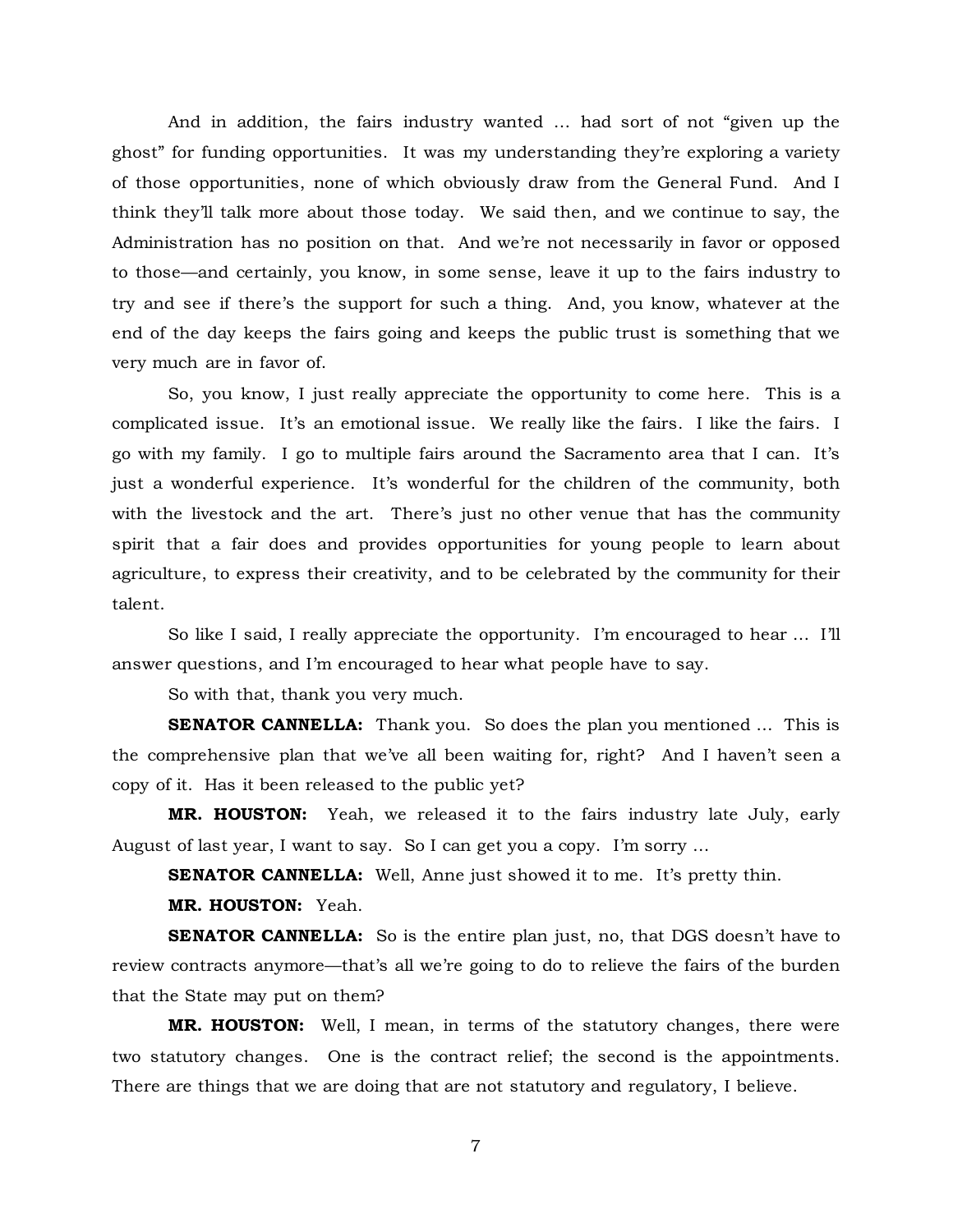#### **SENATOR CANNELLA:** Like what?

**MR. HOUSTON:** Essentially, I don't know the exact … I want to say when we started this process two years ago the Fairs and Expositions Division had 12 people; now it has 2½ people. So what we did is … There's no funding coming in for the Division of Fairs and Expositions, but we still have statutory obligations that we have to fulfill. So we really took a hard look at making sure that we were still trying to provide the service to the fairs that we could but with very limited resources. We tried to, in some sense, stop the bleeding for those funds, so we put some stops on how we were spending that money on staff and other resources to try and make it last for a while so we could provide staff and provide these services to see. Because regardless of what happens, for the fairs it's going to be a multiyear operation, implementation, going through the Legislature, etc., so we want to have a good four or five years of reserve in there so that we can see that through. In addition, we've been reaching out to our other partners, the other JPAs, that help service the fair industry to see if there are services that they can provide to the fairs in a more efficient manner and that doesn't draw down General Fund resources.

**SENATOR CANNELLA:** So you're saying you're working with them now. You're trying to determine if there's an ability to do that?

**MR. HOUSTON:** Yeah.

**SENATOR CANNELLA:** What's the timing, though, because we're up against a pretty hard deadline? Most of these small fairs were able to exist because of last year's revenues or last year's contribution by the State, and now we're getting out of fair season, and new fairs are going to start up next year, and they're in trouble unless we have a plan. And it seems to me, and I don't know how much of a hurdle DGS is on reviewing contracts, but I can't imagine … That seems like more of a time-saving thing than a money-saving thing. Is that going to save the fairs money?

**MR. HOUSTON:** Yeah. We actually did a survey … I mean, I'll be the first to admit it, it's not going to win any awards for its drama, but it does provide real relief to fairs, and that's what we heard from …

**SENATOR CANNELLA:** What kind of relief? Like, financial relief?

**MR. HOUSTON:** Yeah. So we did a survey, and they basically put a monetary amount in terms of the money that they were paying to employees to fill out specific forms and meet certain requirements. Now those requirements are important if you're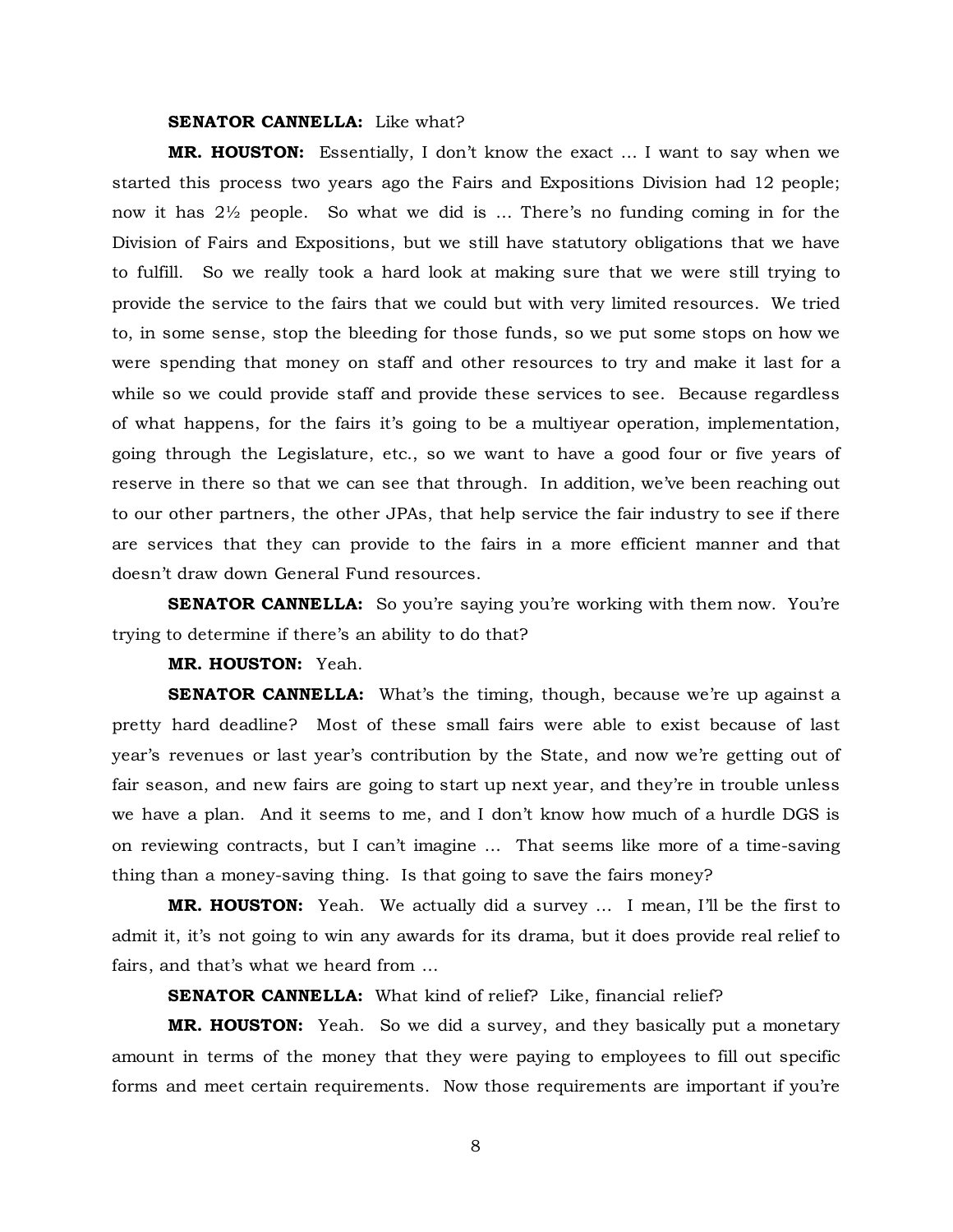spending General Fund dollars and if you're a state agency; but if you're a fair industry, that's spending in situ revenue. Maybe some of those things aren't as important. So there was … We had a chart that essentially listed the amount of money that they were paying. So it would provide monetary relief, and it would provide some expeditious relief to them in terms of managing their contracts.

**SENATOR CANNELLA:** I agree. I understand that it would save a lot of time. I guess filling out forms—I don't know how that saves a lot of money. There are other things that I heard, for example, since now there's no more state money but the State still requires audits—they're very expensive. Did you guys look at eliminating the auditing requirement?

**MR. HOUSTON:** Yes. Well, that's exactly what we're reviewing right now. Because a lot of the language … Well, I guess it would help to understand that we assumed—maybe naively—but we thought that we would get the legislation passed this year. We thought that the contract relief would go through, that people would be onboard with it, and it would pass and then some of the requirements that we had would not carry on into this year. When that legislation failed … It never actually even got introduced, but we knew it wasn't going to get through, so the statute itself stayed the same. So what we had to do was reevaluate, "Well, okay, all of our requirements are still there, so in light of that, what do we do for this next year to see the fairs through"? And auditing is one of those provisions that we're looking at to evaluate to make sure now that you're not receiving these state funds—what are the requirements for auditing?

**SENATOR CANNELLA:** I just think, again, this has been a long time now, and it doesn't seem like we've done anything. We have a report talking about the Department of General Services and that's great. I can understand that would be a pain to hire people and go through DGS, but all these other things are really … They cost a lot of money, and we're still talking about, "Well, maybe we'll deal with that." When will we have an actual plan, something that we can actually say, "This is going to save the fairs money; this is going to help the small rural fairs be successful; this is going to keep them solvent?" When will we have a tangible thing that we can give to the fairs and say, "Look, we took the money, but we relieved the burdens that we placed on you?"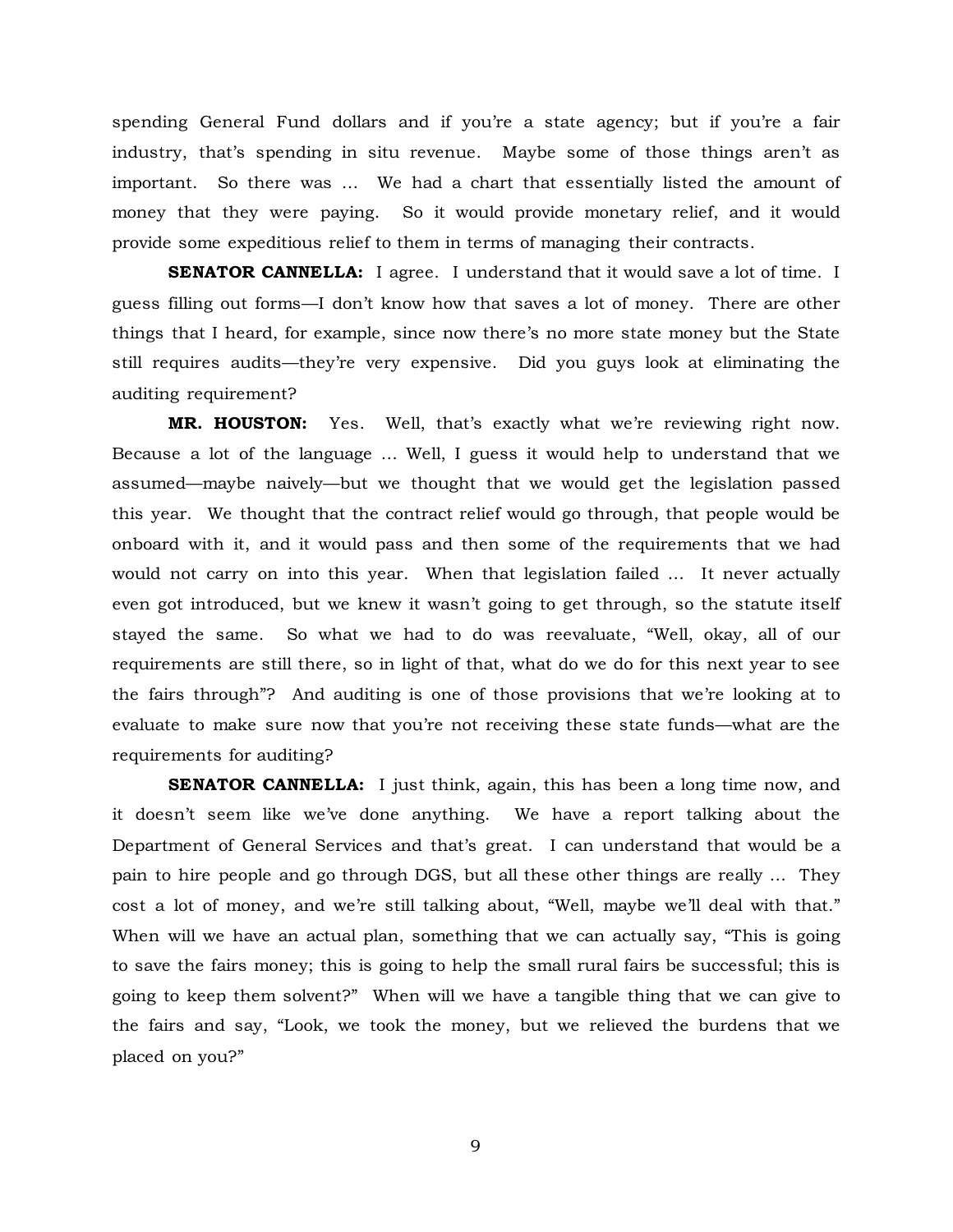**MR. HOUSTON:** Well, I mean, to be honest, I think you have that plan. If we had a magic wand to wave and we had more power than we do, I think we would like to put together something that could provide more relief to the fairs; but the fact remains that they're state entities, and we have state responsibilities that are inherent in that. So we can't just throw everything out because, like I said before, we would incur liability. So you know, for instance, an employee goes out and gets into an accident and it's a multimillion dollar judgment, who's on the hook for that? Not the fairs. You're going to bankrupt the fair on that, so who helps out? The State helps out. So that's a multimillion-dollar check that goes from the State, from taxpayer dollars, to help defray the cost of that accident. Well, we want to make sure that those types of things don't happen or that adequate insurance is in place to protect against those types of things, and doing that requires regulation. I mean, it requires some kind of oversight by the State. So the fact that they're state entities, the fact that the appointees are state appointees really limits what we can do in terms of providing relief because we don't have General Fund money to give them. So when you look at it, contract relief is, in terms of statutory relief, really the most promising place that you can go.

Now, we have been working with fairs to explore alternative governance options, to work with their communities to find nonprofits, to explore different leasing options. The Madera County Fair, just up the street, if you pass by, you know, there's a shopping center with a Lowe's in it; that's fairground property. Those types of things and those types of creative land use decisions can help augment the revenue for the fairs. In addition, we're watching all the fairs in terms of their budgets to make sure that they're going to stay profitable. We're helping them where we can. And from what we've seen, we've been really impressed with the way the fairs responded. The fundraising opportunities that they found in their communities, the sponsorships, the alternative uses of land to generate money have all been stuffed. Now folks are exploring, and I think, you know, it's certainly not … they're not out of the woods yet. But we're certainly encouraged by the spirit of what we've seen.

**SENATOR CANNELLA:** Now you mentioned—just to follow up on the liability insurance and then I'll hand it off to you, Tom—that there's no funding from the State—which there's not. Who's paying the liability insurance right now? Who's responsible for that?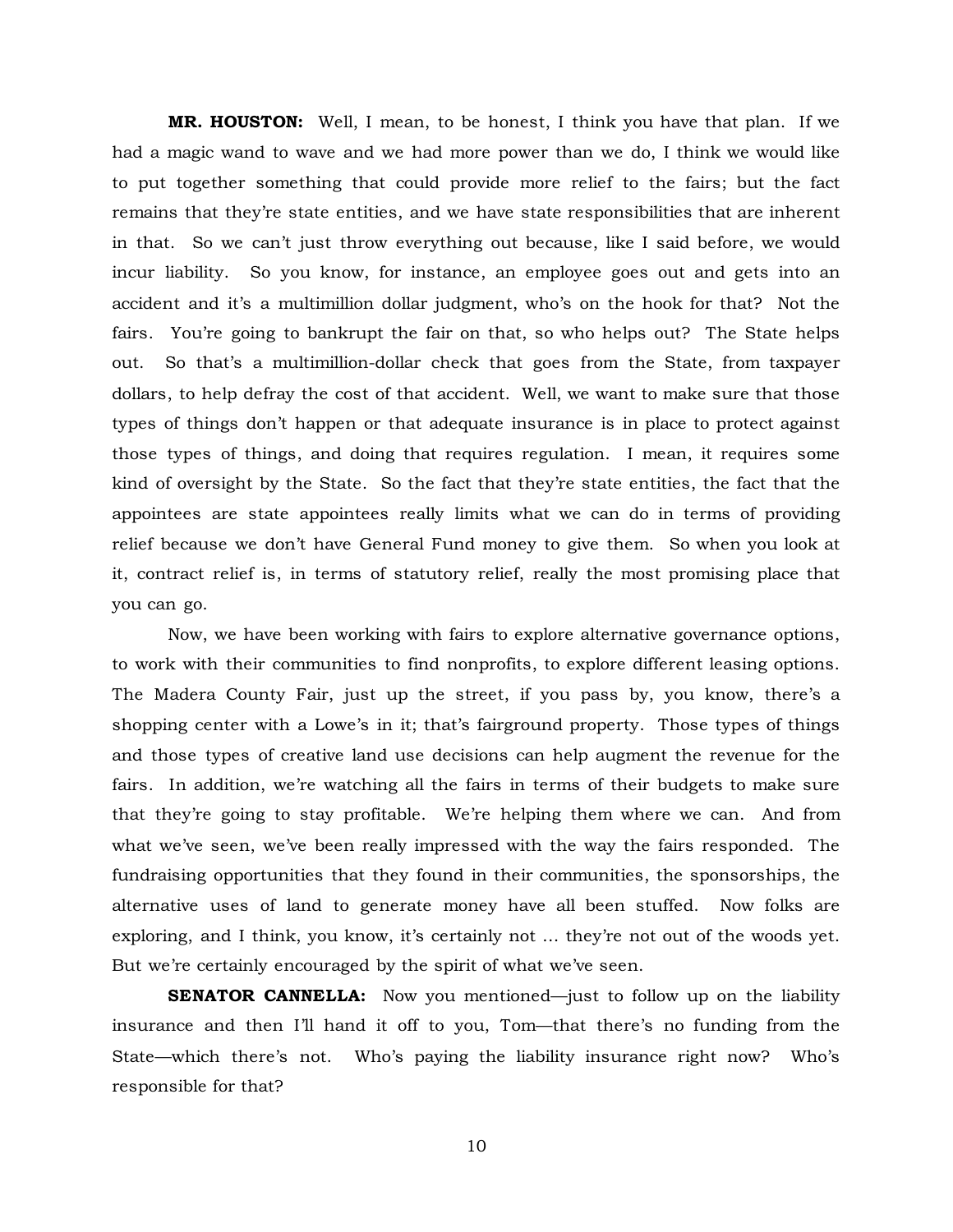**MR. HOUSTON:** Well, in terms of the, like automobiles, it's …

**SENATOR CANNELLA:** Well, just the million dollar injuries ...

**MR. HOUSTON:** … a self-insurance pool that the fairs are currently engaged in so that …

**SENATOR CANNELLA:** Fairs are paying for the ...

**MR. HOUSTON:** But we, the State, have supplemented that because there was an accident that was a multimillion dollar judgment; and the fairs' rates all got assessed at a much higher rate, and so the State stepped in to help augment that fund and provide relief to the fairs.

**SENATOR CANNELLA:** They're going to continue to do that?

**MR. HOUSTON:** Well, no. We did at one time, but in the future, we don't have any money to do that with. So theoretically, what you could imagine is … There's a process called the deficiency judgment that we could try and go to the Department of Finance and try and get an appropriation specifically for that. But really, our hands are very limited. And so that's sort of one of the things that we're trying to ascertain and work with the fairs and work with our JPAs that help oversee them to make sure that if there are changes that need to be made that we make those and that these types of things don't happen.

**SENATOR BERRYHILL:** Would the Governor be open to some urgency legislation referring to the funding and liability and all the stuff that we're talking about today? Because I think Anthony makes a good point: If these fairs are going to take over all their own funding and all of a sudden they're still … and we still have fees and, you know, audits and all the other stuff, I mean, these guys are going to be "under the gun" to try to stay in business. And so we've got to run these things as "skinny" as we can. I mean, we're very resilient in the farming industry and the fair industry, and I think we're going to be fine.

But we also, we've got to get government out of the way sometimes. I know that's very, very hard to do because we're so ingrained with each other—it's a partnership. But I'm certainly looking forward to being part of some legislation early on this next year that helps maybe with the funding. And we've still got some work to do, but I would hope that the Governor would be open to working with us and getting this done in a bipartisan way.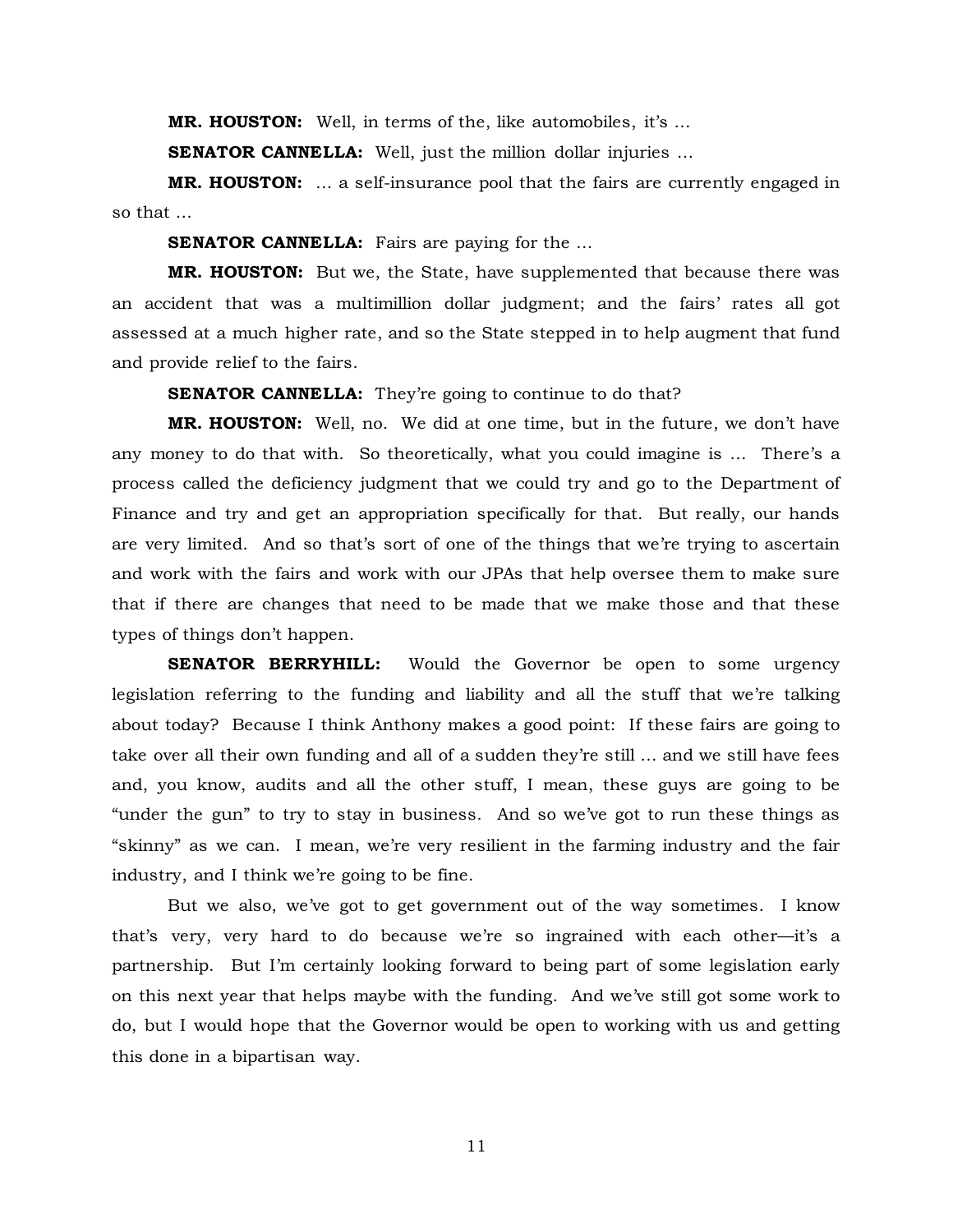**MR. HOUSTON:** Oh, certainly. I mean, I can't speak to any of the specific proposals because they're not in word form yet, but if the Legislature saw fit to pass something in urgency legislation, I mean, we certainly wouldn't reject it out of hand. So I mean, I think that's one of the really important aspects of this is that it is incumbent upon the Legislature to pass these bills, and so they're a partner in this as well. So if they saw fit to put something down, I'm sure we'd …

**SENATOR BERRYHILL:** Well, I think the Chairman makes a good point when he says we're coming up on a new year, all these folks have got to make plans, and I think we're going to have to do something relatively quickly to make sure that everybody—they're minds are eased as we move forward, and we know we're going to be able to keep these things sustainable.

**MR. HOUSTON:** Yeah. And I just want to clarify: We wanted to pass something by January  $1st$ , and it was the fairs industry that stopped us. They wanted to pursue funding, and that's their choice. I mean, that's fine, but that was a decision that was made by the fairs industry to take a strategic step to pursue that this year.

**SENATOR CANNELLA:** But as far as ... To be fair, the reason that the fairs were opposed is because of the language to remove appointees at the Governor's whim rather than a four-year cycle. I doubt that they were opposed …

**MR. HOUSTON:** I don't know if that's entirely accurate. I think that …

**SENATOR CANNELLA:** Really? So you offered them and said, "Look, you've got this new contract thing"—which I think is significant by the way. I think removing it from DGS oversight is significant—they said, "You know what, that's a killer for us. We don't want to do that?" It seems to me like they would say, "Wait a second. We've got a four-year appointment." Now can you imagine if we said, "We're going to remove judges? Anytime a new governor is brought in we're going to remove the judges and let the new governor make an appointment." People get worked up about that. It seems like that would be the bigger problem than saying we're going to remove DGS from the process of hiring people.

**MR. HOUSTON:** Well, I mean, in terms of the level of consternation that the two proposals cause, certainly the at-will appointments cause more. I don't know that it's accurately characterized by saying we want the Governor to come in and wipe out fair board appointments …

**SENATOR CANNELLA:** I didn't say that.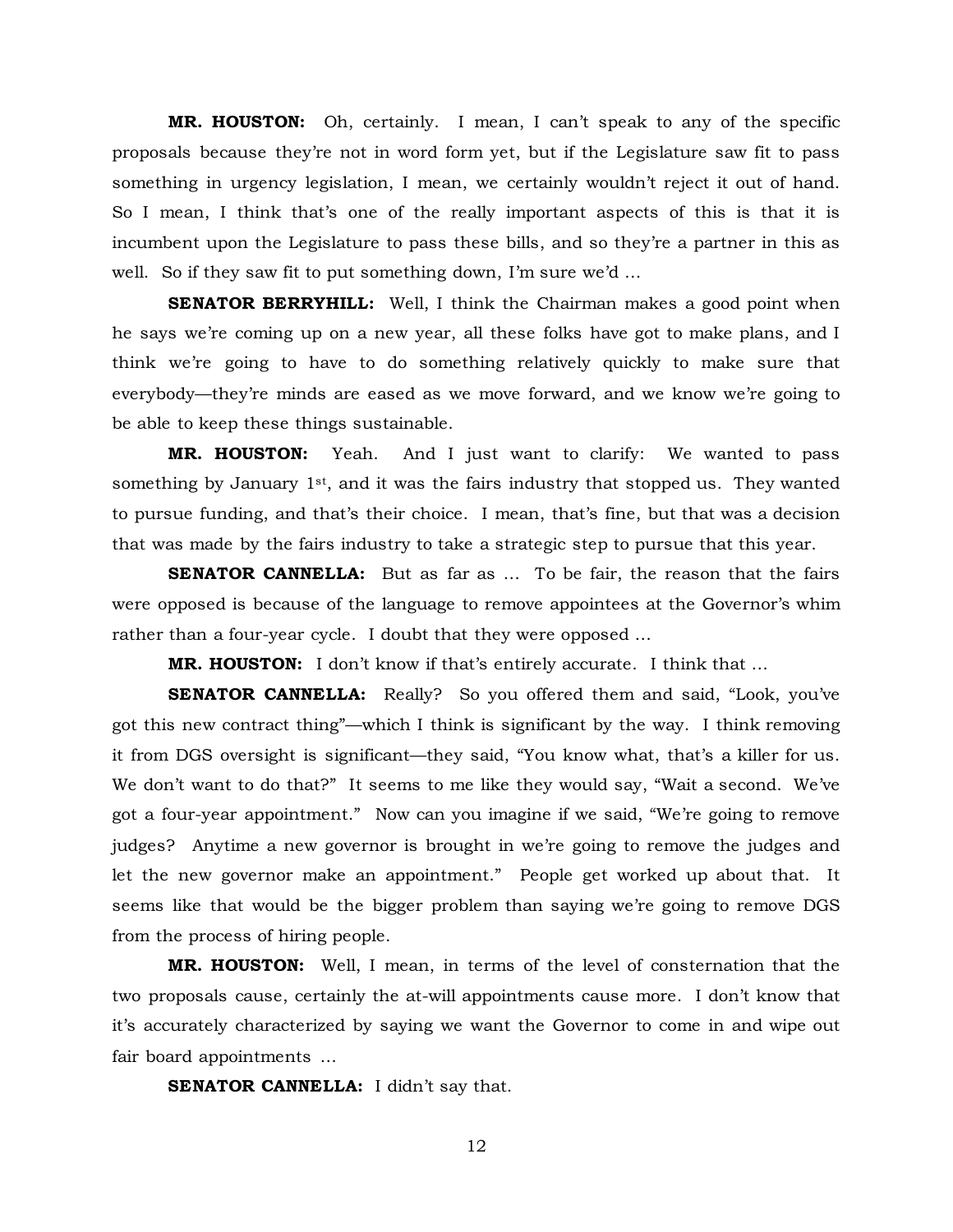**MR. HOUSTON:** In fact, there's 147 appointees currently that are serving at will. Their terms are expired. They've been at will for the entire term, and nobody has removed them. It was really just a mechanism that we wanted to sort of make more robust, and we had … I don't know if it's entirely productive to air the negotiations that we entered into in a public forum, but, you know, we were certainly open to the fairs industry to try and work on language that would work, and it was not so openended as at will. So we wanted to try and put some controls on it to make folks feel better, but the word that I got was they wanted to pursue funding, and since funding was not part of it, they didn't want to pursue anything. So it was not because you have at will we are going to oppose; it was more because you don't have funding, and by the way, we don't like the at-will thing either.

**SENATOR CANNELLA:** You know, there were a couple of proposals this year that were offered to try to help the fairs. One was Senator La Malfa. He had a vanity plate where someone could say, "Look, I want to have …"—I don't remember the specifics—" … an eight-lettered plate, and that money we can choose go to the fair." That died in the Department of Finance, or the Department of Finance was opposed, it was suspense ... For some reason, it didn't pass.

The other one was Senator Runner, which would … It was the San Bernardino County would allow a JPA to operate that specific fair, and the Department of Finance had opposed that one because they were waiting for this comprehensive plan.

So I'm assuming that you guys said, "Wait a second, let's slow it down. Let us come up …"

**MR. HOUSTON:** No.

**SENATOR CANNELLA:** No?

**MR. HOUSTON:** No. We didn't have …

**SENATOR CANNELLA:** They didn't coordinate with you guys at all on that? It seems odd that they would say, "We're opposed to this because CDFA is preparing a comprehensive plan," and they wouldn't talk to you. It seems like …

**MR. HOUSTON:** Well, I mean, the Senate committee killed the bill, not the Department of Finance.

**SENATOR CANNELLA:** But the Department of Finance had a big hammer, right? So we look at those types of things when we're analyzing bills and see who's in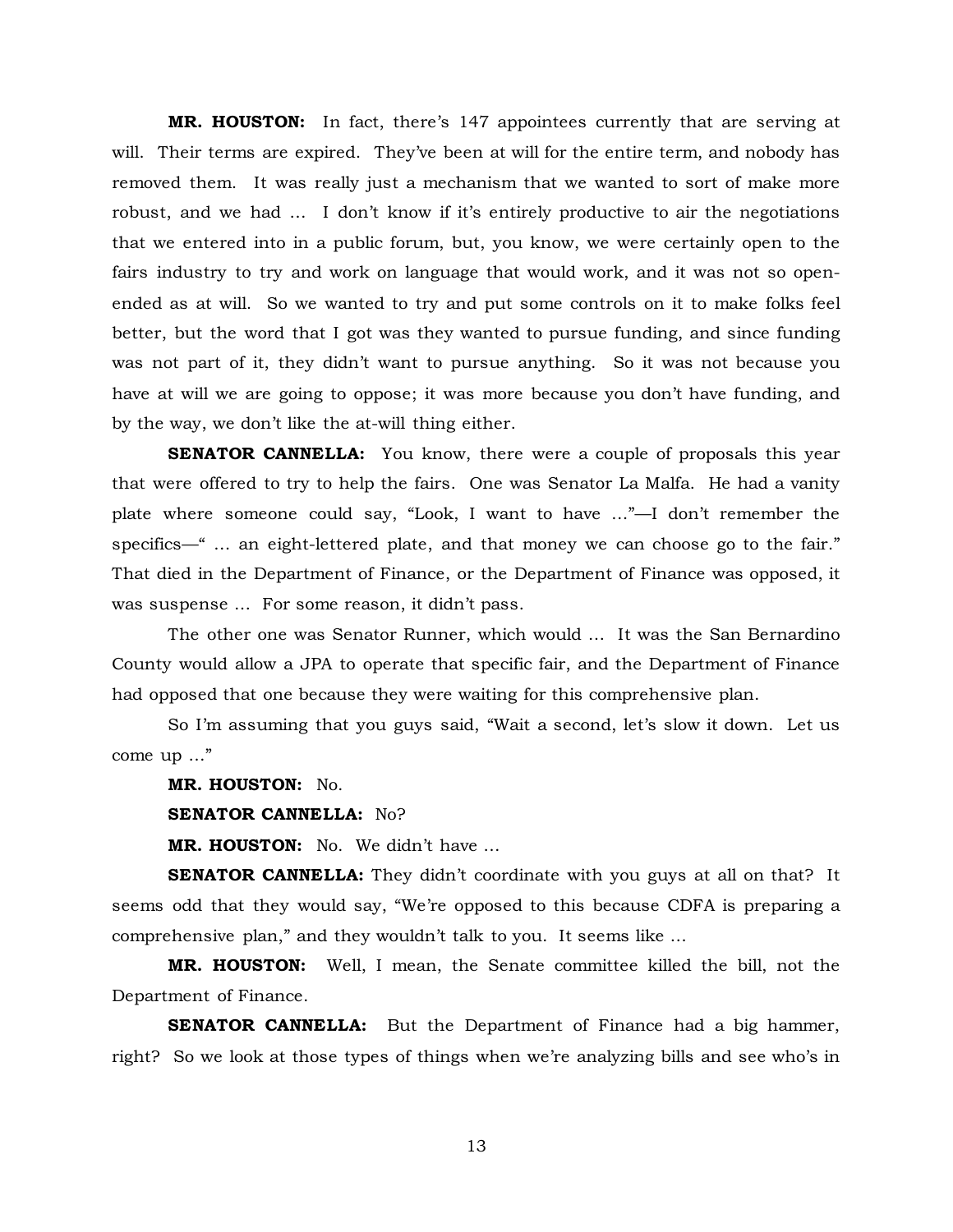support, who's in opposition. And when the Department of Finance says they're in opposition for a specific reason, then we look at that sort of thing.

So now that you've got your plan, are you guys going to … Are you interested? I mean, does that make sense? Does it make sense, a JPA … Does it make sense to maybe try to get some new funding? If people want to pay for a plate, to have that funding go to fairs, would that be something that you guys would be open to?

**MR. HOUSTON:** Well, as I said before, we don't have a position on the plate funding. There's a lot of details that have to be worked out. I mean, in terms of creativity, I think it is creative. I don't know how the Administration is going to fall on it. You have to work with the Department of Motor Vehicles. You have to work with the California Highway Patrol. So there are a lot of details that have to be worked out. So we don't have a position on that, but we're certainly open to discussing it.

And in terms of the JPA, yeah, we've worked with actually that … San Bernardino, I believe, was the fair on 1253, and we're working with them right now. There's Government Code 6500 that allows fairs to form JPAs with their counties without having to go through legislation, and so they're taking that route. But we certainly didn't have a hand in those bills dying.

**SENATOR CANNELLA:** Okay. You said you think fairs have adjusted to ... They're doing fundraisers and various things. Are you aware of any fairs that are on the brink of becoming insolvent?

**MR. HOUSTON:** I guess it depends on how you define "on the brink." But there are certainly some that are on the margins. And I don't really want to reveal who that is because I want to give them an opportunity, and I don't want to create panic in their communities. But there are fewer than you would think.

**SENATOR CANNELLA:** There are a few in my district. They're struggling. They are barely holding on. And I think part of the problem is … Look, I understand where you're making a choice between funding fairs and education. I understand the Governor's position. My only criticism is that we just pulled the rug out from under them, right? It's just, one day you have funding; one day you don't. And I know you guys have a lot on your plate. You're doing a lot. And we appreciate your hard work, and you guys have been terrific to deal with in all issues. But then we're waiting for a comprehensive plan, and it's delayed.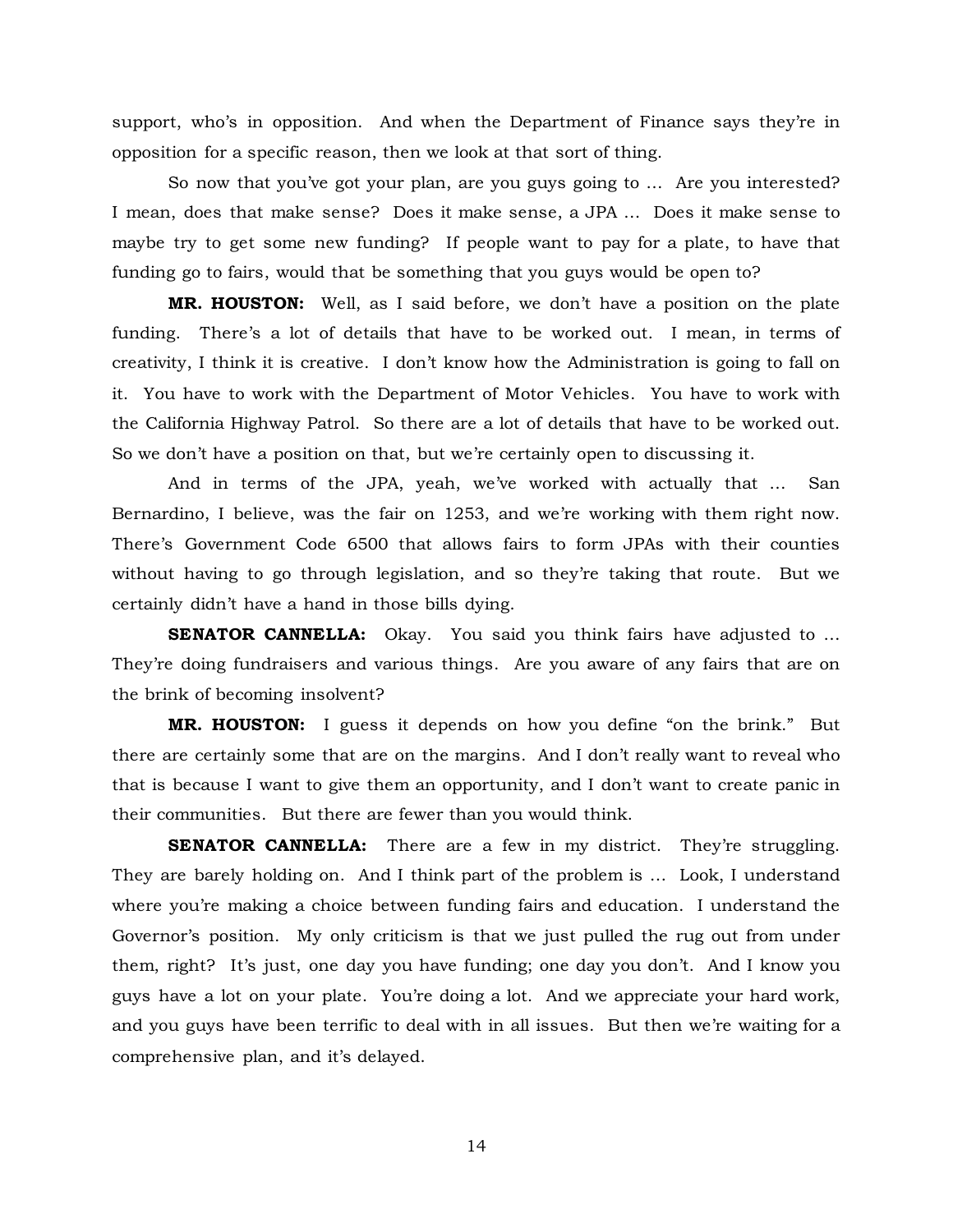And now I hope that there's something that we … there's some legislation that we can sponsor next year to give them some relief, but that takes a lot of time. It's not like we're going to offer a piece of legislation in, whatever, March and then it's going to be approved in April. It's going to take the entire year to work through and then be implemented probably in January of next year. So I think the clock is ticking. I think that we don't have a lot of time. And I think we have to go a little bigger than this.

Although this is great, I think DGS—that's a great first step. But I think we need to identify what does the State require from fairs that cost them money, whatever it is, every single thing and then say, "Okay. Is that fair to continue asking for that?" I think liability—that makes sense. We don't want the State to incur millions of dollars in lawsuits because the fair's not paying their insurance. But audits? I think I've heard some of the fairs—it's up to \$60,000 in the state audit, and these folks say, "This is just a waste of resources for us." So I think we've got to dig a little deeper. And how do we do that? I mean, how can we work with you in order to make that happen? Are you guys at the point right now where you say, "Look, statutorily this is it for us. We're done, and now we just need to get this implemented?"

**MR. HOUSTON:** No. I think in terms of the audits, I don't know that that's something that's going to take statute. I mean, we're literally in the process of evaluating that. But you know, you have to be responsible. The fact that something sort of seems like a good idea, makes sense—unfortunately, when you go and you start looking at the statutes and the case law that govern that and you start thinking a couple of moves ahead about what sort of impacts this is going to have, you just want to make sure that you're responsible in how you administer this. So the audits, we think that there is some opportunity to provide some relief there. We don't think that there's going to need to be a statute. But we just want to make sure that we're reading the statutes correctly and that we're being responsible about how we roll that out.

But I think it's important to understand that in some sense your tools are limited. I mean you do have … These are on state lands; they're state entities; they're state employees; and so it is a complex issue. And so, trying to find an appropriate balance between oversight, because there needs to be some level of oversight, and entrepreneurialship is a balance that we're trying to strike. And I am the first to admit that it took a lot longer than we had thought. But like I said, we wanted to get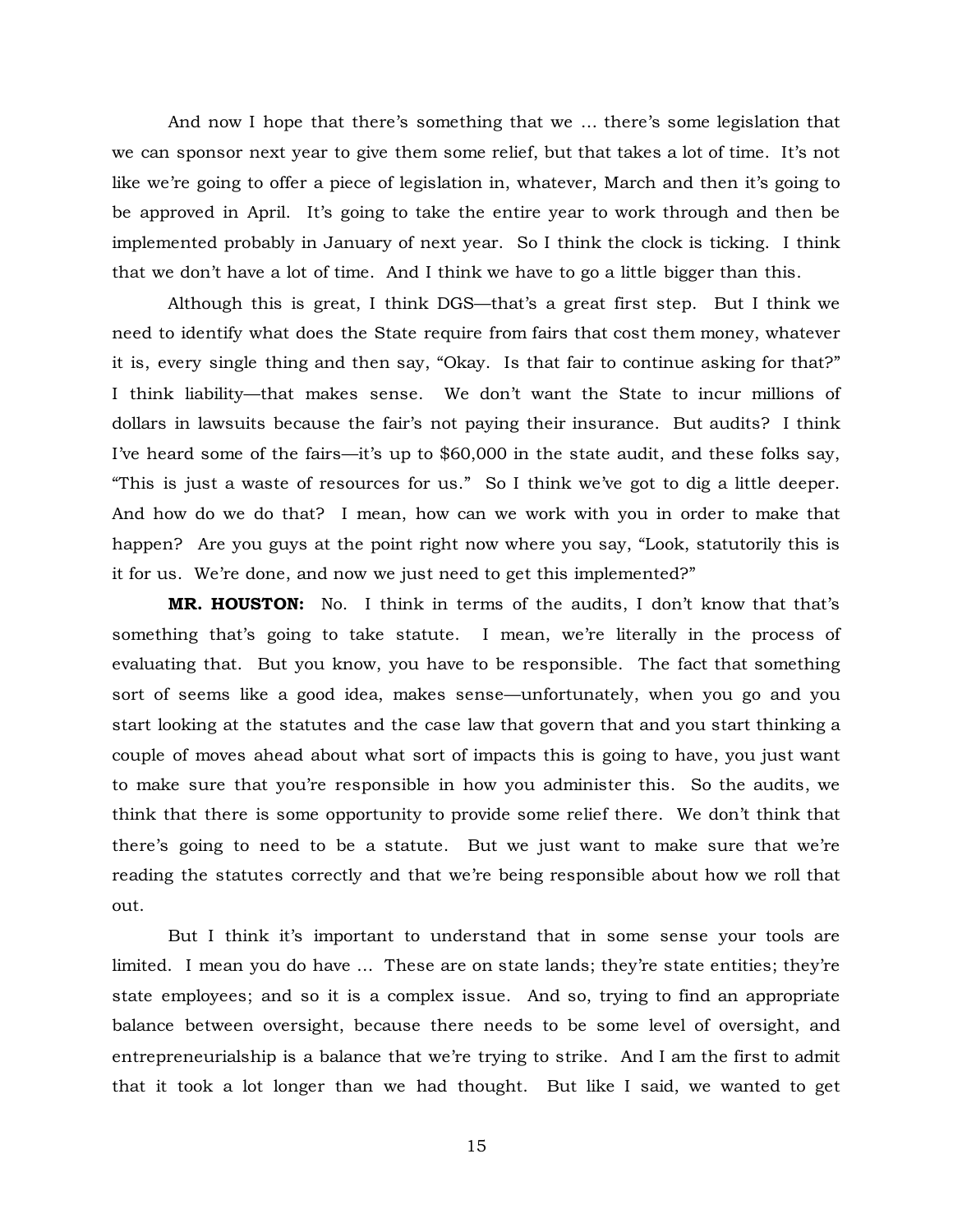something done by January 1 of this year, and that didn't happen, and so we're sort of at where we're at. So if the Legislature takes it upon themselves to put something in an urgency statute and pass it, great! I certainly hope it's something that the Administration likes, and that's something we'll need to work with you folks on.

**SENATOR CANNELLA:** Are you talking about the proposal we offered or your proposal?

**MR. HOUSTON:** The proposal you would offer. I mean, you said you wanted to go beyond that.

**SENATOR CANNELLA:** I understand.

**MR. HOUSTON:** I mean, certainly we're okay with our proposal.

**SENATOR CANNELLA:** Now you are, CDFA is. Has the Governor bought into this scenario?

**MR. HOUSTON:** Yeah, that was approved by… Part of the reason that it took so long is the Governor wanted us to make sure that the Department of General Services and the Department of Finance were okay with that. You know, those are the agencies that are responsible for managing the budgets, for managing our liability, and managing our contracts and properties, so very important entities in the state and complicated issues that we needed to work through. So in terms of that proposal, yes, we have approval from the Governor's office. But anything beyond that, we're going to have to seek that.

**SENATOR CANNELLA:** And I know we've talked about this—the appointee for the fair boards, because these are very coveted positions. And in fact, I've spent a lot of time here with the fair board and past fair board members. And this fair is a great example of what can be done, and a lot of it is done by the fair board members. So is the proposal, then, to … Give me exactly what the proposal is for the fair board. What exactly are you proposing to be done in this…

**MR. HOUSTON:** Do you mean in terms of the appointments?

#### **SENATOR CANNELLA:** Yes.

**MR. HOUSTON:** Well, I mean, that's a hard question to answer because we need to work that out with the fairs industry. So what we want to do is we want to find some mechanism that strikes that balance between oversight and … We want them to feel comfortable in position. We value them. We understand that they're important positions. That's why we've spent a tremendous amount of time trying to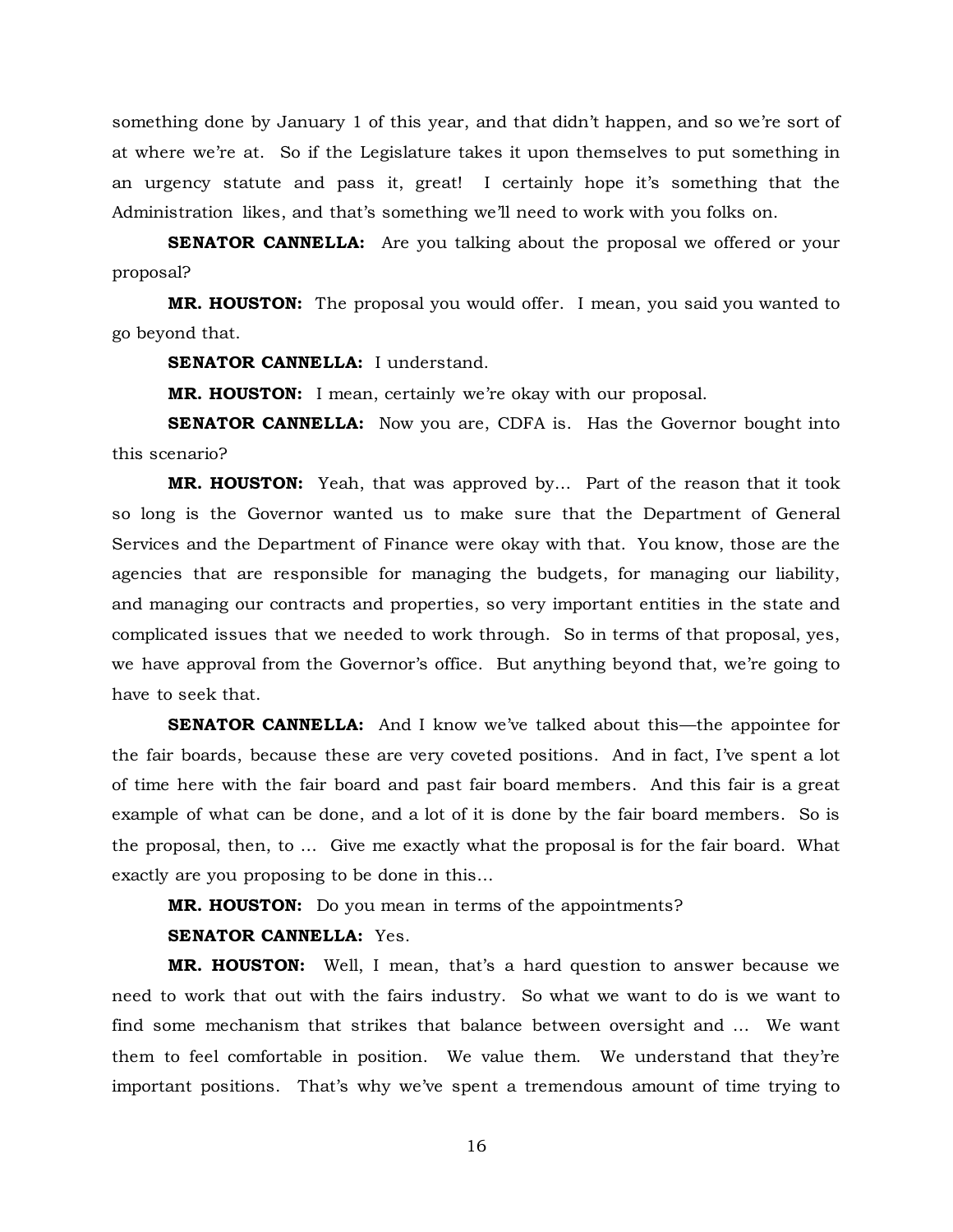find and vet appropriate candidates. But, you know, I've spent my political career in agriculture, in much the same way, where the vast majority of farmers are good stewards of the land, are good to their employees, are great businessmen; and then, there are a couple of bad actors. And you're aware of the problems that sometimes those bad actors can cause.

We have a similar situation with fairs. It's a very, very small minority of fairs. The vast majority, over, overwhelming majority of fair board members are great public servants. They're committed. They're dedicated. They're an asset to this state. And when you hear stories of contrast gone awry or things not done in the public eye, it erodes that public trust, and it makes it more difficult for all of those good fair board members to do their job. So if there is some mechanism where we can say, "Hey, you've done X, Y and Z; that's not okay. We're going to have to remove you." You know, we've actually heard from fair board directors that support that—that think, "Yeah, we do need some sort of mechanism because this guy or this lady on our fair board is doing such and such, and they're making our job more difficult." So that's what we're trying to …

**SENATOR BERRYHILL:** Yeah, is it fair to say ... I mean, this is your proposal that obviously … it's got some people's interest on what you can or can't do. This is not necessarily in stone. I mean, this is a template for us to work off of as we move forward into this next year, right?

**MR. HOUSTON:** Certainly. I mean, that's your prerogative.

**SENATOR BERRYHILL:** So I think we can take this as we move forward ... everybody here can sit here and go, "Okay, this is just a proposal." And legislatively, a lot of times, things that you see in original bills … what comes out the other end is completely different. And so what's encouraging is at least we have a starting point here, and we can move forward from there.

**MR. HOUSTON:** Yeah. I'm really confident. I certainly would have liked last year to have ended better. But the conversations that we've had … I mean, I've met with members of the fairs industry, and the Secretary has met with members of the fairs industry; and everybody understands the need to get something done. And we're very encouraged by that, I think. We have a very important role to play, but in some sense, we had a more internal process, and we had a public consortium process, then had a sort of internal vetting process. And now, we're going to have a public legislative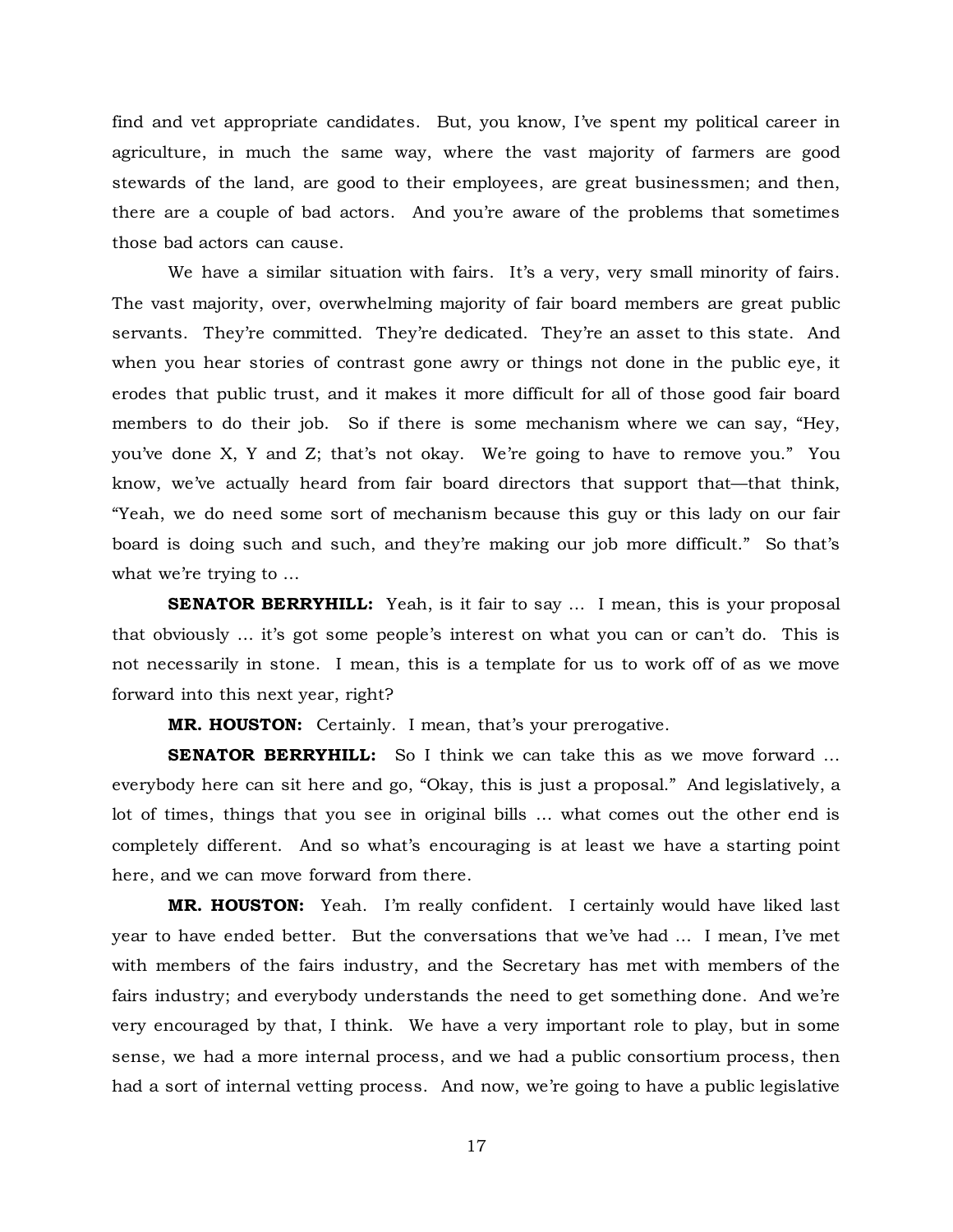process. And when you're in that role … Our role is a piece of the pie, but there's a whole lot of other players: there's your committee; there's the Assembly Ag Committee; there's Assembly and Senate leadership; there's individual members who have interests related to their specific fairs. So there are a lot of folks who are going to want to have a say. And as Senator Berryhill correctly points out, these are just starting points, and what comes out the back end is often very different. And it's good, because it gives all those people an opportunity to have their input.

**SENATOR BERRYHILL:** Which is why it's good that you're here today and that we're talking about this.

**MR. HOUSTON:** Yeah, absolutely.

**SENATOR CANNELLA:** I hate to keep hammering this point, but I just want to understand. So I thought I heard you say this is the proposal; the Governor has bought off on it; we're going to start the legislative process. Then I thought you just said, look, you haven't worked out the fair board issue yet. So is it worked out and you're saying it can be changed in the legislative process?

**MR. HOUSTON:** Well, I mean, yeah.

**SENATOR CANNELLA:** So your proposal is to make them at will. The reason is because maybe that will help the fairs if you have in some fairs bad actors that have to be removed. I'm just trying to understand the point that you're making.

**MR. HOUSTON:** Yeah. I mean, I think the point that I'm trying to make is we still have some work to do with the fairs industry to make sure that they're comfortable with what we propose in terms of the appointments.

**SENATOR CANNELLA:** Okay. So you have your proposal, and whether they're comfortable or not, it's your proposal. And between now and by the time a bill is offered, you're going to work with the fair industry to say, "What do you think about this? Are there any tweaks that we should make?"

**MR. HOUSTON:** Yeah. Even at the late nights of session after it was first introduced and we had the first reaction and sort of realized, "Okay, yeah, maybe this could have been articulated better," we were open at that time to changing those contours. But you know how the end of session is; there just wasn't enough time to properly vet it, and I think it was probably the decision of, "Hey, let's try to do this next year." And there was talk of an urgency statute; that's certainly the prerogative of the Legislature. But I don't want to be presumptuous and say, "Hey, this is our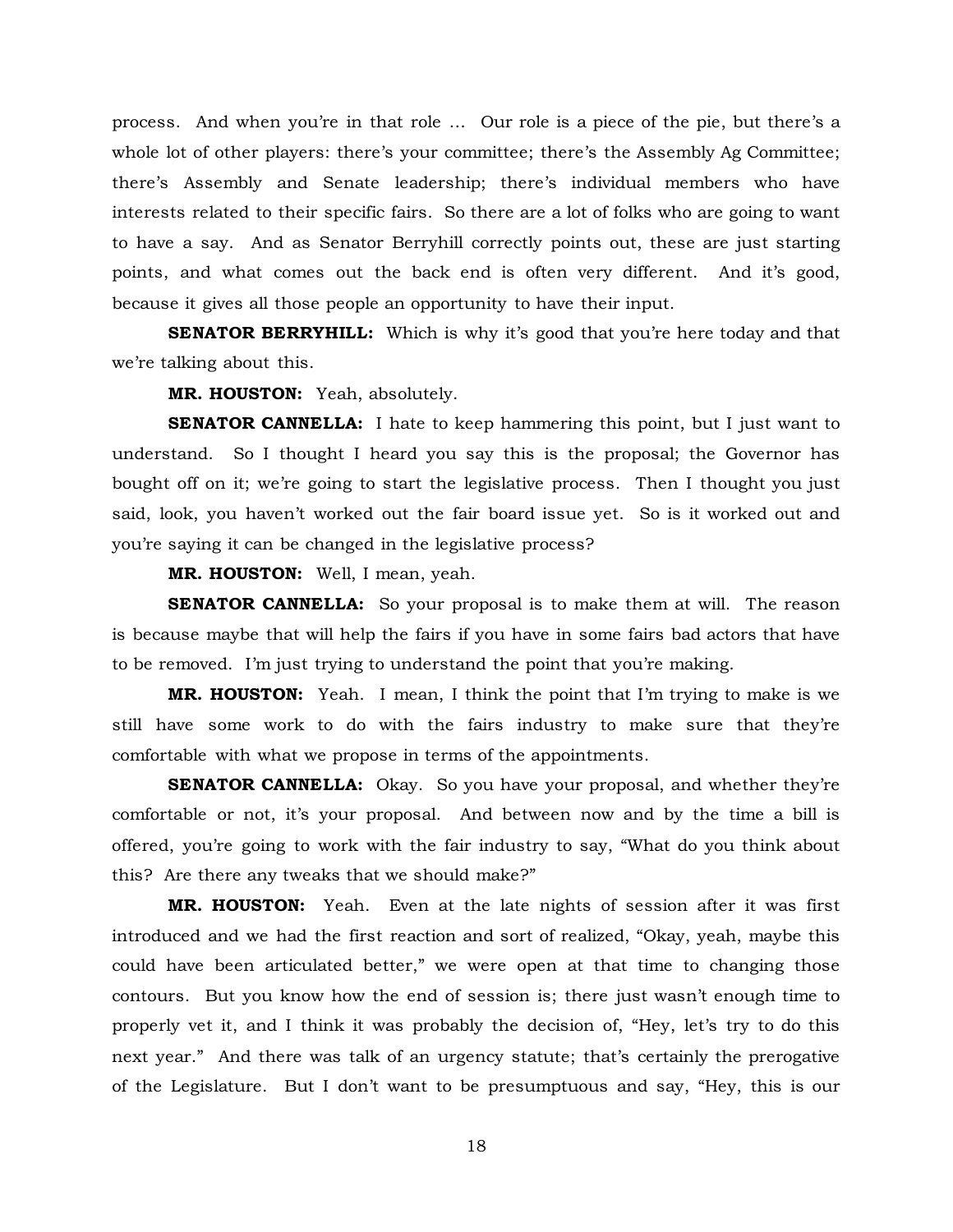vote; take it or leave it." I mean, that's certainly not our intent. We want to find something that works, that the fairs members are comfortable with that lets them know that they are valued, and that there's a proper level of oversight to make sure that the integrity is maintained.

**SENATOR CANNELLA:** What process do you have to work with the fairs? I mean, do you meet with the CEOs of the fairs? How are you doing that? What's the mechanics?

**MR. HOUSTON:** Well, primarily, right now, we've met with the Western Fairs Association; we've met with their government affairs representatives. We've met with some of the JPA folks, like the CFSA (California Fairs Services Authority), to get their opinion. And we've had some email correspondence with CEOs and fair managers and some informal phone conversations. I believe they have an upcoming conference in, I want to say, November, so that might be an opportunity for us to have further discussions. So those are the means that we're employing.

**SENATOR CANNELLA:** Okay. Great! Any other questions, Tom?

**SENATOR BERRYHILL:** No. Just to say thanks for coming today. I think we've got some … we've developed some common interests here, and I look forward to working with you here in this upcoming year.

**SENATOR CANNELLA:** Yeah. Thank you.

**MR. HOUSTON:** Yeah. I really appreciate it. I look forward to it too.

**SENATOR CANNELLA:** Thanks for driving down. Alright. Thank you very much.

Alright. The next panel will be "Fair Impacts on the Local Community." We have Melanie Curtis, 4-H Youth Program Coordinator from Fresno County. We have Mr. John Harris, owner of Harris Farms. So Melanie, would you like to go first?

**MS. MELANIE CURTIS:** Sure. Good morning, Senators. Thank you for taking the time to hear from me. My name is Melanie Curtis. I'm with the University of California Cooperative Extension, 4-H Youth Development Program in Fresno County. I know it's a mouthful. I don't usually go through all that. I just put it in perspective. And I want to talk a little bit about not just the impact of fairs to our program but to individual youth.

Thirty-something years ago, I was a little girl who went to a county fair and talked her daddy into buying a rabbit from a fair exhibitor. When the rabbit suffered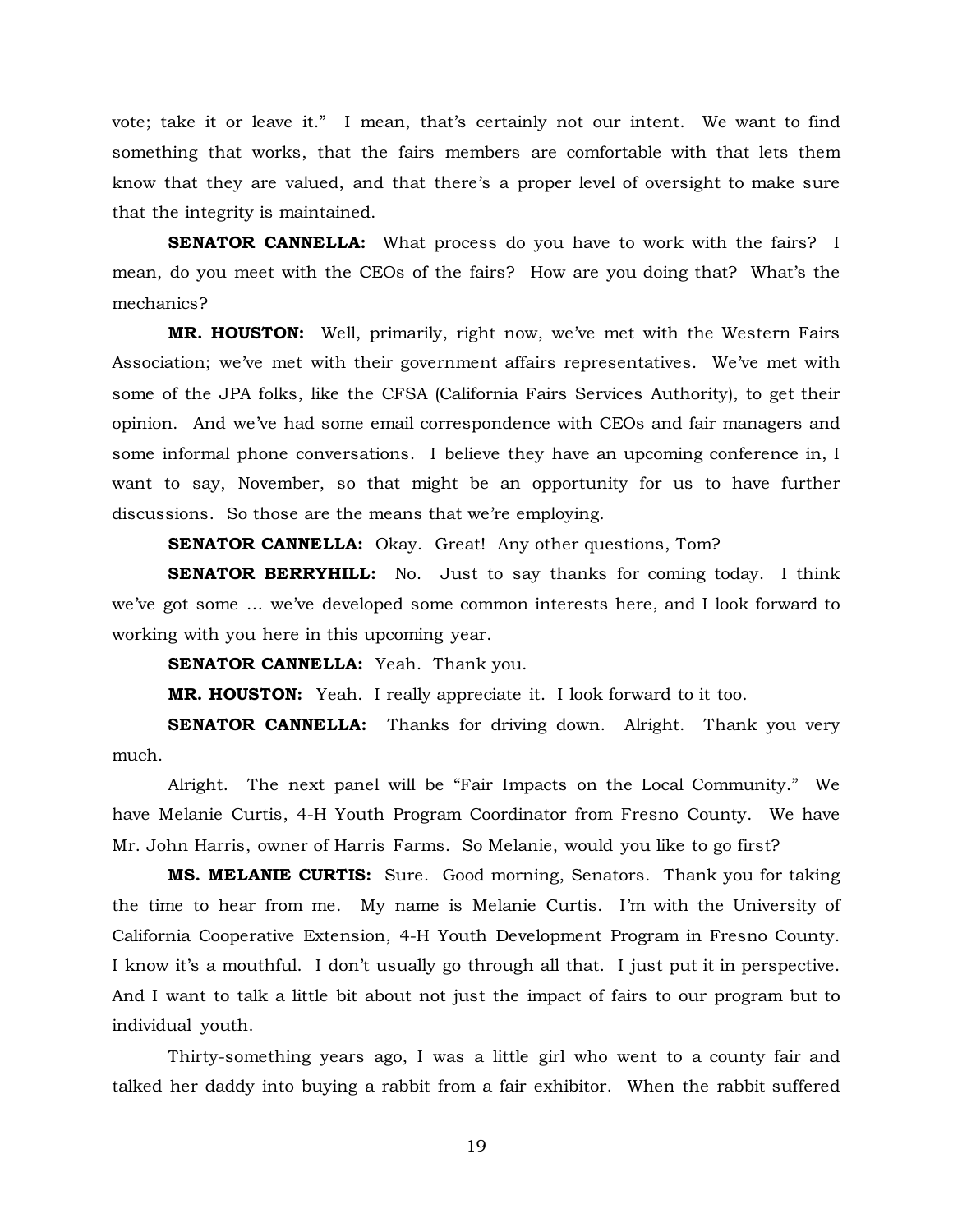an early demise a few years later, I joined 4-H and was given my first show bunny. As a 4-H member, I went to lots of other county fairs and learned about competition and hard work. I met new friends and reconnected with friends I made at other 4-H events at previous fairs. I became a Kings County 4-H All Star, a California 4-H Diamond Star, an intern at the National 4-H Center, and eventually became the Program Coordinator for the Fresno County 4-H program. That one visit to a county fair literally changed the course of my life.

Fairs are key to 4-H because for so many youth it is their introduction to our program. They help keep youth motivated when working with their projects throughout the year. Fairs give youth an opportunity to showcase their projects, from animals to rockets, to the fair-going public. Fair exhibitors learn about working hard to accomplish a goal. They learn about the joys of victory, and they learn to be gracious in defeat. They work on selecting the best animals, training those animals and preparing them for exhibit. They test recipes throughout the year to select their favorites to prepare for the fair. They look forward to exhibiting their best arts and crafts, jellies, photos, quilts, and other projects. Our members anxiously anticipate the feedback from judges and the possibility of earning awards for their hard work. They cheer for their friends who do well and cheer up their friends who could have done better.

Youth who join 4-H so they can show a lamb or a hog at the fair go on to serve in key leadership positions in the county and state program. I have watched youth show their first lamb at the age of nine or ten, shy and unsure, grow into confident, competent individuals who at 15 or 16 can address a large audience with confidence and poise, plan events for hundreds of people, and serve their communities in ways that are meaningful and creative.

While many in our society have grown so disconnected with agriculture that they seem to believe that tomatoes grow in the produce aisle and hamburger shows up magically in their meat department, youth who exhibit at county fairs not only can identify the sources of food but have actually participated in the food production process. They have raised fruits and vegetables from seed, raised animals for meat, prepared and preserved foods. Furthermore, they help to educate others about agriculture and food and fiber production through their exhibits, educational displays and personal interactions with fair patrons. I think we can all agree how important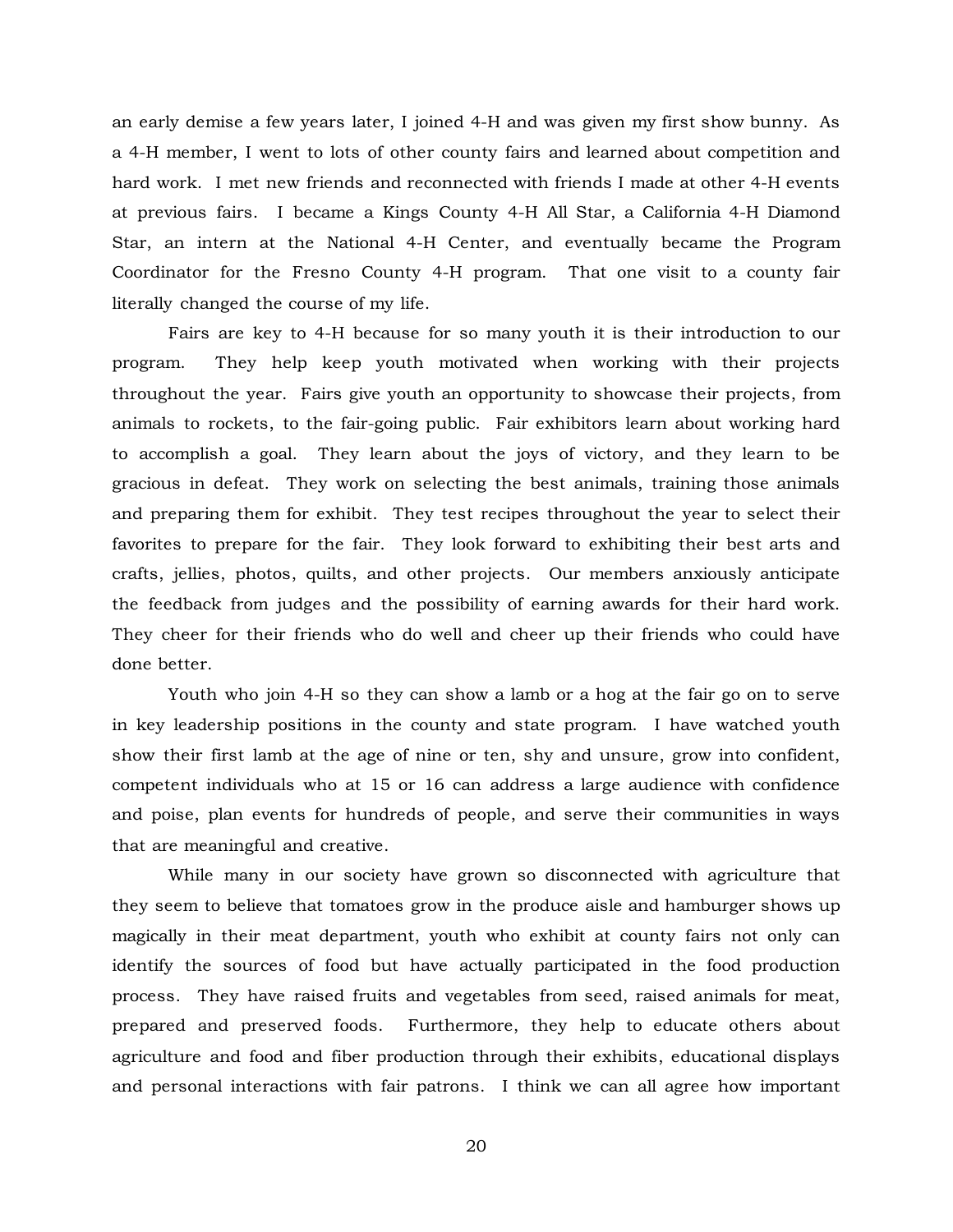that is because when people don't understand the importance of agriculture bad policies get made.

Fairs help 4-H to grow by offering opportunity to showcase our organization to our members. Fairs help our members to thrive by giving members goals to reach for and the opportunities to achieve them. They are integral to the work we do in 4-H, and the work we do in 4-H has a great impact on our members and their communities.

Thank you.

**SENATOR CANNELLA:** Alright. Thank you very much. Mr. Harris, I don't know if you've got a few things to say to me, but maybe we can ask some questions.

**MR. JOHN HARRIS:** Should I go ahead?

**SENATOR CANNELLA:** Yes, please.

**MR. HARRIS:** I'm glad to be back here at Big Fresno. I first came here—my grandparents lived about two blocks west of here—I was about seven- or eight-yearsold. We walked down to the fair with my grandfather and looked around and came into the horseraces and picked about three winners in a row …

**SENATOR CANNELLA:** And the rest is history.

**MR. HARRIS:** Yeah. This was a pretty easy racket. [Laughter] So I never left.

But the fair is such a great melting pot of interests and people and does so much for the community. I was talking to John Alkire, and he said that they employ over 1,200 people here, and most of these people are people that wouldn't really have a job if they weren't working here. And I guess they've got about 7,000 when they had their job fair to recruit people, so it's a big part of the work in the area. But the main thing is that a lot of people, the first-time job owners, would never really get into the job market absent something like this.

And the part that I mentioned, I'm interested in, the horseracing is a whole additional aspect of job employment because every horse that races represents a lot of people behind it—that raised it, or groom it, or own it, or whatever. And racing is a viable part of the fair, and it makes money for the fair. They were operating previously under a structure that I somewhat helped change, that they didn't get their fair share of the pari-mutuel dollar. The way it works is if you're racing today, you as Fresno are the host for all of Northern California; so if someone wagers here, they can wager on Santa Anita, but the money stays here. So it's a good system—that originally the money was going to the Northern California track which at that point was Golden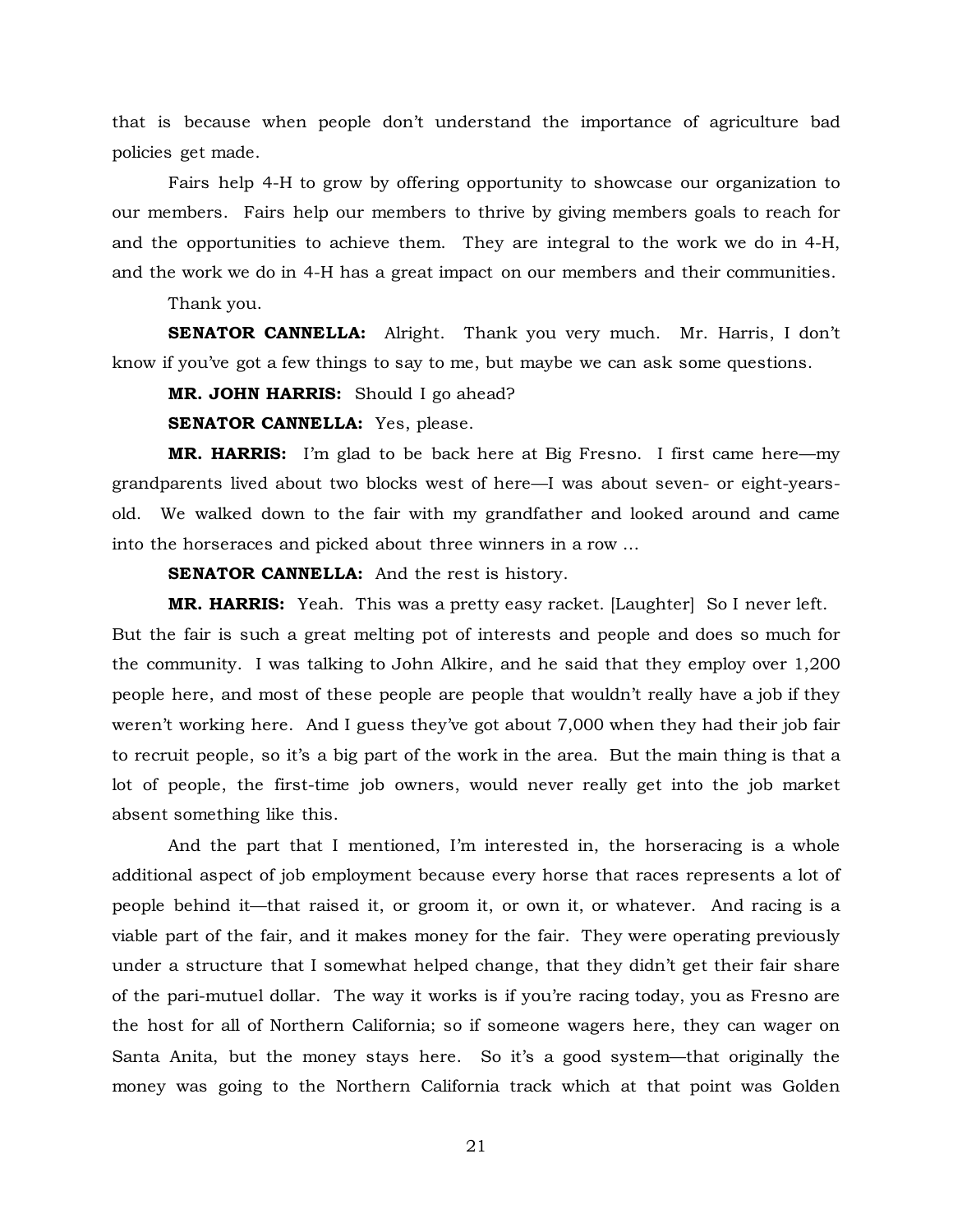Gate. So I'm glad we got that straightened out. But racing is a tough business in general because we're competing in so many other forms of gaming, especially the tribal gaming which doesn't really pay any taxes. And California is a great place to raise horses, and we can compete, it's just expensive to get them here. But racing goes back in California to pre-Gold Rush days, and part of the provisional purpose was to fund the fairs when racing was basically illegal for a while. And then it got reauthorized in 1933, and the funding was going to the fairs—and then that's diminished or it's been lost—but I think the fairs can make it on their own.

As has been mentioned, we need to do anything we can to energize the fairs and their management. They have some good boards. There was some discussion on the board—was a contentious part of the legislation, I guess. But I've never met a fair board member that I didn't feel was dedicated. And I've been on some state boards. I was on the California Horseracing Board. When you're on a board, you fill out so darn many forms, you know, like conflicts of interest and disclosures, and you've got to know about the open meeting laws and all this. So if there's a bad actor on there, I think there's ample methods that can be used without just appointing somebody and replacing them if they want to stay on.

Because the Big Fresno is a key part of the whole Northern California circuit last Friday, here, there were 10,000 people just at the races; there were a lot more at the fair. There were 10,000 here, and Santa Anita had 2,900. I mean it's pretty amazing, the proportion of how many more people we've got here than the tracks. Which is one of the problems racing has, is it is attracting a live audience, and a lot of people are home watching it on TV or something, perhaps. But Fresno really gets them out, and it's a first-time experience for a great many people, like it was for me, and they'll keep coming back.

And Fresno is also a great example of community involvement. I mean, John Alkire has been a real … we've been really blessed to have him here, and he has a real strong board, and they think of something different every year. I don't know how they keep coming up with all these ideas, but they've done so many improvements. Just walk around the fair; a lot of things you see here you wouldn't have seen five or ten years ago, and that's what keeps people coming out. And it's such a great melting pot. You'll see about every possible ethnic group, every possible language, and they're all doing the same thing, which is great. It's not like you get all this group over here and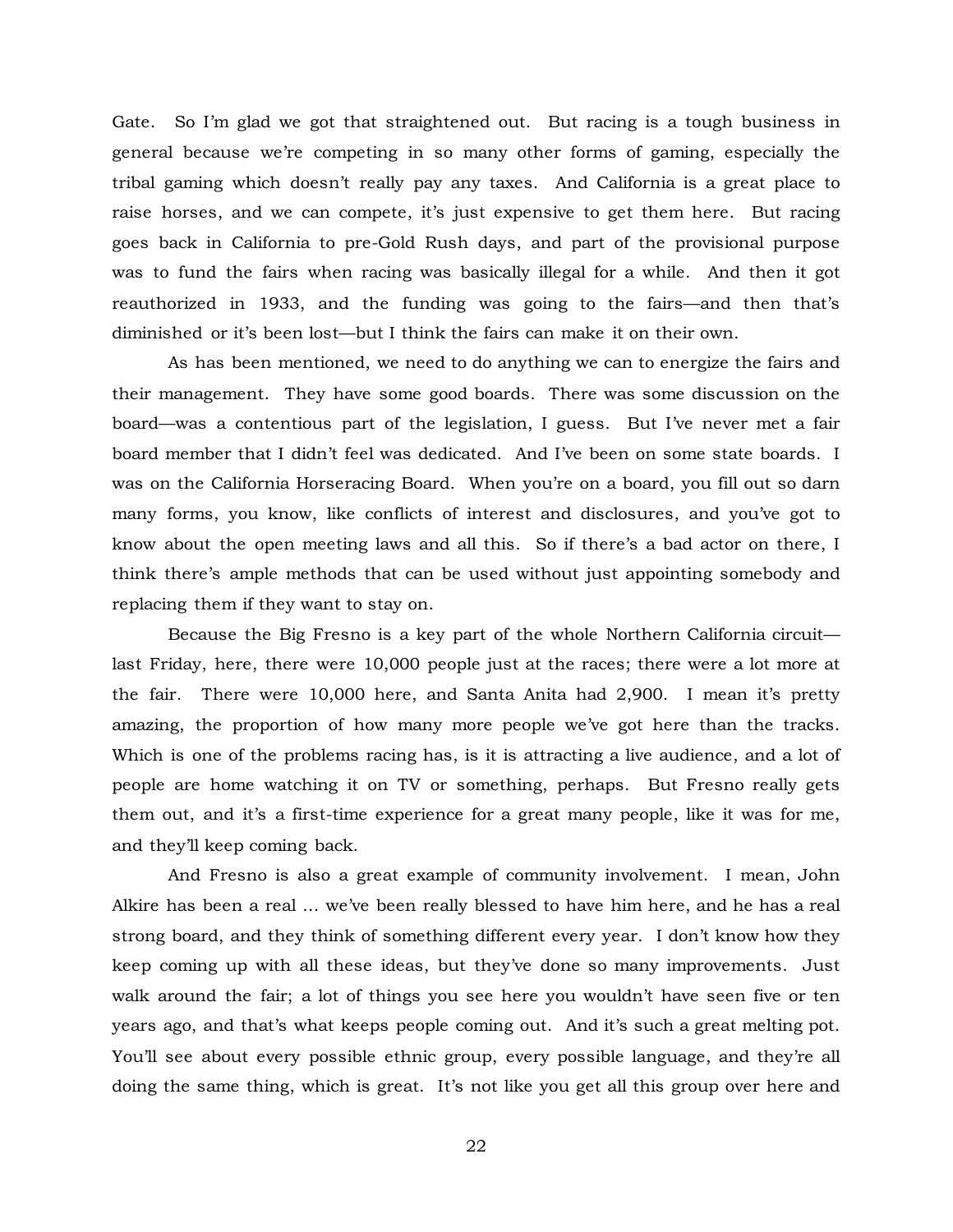this other group over there; they're all mixing up. So I mean, I don't know if I'm for social design particularly, but it does work here.

I think the fairs do need to stand on their own. As part of the financial discussion, I think they can make it. And Fresno has been sort of fortunate because they kind of got cut out of the family inheritance years ago, so they haven't been getting much money anyway. So if all the state funding goes away from Fresno, it basically is not going to have any impact on them.

But I think what the State can do, and I think they've got to be prudent in the way they do it, is look at what barriers are created to running a good fair. As I understand, there's some controls on contracts and hiring, and there's a lot of things, hoops they've got to jump through. That obviously they've got to run a good business and they've got to abide by all the labor laws and all that, but they are really held to a different standard than any individual business might be, and I think that's one way to cut cost without really impacting any of the quality. They just need the latitude to do whatever it is they want to do.

I don't see much money in the state. I mean, it's sort of like they're talking about in the debates about PBS. A great service, but can we afford to borrow money from China to keep Sesame Street on? Well, we really can't. A good part about it, maybe they can make it on their own in the same way as the fair. A lot fairs aren't making it, and Fresno makes money. But that's what we've got to do, is encourage them to make money and be innovative and get great management and a great board like they have but then let them free to do what they need to do.

**SENATOR CANNELLA:** Alright. Well, thank you very much. Do you have any questions, Tom?

**SENATOR BERRYHILL:** Well, no. Just a comment. I thank you both for coming here today. Gosh, I know growing up for me, all the kids were in 4-H. We all did the sheep and the cattle and the bunnies and everything else, and I can't imagine not having that opportunity for our kids. So I think, John, I agree with you. I think this is an industry that's very resilient. I think that we're going to get through this thing. I think we're going to probably be better off with government out of our hair when this thing is all said and done.

I think back to Jim's point earlier, and I think he articulated that this is a complicated transition from public to private, if you will. And I think that there's a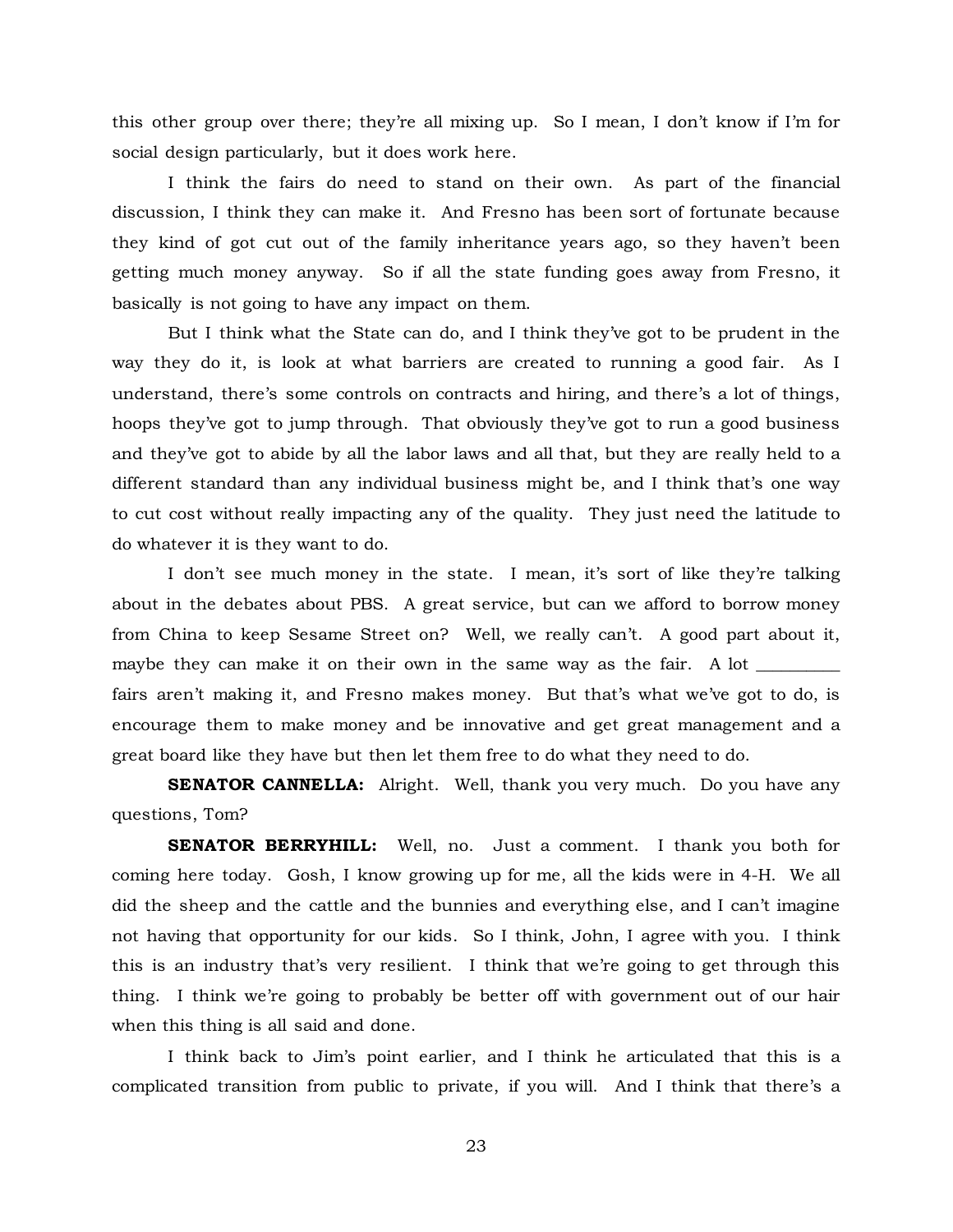pathway here for us to come out at the end of the tunnel whole. And I certainly look forward—I know the Chairman does also—about keeping this thing whole, keeping the fairs healthy and running. I look forward to being a part of it. Thanks for coming.

**SENATOR CANNELLA:** So, you know, part of the fairs, I think one of the neat things about the fairs is the outreach to the kids. I had breakfast with the FFA, and I think it was the 4-H kids today, and it was terrific. I think seeing them here showing their animals, I think that gives them a real education on the way things work and responsibility. I think it's a great outreach to the kids, and I think we need to continue that.

And I think Fresno is doing fine. And hopefully under the stewardship of the board and everybody that contributes and the CEO, I think it will continue to do that. But not everyone is in that great a shape. Some fairs …

**MS. CURTIS:** I grew up in Kings County and the Kings County Fair is very important to me. The Stanislaus County Fair is very important. They're all important to me because the California 4-H program is important to me, and the FFA program is important to me. And I know that we rely on fairs throughout the state to help keep our programs healthy.

**SENATOR CANNELLA:** So what happens if a fair goes away? What opportunities would these kids have? Again, understanding Fresno is fine, but some of these other areas that are struggling, what's going to be the impact?

**MS. CURTIS:** I think it varies from county to county. For some counties, that actually makes a tremendous impact on their entire program. Because for some counties, their main source of funding for 4-H events actually comes from their county fairs. They do these milk barns and cake booths and those kinds of things, and those generate thousands of dollars that then allow them to do everything else they do throughout the year. Fresno County, we're lucky we're not quite in that position, but certainly members would lose out on their only real opportunity for entrepreneurialtype projects. They learn how to run a business when they exhibit at the fair. And then maybe that doesn't sound evident to just anybody, but if you've ever seen the process, especially if they do a livestock project, you know, they have to have a business plan going in. They have to … most of them have to get loans, whether it be from the "bank of mom and dad" or from an actual bank or a USDA loan program. They learn how to market their project. You know, not very many people graduate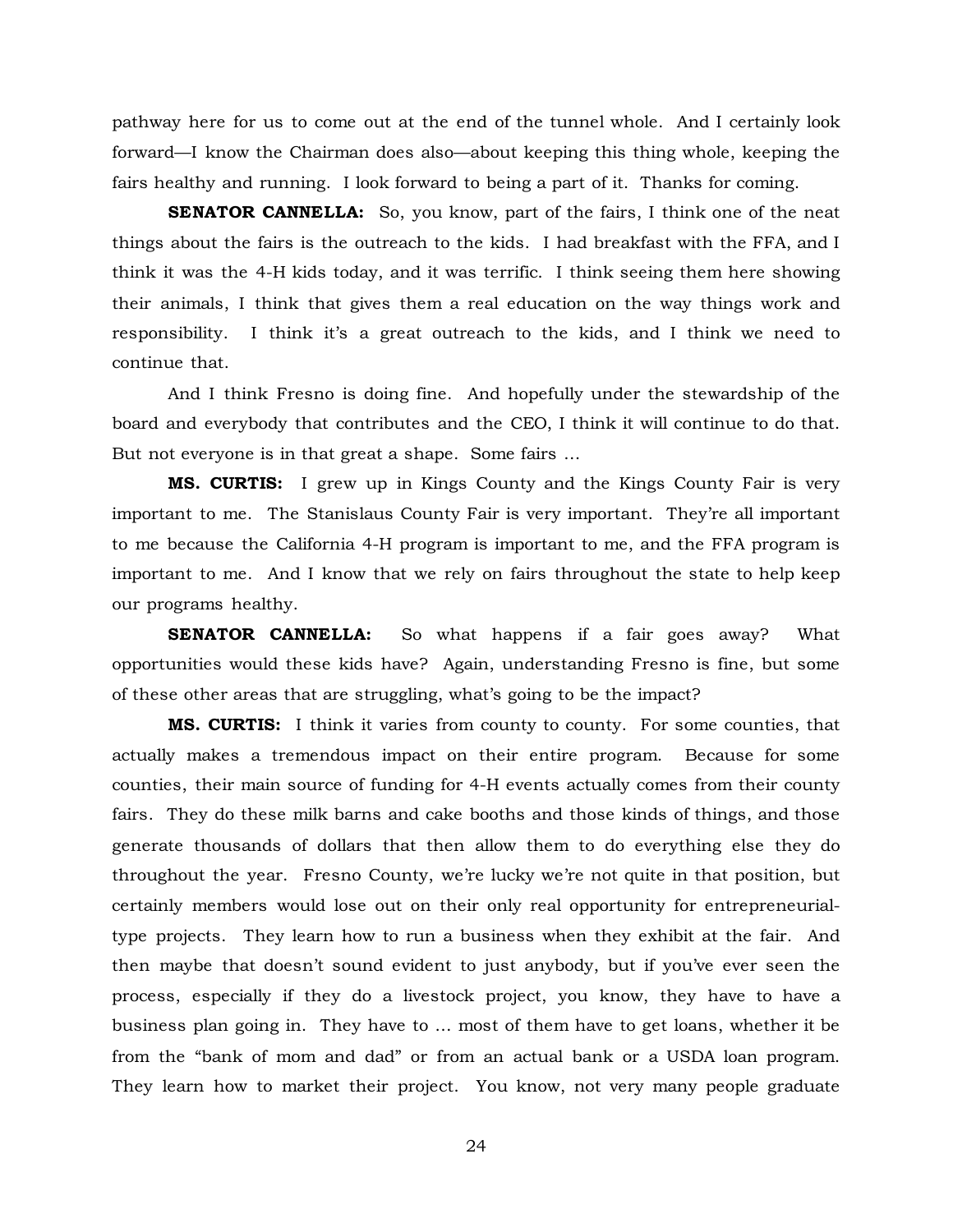from high school already knowing how to do marketing. 4-H kids and FFA kids know how to do that. So that would be an opportunity that would be lost. But I think for all of our members … How many kids actually have the opportunity to make something or do something and then show it off to thousands or tens of thousands or hundreds of thousands of people? And kids who exhibit at fairs, whether it be livestock or anything in the still exhibits building, actually have that opportunity. We can replicate some of that process, like the judging and the feedback and the awards and some of what we do in 4-H, but we could never replicate the full fair experience with our very limited resources in 4-H and FFA. So I think it's tremendously valuable to the work that we do and, again, not just here in Fresno County but through all of our 4-H programs statewide.

**SENATOR CANNELLA:** So you think the fairs and their impacts and what they do is critical to developing the leaders of tomorrow—in agriculture especially?

**MS. CURTIS:** Absolutely.

**SENATOR CANNELLA:** So it would hurt tremendously for these ... some of these counties. Look, again, Fresno, it's a big county. There's a lot of opportunities here. But when you go to some of these smaller counties, the fair is it; that's all they have. And these happen to be, by the way, the fairs that are struggling. So we've got to do something. Otherwise, how are we going to train these kids to do the things you mentioned? Because I think that's a tremendous impact to the community.

Mr. Harris, you know, one thing we're talking about, we're trying to … We grilled CDFA a little bit, and now we're hearing about what the community does. Next, we're going to talk to the CEOs about what they're doing. But a big part of being successful in the future is people coming alongside the fairs and contributing to help them be successful. And you have been there. You have done that. So my question is, just so we can pass this on to other fairs: what made you want to be a part of the fair? I mean, what about this fair made you believe in it and made you want to contribute financially to it to help it be successful?

**MR. HARRIS:** I think mainly that I could see that it was an important part of the community, and it had an outreach role to agriculture—a tie to agriculture. People could come in and, you know, look at watermelons to milking cows to whatever. It's an opportunity to get a lot of people looking at aspects of agriculture. And I just felt that they needed some money, and we should help them out. But their budget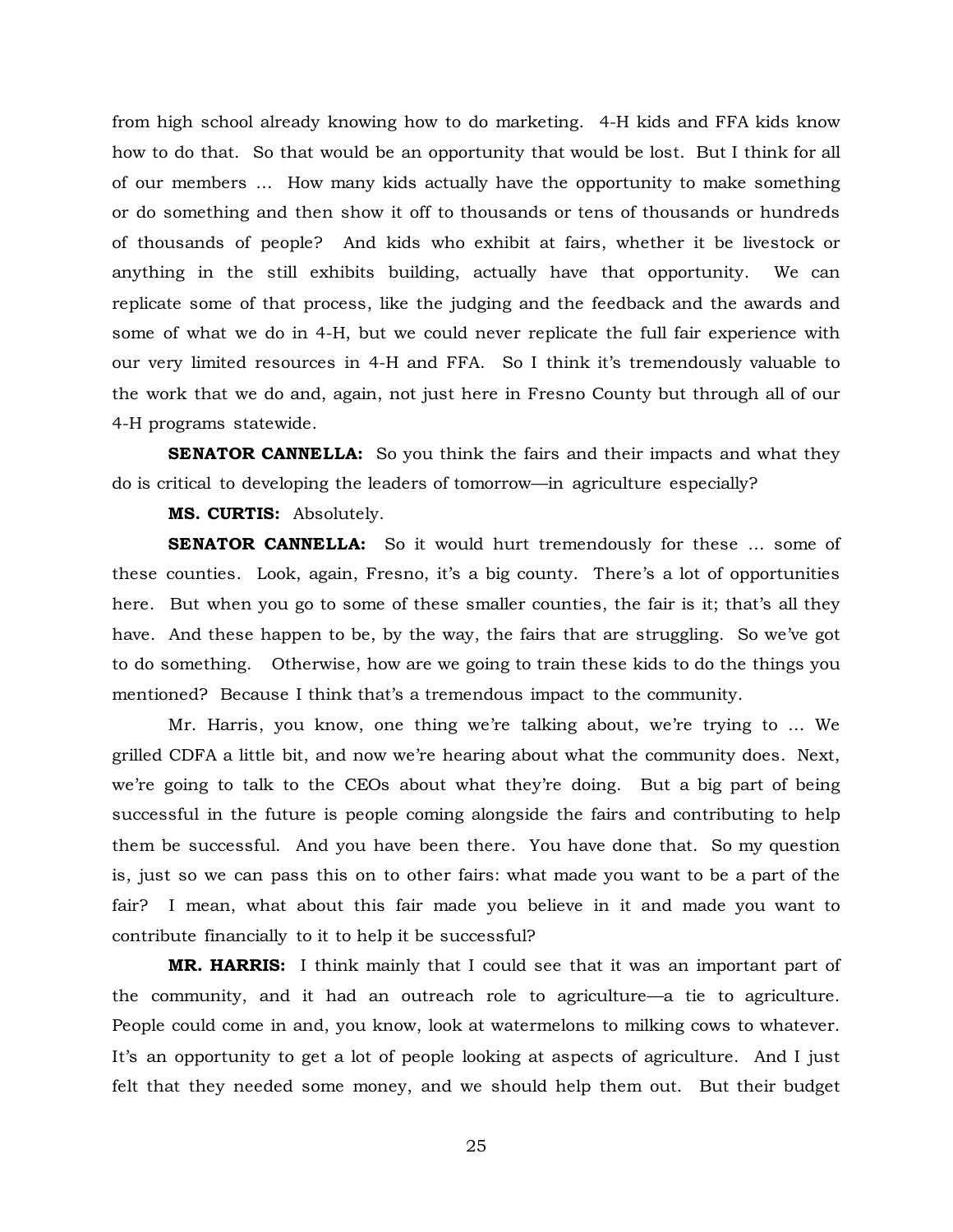is… They've got a critical mass though. So, you know, you may give them five or ten thousand for something, a relatively small amount of their budget, but it kind of puts them over the top to do something. So it's just, I believed in their mission, I guess, was the main thing.

**SENATOR CANNELLA:** Well, great! Well, that's all the questions I have. Thank you very much for your testimony. Really appreciate it.

The next panel will be "Ensuring the Future of California Fairs." And so, we have Rick Pickering, Sandy Woods, Stephen Chambers, and John Alkire.

**MR. STEPHEN CHAMBERS:** Well, good morning, Mr. Chair, Senator. My name is Steve Chambers. I'm the executive director of the Western Fairs Association. I'm really glad that you had this hearing today. We really appreciate it. I want to make sure that you get time to talk to people who are doing the job and running the fairs, but I just wanted to start off with just a couple of quick comments. I have an unusual job, so I've actually been to every California fair during fair time.

**SENATOR CANNELLA:** It sounds like a lot of fun actually.

**MR. CHAMBERS:** I'm the luckiest guy, you know, there's no doubt about it. And I've had this job for quite a while and really enjoy the fairs—small, medium, and large. As you seem to comprehend, there really are big differences. We're here at the Big Fresno Fair not just in name only. This is one of our larger fairs in the West and very successful, and we appreciate them hosting this today.

But I just felt that it was important that I start off because I think that even though back casting right now is kind of something that I don't want to spend too much time on, but I do realize there are different perspectives.

One of my favorite authors, William Murray, had this line once: he said, "The truth is just one man's understanding of what happened." The last couple of years have been very difficult for us because we were caught by surprise. As you pointed out, Senator, 100 percent reduction right out of the gate with little or no warning for a pretty large network of fairs was quite a shock to us. And so, we spent the first year, almost all of 2011, working with Secretary Ross and her consortium, which we really appreciated her forming. And many of our members, a lot of whom are here in this room, got together and looked at all kinds of different solutions for fairs, including emergency transition funding, some kind of bridge to the "new world," and regulatory relief for the District Ag Associations. So once that process was over, we waited for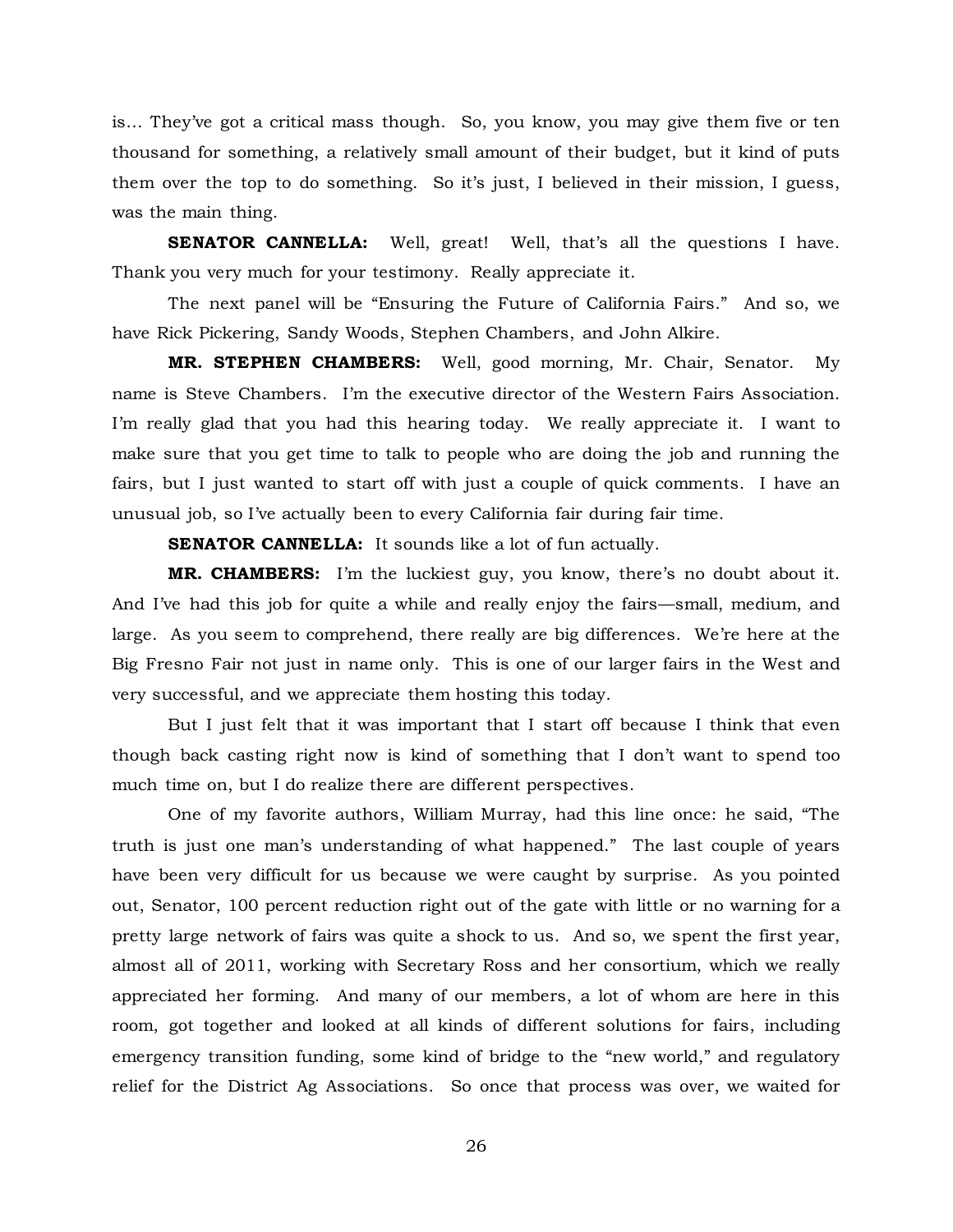months, and there was never any report that came out of it. We realized the department is one of many agencies, and they have their own bureaucracy, and they not necessarily get to speak on behalf of the Administration. But once we realized that there was going to be no results from that, we started this year with our own group. And the deputy general manager of this fair, by coincidence, Stacy Rianda, was the chair, and they worked specifically on regulatory solutions. And so, we came up with best practices; we came up with a comprehensive solution, we think. It wasn't just about contracting; it was about contracting, auditing, procurement, use of property, a whole variety of things that we identified that were barriers to the District Ag Associations.

Let me stop right here and mention too that only 54 of California's 78 fairs are District Ag Associations. So when we say "comprehensive solutions," we want to look for things that impact the entire network, not just the 54 that are very important to us that are the state agency fairs. But we have 24 true county fairs, two citrus fruit fairs and—of course, both of you living in Sacramento know—we also have the California State Fair. So we were looking at comprehensive solutions, working with Assemblymember Fiona Ma, working with Senator LaMalfa, working with others, you know, bipartisan as we could be. We don't play the partisan game. We tend to work with rural legislators, although Assemblymember Ma has been very interested in agriculture, hardly a rural legislator, but we were glad to have her participate as well. And we were very close, we thought, to essentially putting that comprehensive solution before you as decision makers in the Legislature. And we've been working with the department. We felt we were keeping them apprised. And they did come. We realized it's difficult for them to get permission to move forward on legislation. You guys know what that's like. Getting a preapproval from a governor on a bill is very difficult. So at the last minute, a week before you returned to session, they came back with essentially a very small piece of the pie from our perspective—contracting relief. We're appreciative, but a small piece and the requirement that all 496 fair directors in California become at-will appointees. Now we realized … Since then, we have talked to them. We talked to Secretary Ross. We've talked to Mona Pasqual in the Governor's office. They fully understand. I believe that wasn't their goal, to politicize fair boards and to make them subject to … you know. As we told them, we don't know who the next governor is going to be, and we don't want a world in which every fair board is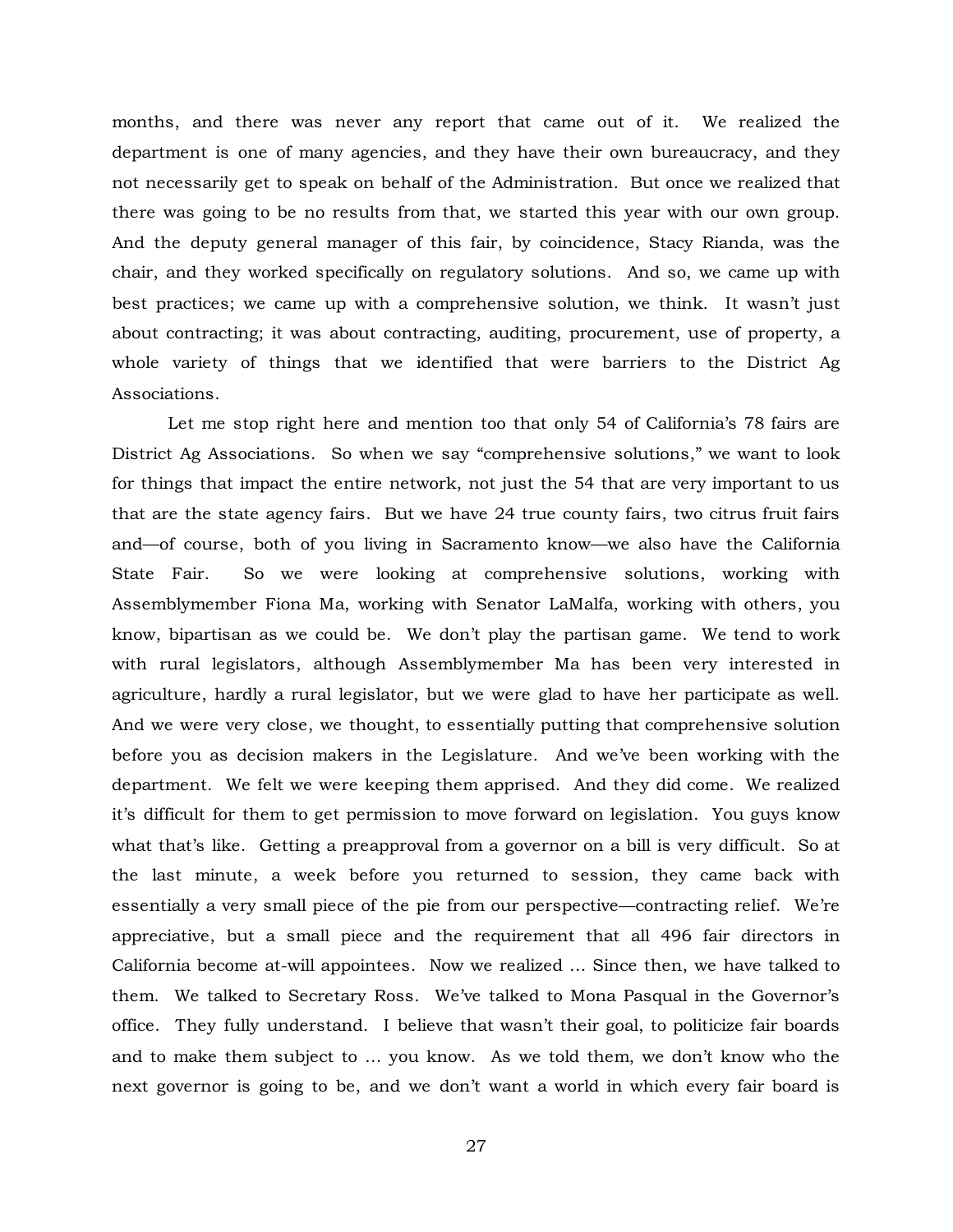swept in January after a governor's inauguration. That wasn't going to work for us. I think they understand that now. But the fact is that at the time, that was their proposal. And as Jim correctly pointed out, very late in the session it's hard to get things back on track.

We were interested in continuing funding. And we have had the Governor tell us that he has no position on the license plate plan that started in Senator LaMalfa's office. We consider "no position" something, then, to talk about. That's not the same as a "no" to us. And so, we continue to believe that there are comprehensive solutions out there.

I have to tell you; we envy the situation the state park system is in. We see the state parks getting regulatory relief to become more entrepreneurial, but they're also getting emergency funding to help those parks who are struggling with the transition.

We believe that it's important to sustain the network—all 78 fairs. You'll hear later today in public comments from lots of small businesses in California that where they love being here at the Big Fresno Fair … they can't wait for the Big Fresno Fair. They rely on many other fairs—small, medium and large—to sustain those businesses, to employ those people, to generate the taxes they generate.

I also have to say that every expenditure of government dollars has an economic impact. If we just walked down the street and handed out hundred dollar bills from the General Fund, we could track an economic impact. As people spent that, it would at least generate sales tax as they bought things.

The Department of Food and Agriculture's own study shows a 5:1 ratio of all the years that they were funding fairs, a 5:1 return to the State—a direct return in tax dollars, not an inflated economic impact multiplier. If you just go to the Board of Equalization and track the sales tax generated on food sales, the income tax generated by employees, fairs are a tremendous investment for the State. If we thought fair funding would take money away from law enforcement, health and welfare, education—the other important programs in this state—we wouldn't even think about asking for it. We believe fairs generate and support those things. Education, community resources, we think are very important in that regard.

I just wanted to say, we're very excited about this hearing and look forward to, again, coming back with a comprehensive solution. It can't just be about contracting.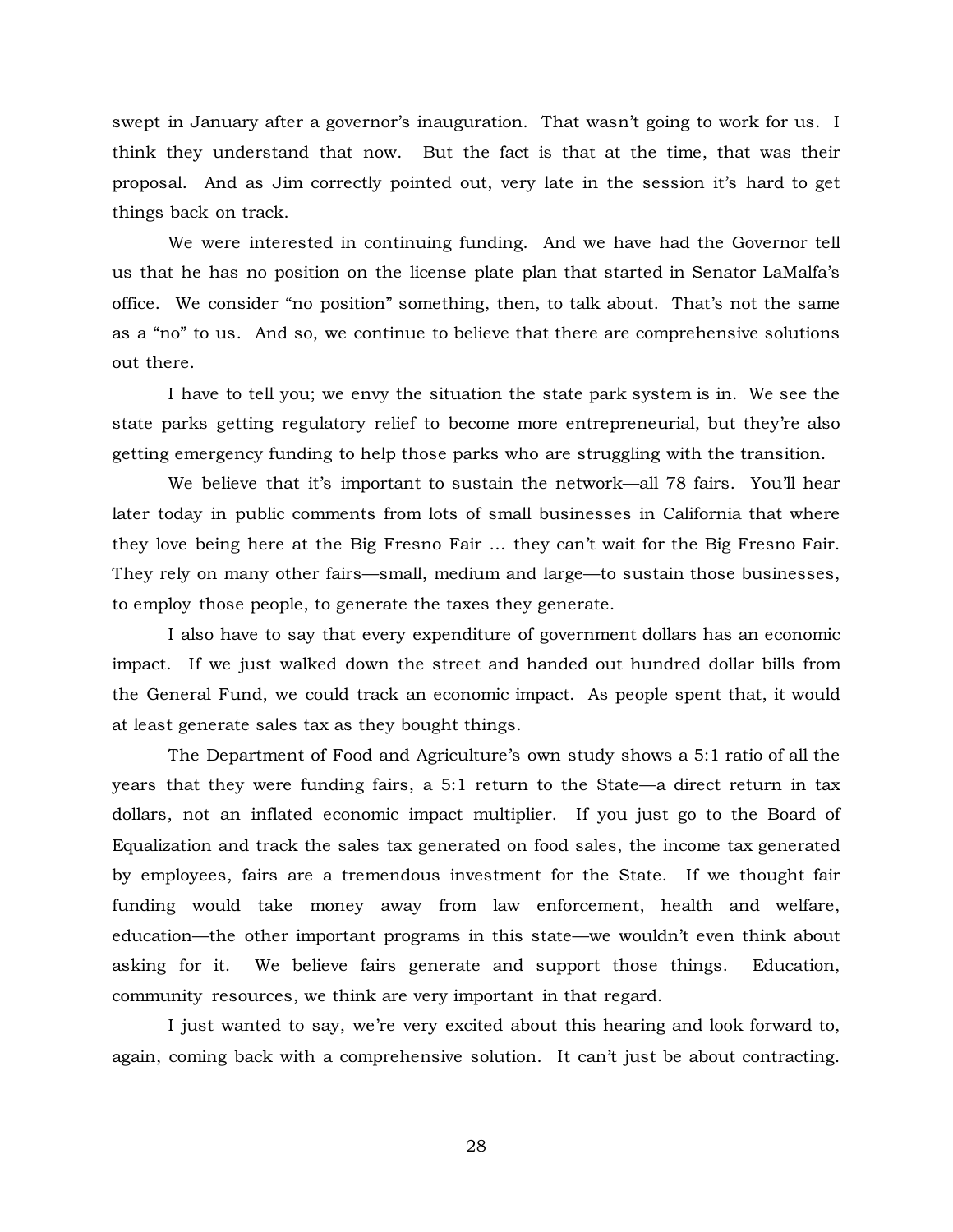It can't be just about funding. We have to take a look at the whole picture, and we're very pleased that you're willing to start that process with us.

With that, I don't want to get into ... you know. I'll be here for questions, but I want you to be able to hear from fair executives.

**SENATOR CANNELLA:** And we'll do that. Just a quick question. When will you have a proposal that you can share with us?

**MR. CHAMBERS:** Well, you know, we had a bill actually in print. And I'll talk with our advocate, Louis Brown, and that will be on your desk the next time you're at your desk. But we were combining, essentially, the work of our Governance Task force on regulator relief for the districts, and, frankly, we felt we made some progress on the license plate concept. This is not a charitable plate. We know those are cool, but they're a very difficult way to generate revenue. This was basically expanding California from its current seven plate limit on a vanity plate to eight characters, which is done in many other states. We've already talked to the DMV about it. Law enforcement is okay with it because currently commercial plates are eight characters. And so, this was a significant potential new revenue stream. We think it would be significant because once you go to eight characters it opens up to commercial plates. And just our industry—the carnivals, talent agencies, food and beverage concessioners, just their fleets—if you were to take their existing commercial plates and put them to what are called "vanity plates," they would actually use them for marketing and put their business names on them. We think that could be a great revenue stream for fairs, for the State of California and others. So we would like the opportunity to continue that conversation.

We also want to look at all other alternatives. I mean, there was a time when horseracing funded fairs, for decades—almost 80 years. But a lot of other things happened, primarily the growth of tribal gaming. We think the tribes do a great job, and many of them support fairs, including this one. You can't go to a fair with a tribal casino nearby where the casino isn't participating in the fair. At the same time, the growth of tribal gaming has definitely impacted fair funding. Their success caused a lot of harm to horseracing. And essentially, our original proposal, we never asked for General Fund dollars. When we were moving out of horseracing, when horseracing was sliding down the "slippery slope"—as the late Senator Ken Maddy would have called it—we were suggesting expanding tribal gaming as it came online, as new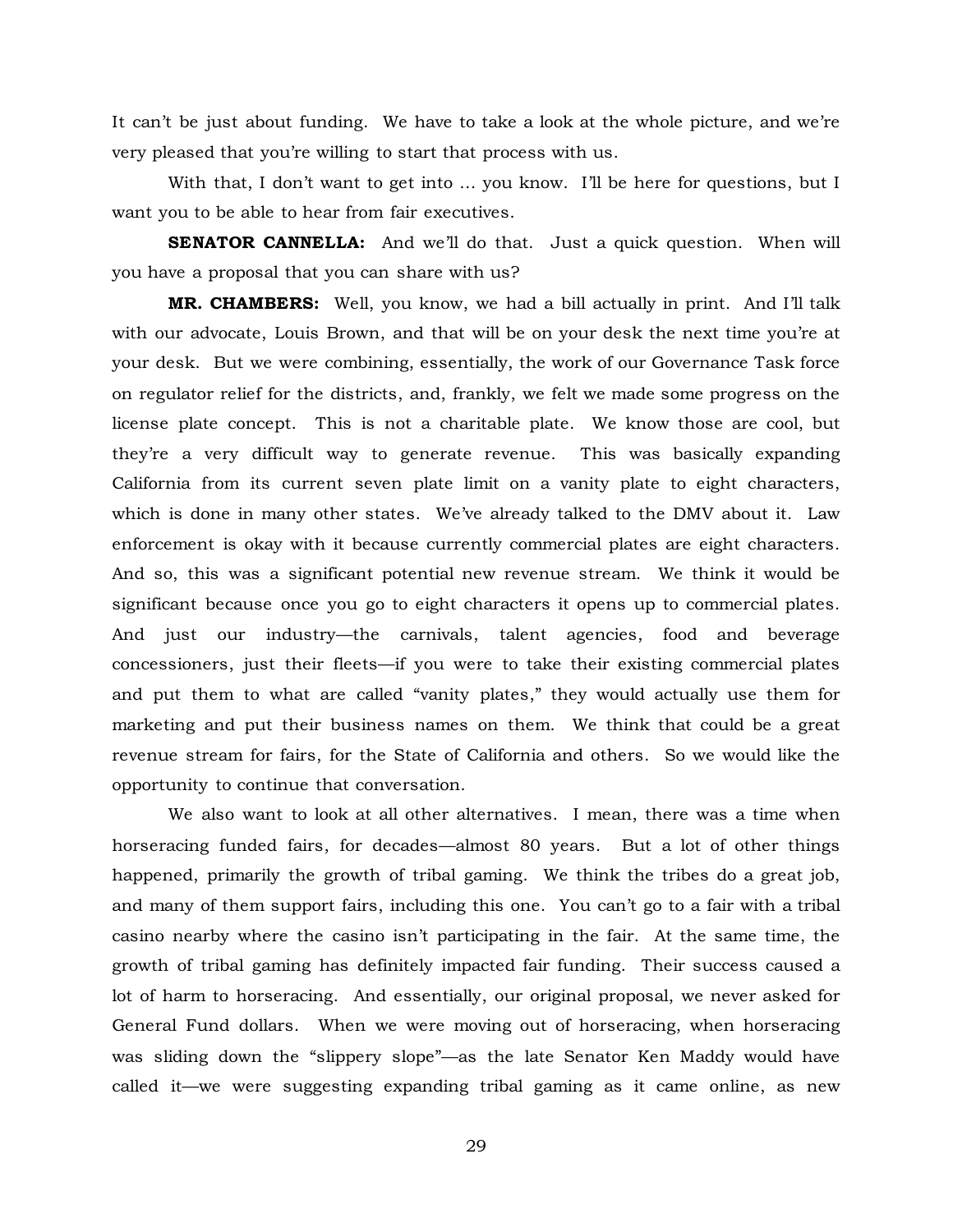money came in, that that would be a great source because it was mitigation. It made sense. You know, there's a cause and relationship there. That didn't fly. The Legislature in its wisdom said, "Hey, we're going to come in and keep fairs whole with General Fund money until we find something new." Well, it's time for us to find something new because the General Fund money isn't there. And we don't even expect to go back there, but we want to have all other things on the table.

**SENATOR CANNELLA:** Did the Administration tell you why they just discounted all your other proposals as far as auditing and contract …

**MR. CHAMBERS:** You know, we were working … this was literally a matter of days, and they came back to us with a proposal that we've actually never seen the Leg Counsel version of that was pretty much focused on contracting relief.

**SENATOR CANNELLA:** I just saw it today.

**MR. CHAMBERS:** Well, I'd love to see a copy. And, you know, really know it was kind of like, "Hey, this is what we can do right now." And again, we know that Secretary Ross and her team care about fairs. This \$32 million cut wasn't \$32 million that was just going to fairs; it was also supporting their department. So they're struggling as they try and figure out how to deal with these issues.

I also just have to point out: The fairs do self-insure for general liability. I think what Mr. Houston was talking about is there's one gap in there which is vehicles. We'll probably talk about that a little later here on our panel. But our general liability—whether it's carnival rides or all the other things fairs do—we've been self-sustaining on that for decades now, and I think the California fairs do a great job on that.

## **SENATOR CANNELLA:** Okay.

**SENATOR BERRYHILL:** This is a quick sidebar. This thing happened late. Looking back, this thing didn't have a chance of getting through. What was good about the proposal, even as late as it was, it got us here today, and it's got us all talking. We know it's urgent. We know that we've got to fix this thing. We're going to do that. You know, now we're on top of it, and it's going to be on the front burner as we move in to this next year. It's a good thing.

**MR. CHAMBERS:** I agree.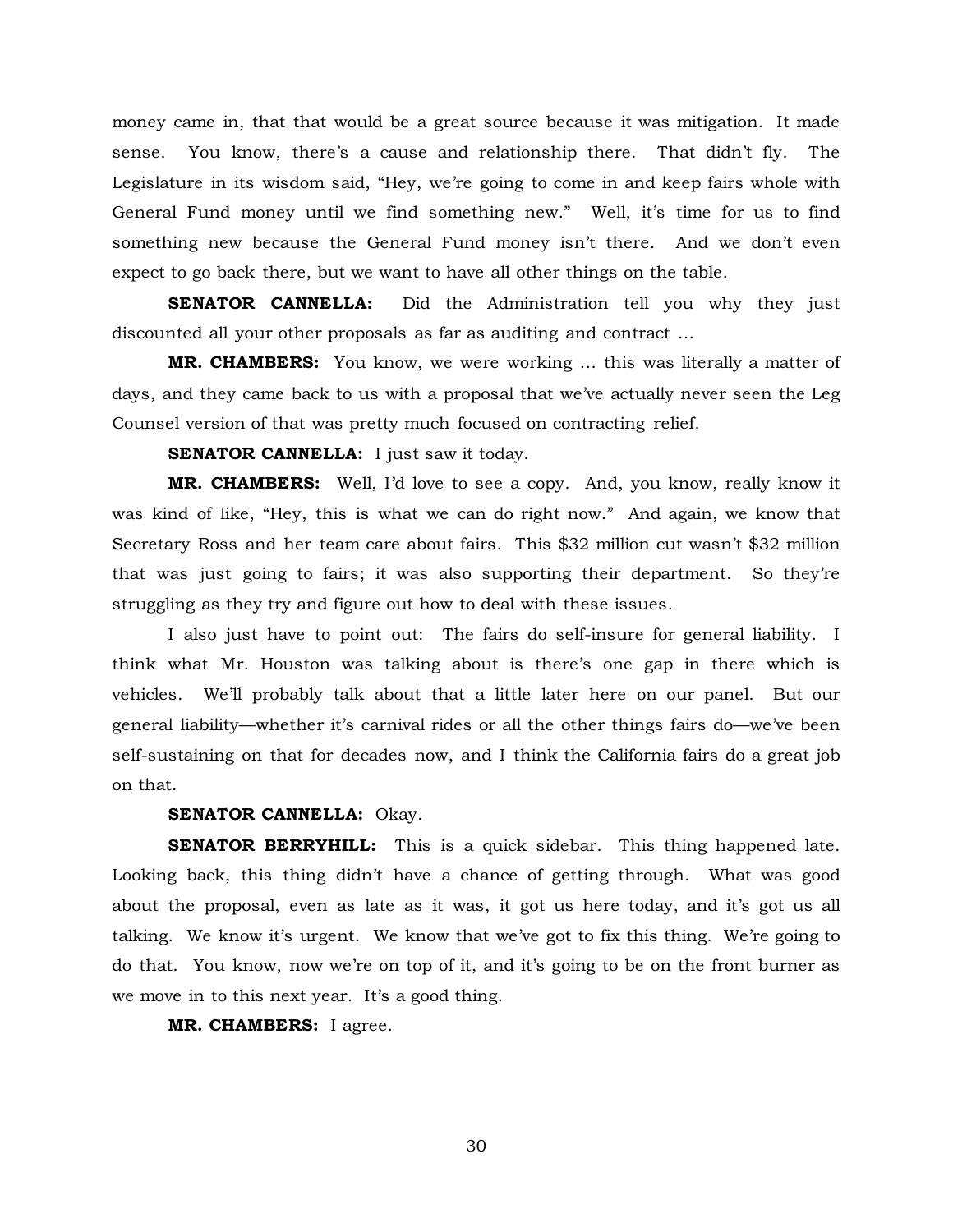#### **SENATOR CANNELLA:** Alright. Thank you.

[Silence. Panelists shuffling.]

**MR. RICK PICKERING:** He's saying we can call him back at the Chair's discretion.

**SENATOR CANNELLA:** I know, Stephen. I'll have more questions.

**MR. PICKERING:** Honorable Chairman Cannella and Senator Berryhill and distinguished guests, my name is Rick Pickering. I'm the CEO of the Alameda County Agricultural Fair Association, which is a fancy name for the fair in Pleasanton in Alameda County. I'm also the chair of the California Fairs Alliance, which represents all fairs in the state of California, the DAAs, the county fairs, and the nonprofit fairs. By way of background, my first career in life was city management in Southern California—as fascinating as it is—and then moved to the Orange County Fair, which is a very successful district agricultural association, before moving to the Alameda County Fair, which is a very successful nonprofit corporation.

But when I came to the Alameda County Fair, it was bankrupt. There had been a shooting in 1998, and that caused attendance to plummet. Sponsorship fell through the floor. Finances fell through the floor. And everyone said, "What are we going to do now?" We didn't come to the State of California and asked to be bailed out. But we were a nonprofit on county-owned land with a board of directors of 26 local entrepreneurs and leaders. And what we did was, we picked ourselves up, and we moved forward. And since that shooting in 1998, we've had a 125 percent increase in revenue. We've had a 44 percent increase in fair-time attendance just in the last four years, and that's because a fair is local. The fair builds a stronger community at the local level—whether it's a 4-H program or a FFA person learning character development or, in our case, this year we packaged 100,000 meals for our community for an emergency; and we're storing them at the fairgrounds. We had our county declare us as the alternative county seat in the event of a disaster, in an emergency in Oakland. We're the number one employer of intercity kids from Oakland. And we go out, and we do that just because we're not just building character education for children we're building character education for communities into the future.

This year we had 12,000 formal volunteer hours donated to the fair from people out there and other nonprofits because they believe the fair is local and is very, very important. And I share this from a nonprofit model in that we do competitive audits,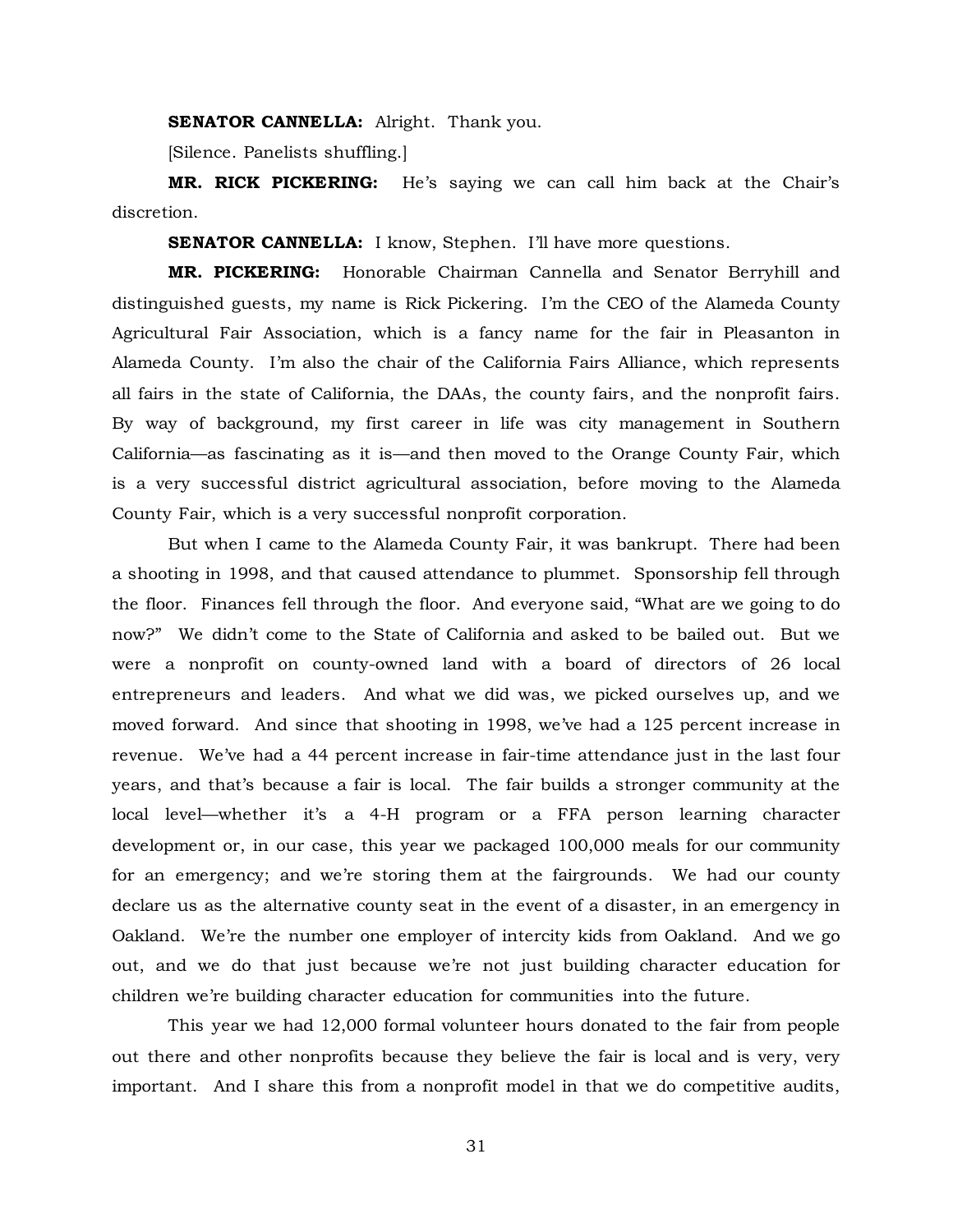we do competitive bidding. We have six meet and confer contracts that we have to handle on a regular basis due to horseracing. We do things in a business manner in a fish bowl. We file taxes with the State of California. Anybody can go online and see what my salary is. They can see our operating budget of \$20 million that used to only be \$8 million. And again, I'm not pointing out that we've been successful because we're a nonprofit, but state agency has some challenges.

When I was at the Orange County Fair, we had three purchasing agents. I moved to the Alameda County Fair. We built up a \$20 million budget. We have one purchasing agent because we don't have to file the forms in Sacramento—which we didn't know where they went when I was at the Orange County … We knew how to get them to Sacramento, and we paid a fee to get them to Sacramento, and then we didn't know where they went from there. So on that clear example of contracting, I still have to contract to the public fish bowl, and I've got all the unions in Alameda County watching my construction projects. I have political leaders watching my budget. The board of supervisors reviews that budget every year.

The more local a fair can be, the more successful it can be. When the community—as you see here in Fresno—when the community believes that they own the fair—because they do—they come out, and they rally, and they support it. When they believe that it's a piece of state property and the decisions are being made in Sacramento, it's a little tougher sometimes because the attitude can be "let's let Sacramento solve it."

You asked a question on insurance. And I've been president of the California Fair Services Authority a couple of terms. The fairs are probably the only state agency that's been told "go buy your own insurance and insure state-owned property." The fairs have to pay their own unemployment insurance for all of their employees, while the State picks up unemployment insurance for other state employees. The fairs, although they may feel as state agencies they have vehicle insurance, they don't. They're paying into a Sacramento pool managed by the State of California, and when there's an accident … Like this \$3 million settlement, that \$3 million is divided up amongst all the state agency fairs, and they all have to pay their apportioned share. Fortunately, when we had the \$32 million, the Department of Food and Ag stepped in and helped pay part of that. That \$32 million doesn't exist anymore. So if there's an accident today on this fairground, as a DAA, involving a vehicle, and there's a \$3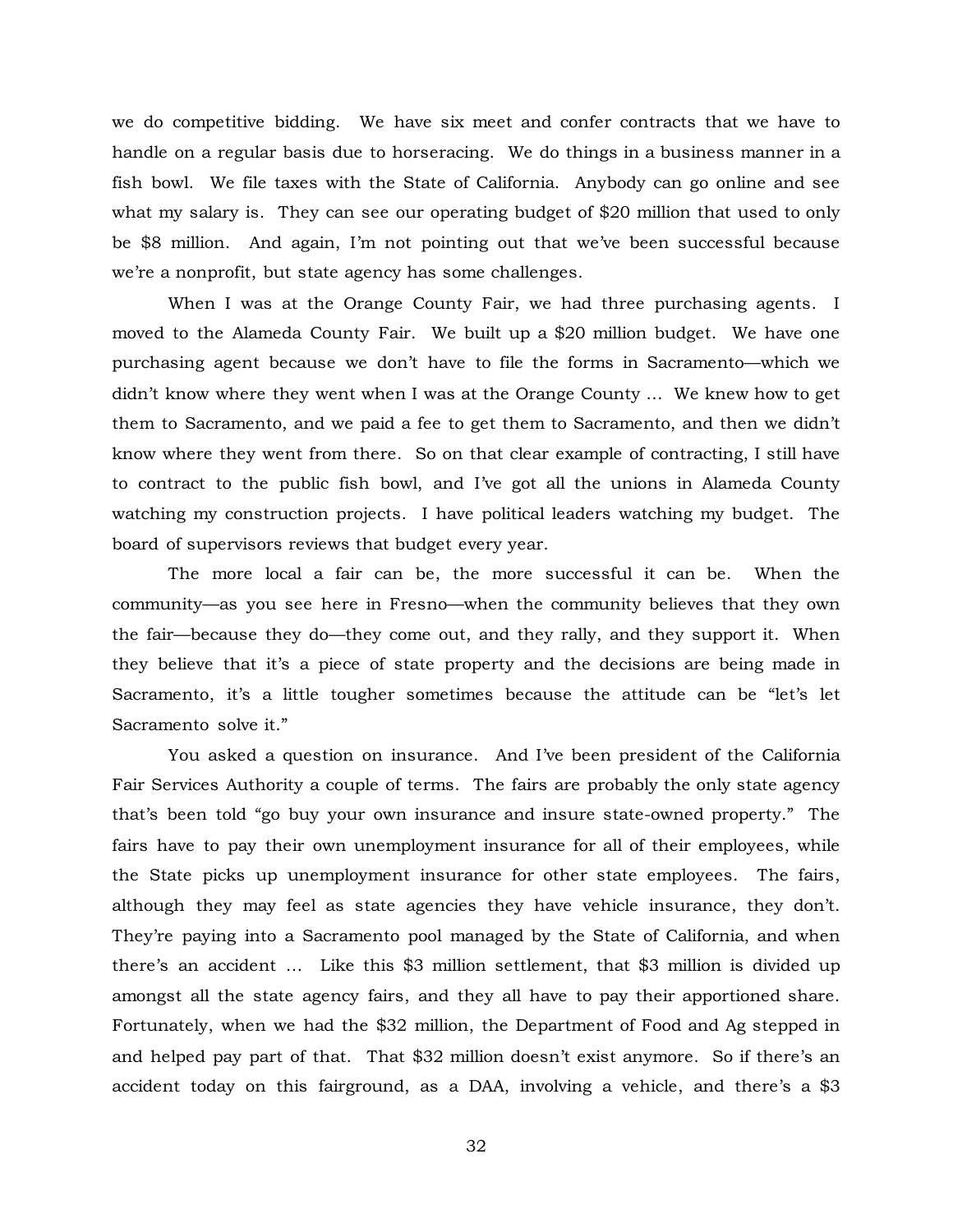million settlement, there is no state insurance pool for that vehicle. All the DAA fairs in this room will be assessed their portion of that \$3 million settlement. That's the definition of vehicle insurance that the DAA fairs have. I'm a nonprofit. I competitively bid vehicle insurance for my actual vehicles that go off grounds and drive on public streets. The DAA fairs pay a fee to the State of California that they call "vehicle insurance" for lawnmowers, for things that have wheels that never leave the property, but they're paying a fee on it. So there's an economy of scales. There's differences. When you have to function like a government, you also get rewarded … I'm sorry. When you have to function like a business, you also have the opportunity that every extra penny you generate you put it back into the property to serve the people.

So wearing different hats here today and having different experiences, we want to thank you for taking the time to listen to the industry, for asking the difficult questions. I've heard you say a couple of times today, how can you help us? And we want to say the same thing back to you: "How can we help you?"

We're hearing a little bit of revisionist history on how we got to where we are today. I think that just happens as part of the give and take of the legislative process. But again, the fairs have been self-sufficient because we generated money in license fees on horseracing for 80-90 years. When that funding license fee was taken away from fairs two years ago, three years ago, we were dumped into the General Fund as a temporary holding mechanism. In those budget—let's call it the "budget jail"—but in the budget negotiations that year, fairs were told, "We will move you, \$32 million into the General Fund until we find, or you help us find, another revenue source." But two years later, as part of the last-second budget negotiations, \$32 million is cut. As you've aptly pointed out, 100 percent not cut but 100 percent gut, with the State of California walking away from its responsibilities for 54 properties that it owns saying, "You guys go figure it out on your own."

To me—I have three wonderful sons—if I looked at my children and said, "You're going to kindergarten today. I hope you have a successful life. Go figure it out. Here's an empty lunch kit. It looks nice. And when you come home tonight, we're going to ask you to start paying rent. We're going to ask you to pay the car insurance, to pay the house insurance, all these things, but we're not going to give you any tools." So the concept of a sliding scale moving into the future, of you gentlemen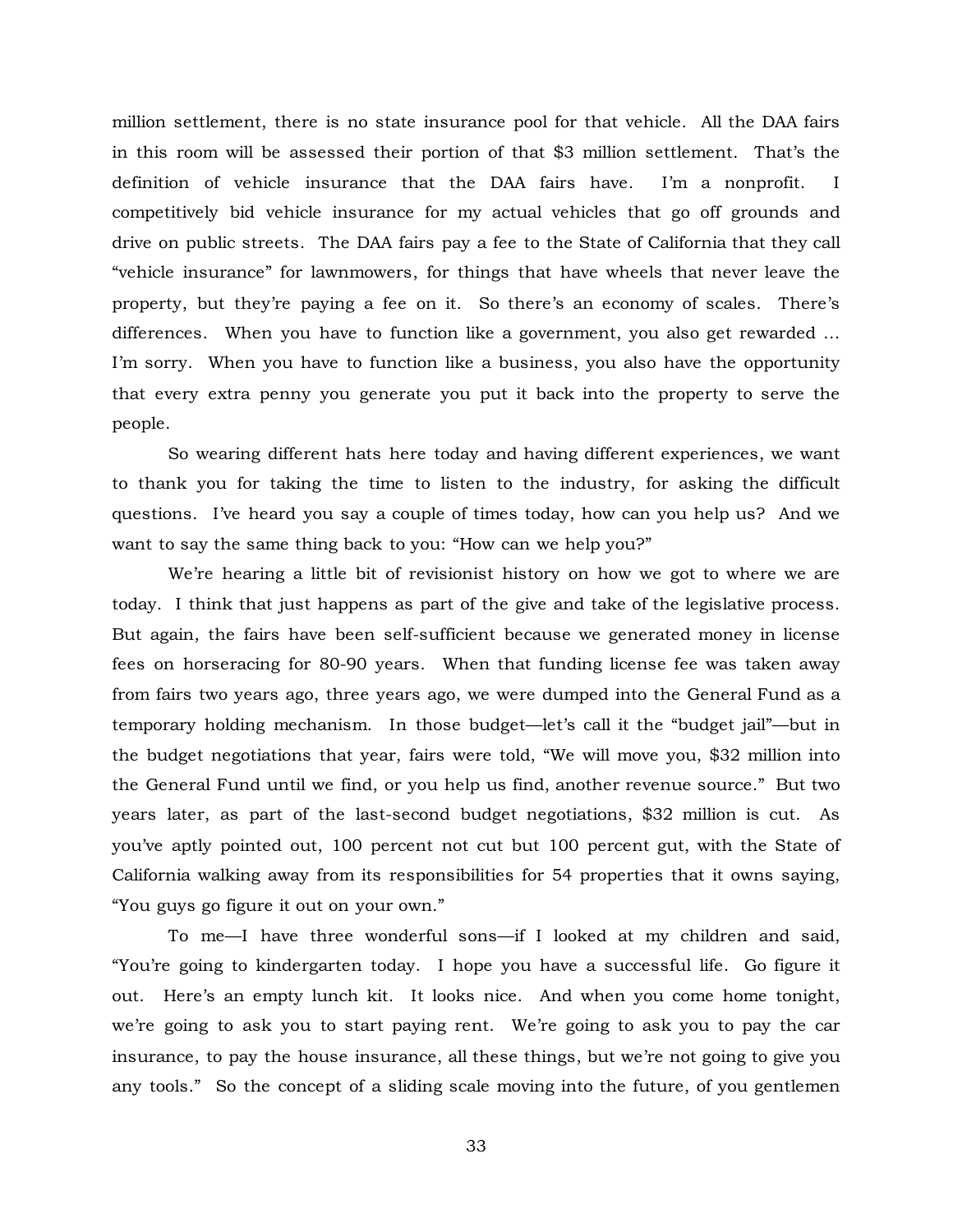supporting the legislation after the first of the year and showing leadership, we do appreciate all of those types of things but know that the fairs already have a phenomenal high level of accountability because they're local. People can write to the newspaper here and criticize the fair. They can come to a fair board meeting and say you're wonderful or you're terrible. Local is where it's at, and that's the key to the accountability factor.

For my board of 26, they know somebody is going to show up at a fair board meeting and say you did it right or you did it wrong. We want to be part of the team, part of the solution. So we would encourage you, everything you can do to give relief at the local level, that's fantastic. Some people say, "Well, you come from larger fairs and you're involved in horseracing," it's just a scale. People are still wonderful. People are still challenging.

We have some smaller and medium-size fair managers here behind me that would like to say a few words today too.

But if you look at Alameda County, which many people don't believe that we're an agriculture county anymore … Mallory Bankhead, who is one of our FFA young people just a few years ago, she's now the national beef spokesperson coming out of Alameda County. Alameda County had the first district ag association in California, which many people knew as the "Festival of the Lakes." We had the nonprofit fair board operating, buying the racetrack, and operating the fairgrounds. The first district AAA went bankrupt—state agency. The Alameda County fairgrounds is a nonprofit. It has roughly 300 acres. We're financially self-sufficient. So there's just two models in the same county of one being very challenged and one, by the grace of God, has been very successful because the community supports us.

So I know you had asked me to be available to answer questions about nonprofits. This really isn't about nonprofits; but it is an example that when you give local people the ability to make local decisions in a timely manner they're going to be successful because they're local.

**SENATOR CANNELLA:** Just a question. I'm sure we'll have questions for everyone. So you have a fair that is actually … The ground is owned by the county, right?

**MR. PICKERING:** We, the nonprofit, bought the racetrack, bought the property back in the 1930s, deeded it to the people of Alameda County in the 1940s, so it's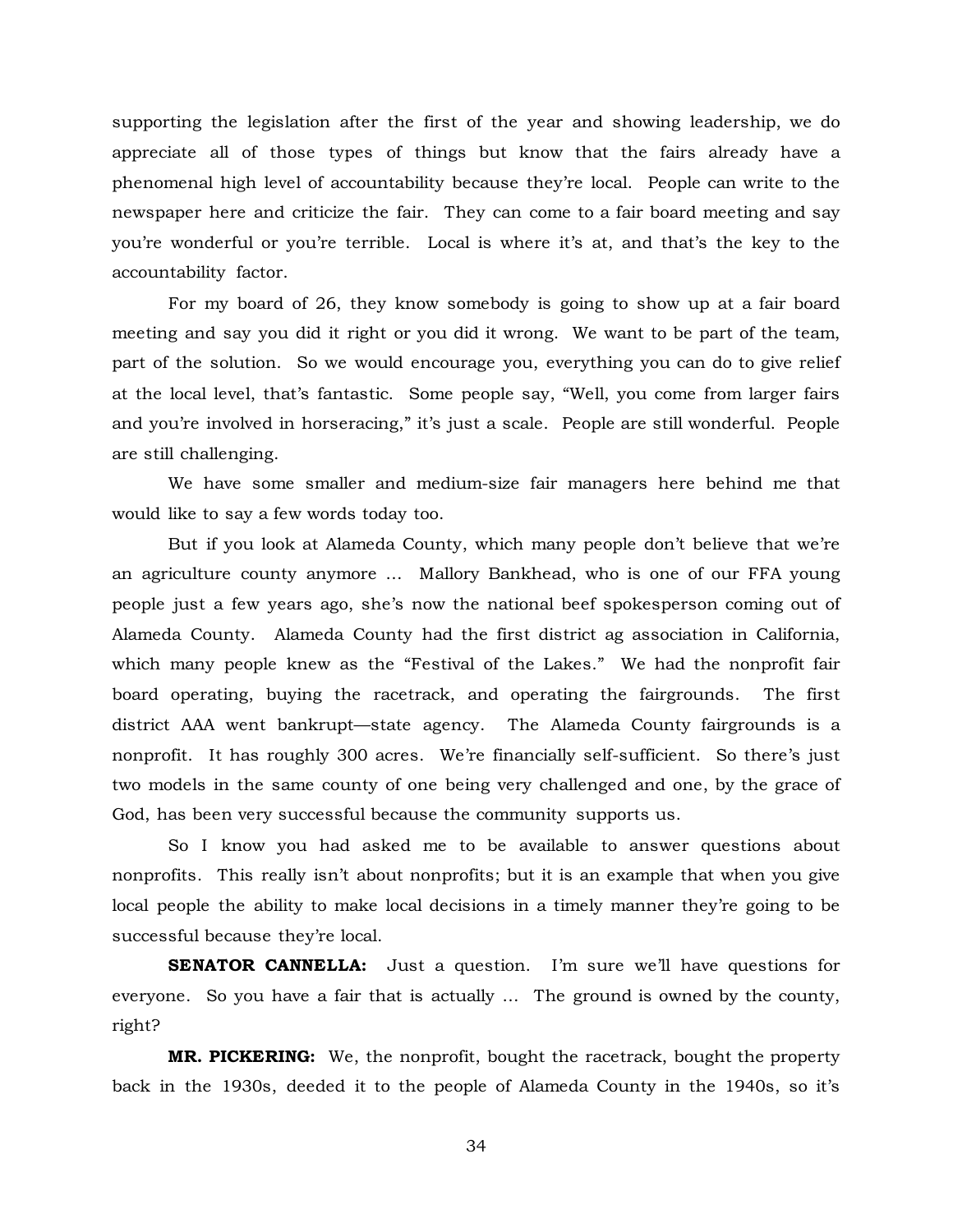under the jurisdiction of the County of Alameda. We contract back with the county as a nonprofit management agency. Everything you see on the fairgrounds was paid for by the nonprofit without any government financial support.

**SENATOR CANNELLA:** So that's different than some. Some are still on state lands. And so, what has the interaction been with your fair and the State since they don't own the land that you operate on?

**MR. PICKERING:** Well, I submit my budget to the State of California. All my payroll goes to the State of California, and the State negotiates any collective bargaining agreements with any of the folks that I touch—that comes my direction. I participate in the insurance pools in … the bona fide insurance pools with California Fairs Services Authority, and I purchase my workers' compensation for about \$9 million in payroll through that pool. My property insurance is purchased through the pool with the California Fairs Services Authority. The entire network … Butler Amusement, which plays this fair, plays the Alameda County Fair, but they can't play Alameda and then wait four months for this fair to open up. There needs to be a network. Many of the small businesses here in this room, they need to go from place to place to place. They're a transient business; but when they're here, they hire locally, they spend money locally, and they invest locally. So that network is very important to us.

**SENATOR CANNELLA:** Was the State giving Alameda Fair any money from the General Fund before it was cut?

**MR. PICKERING:** For the two years of the General Fund, we qualified as a level-7 fair for \$30,000 of financial support. But the State did, with that \$32 million, help support the insurance pools from California Fair Services Authority. And I benefited from that as a nonprofit

**SENATOR CANNELLA:** So now they were giving you \$30,000; they're now giving you nothing. And what would you estimate, all these mandates that come down from the State … what does that cost you per year to meet all those?

**MR. PICKERING:** You know, I'd rather put it on a sheet of paper and give it to you and be accurate than just grabbing a number.

**SENATOR CANNELLA:** Just roughly. Give me a ballpark. Is it \$10 million? Is it \$1,000? I mean, just the economy of scale—roughly.

**MR. PICKERING:** I don't think I can give you that …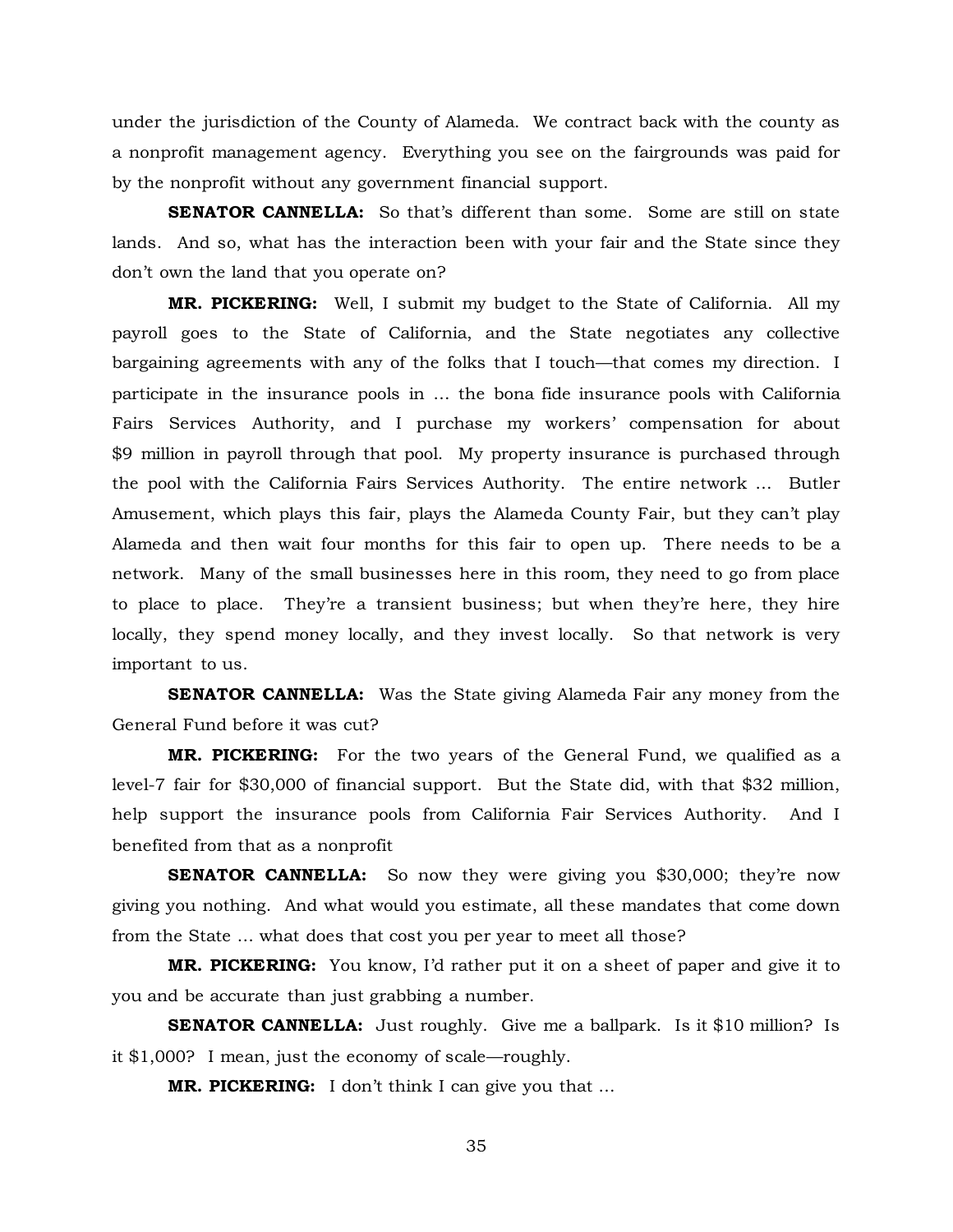**SENATOR CANNELLA:** Is it more than \$30,000?

**MR. PICKERING:** Well, there are some large fairs in California that offered not to take the \$30,000 if the State wouldn't regulate them.

**SENATOR CANNELLA:** So now you're in a position where ... This is very interesting because you are not on state lands; you do not get any state money; you have a nonprofit that operates it. I would say the State does nothing to assist the fair, and yet, you still are obligated to meet all the requirements that any fair that… if they got all the money from the State …

**MR. PICKERING:** Well, there are government code sections that require a county fair to submit a budget to the Department of Food and Agriculture. So what I do, I have … My finances are business finances, entrepreneurial finances, so there's P&Ls on a lot of things that—everything we do, actually. At the end of the year, I take all that wonderful entrepreneurial information and squeeze it down and make it fit in the State of California budget format, which my board of directors can't even read because it's not entrepreneurial. It's "make it fit in this box." And we ship it to Sacramento for Sacramento to say, "You're an A+ fair." That's just a small example of filling out the paperwork …

**SENATOR CANNELLA:** Well, I would like to know if you can determine how much these mandates cost your fair, and what does that cost per year to meet all those ? And we'll have more questions, I'm sure.

Good morning.

**MS. SANDY WOODS:** Good morning, Senators. I'm Sandy Woods. I'm the president of Western Fairs Association and the CEO of California's most beautiful fairgrounds, the Nevada County Fair, which is the 17th District Agricultural Association.

I appreciate the opportunity to speak today regarding the future of fairs in California. Quite frankly, given the elimination of state funding combined with the excessive governmental regulations and oversight which have resulted in additional assessments to the fairs, I have serious concerns for the future of many California fairs.

Last June, I believe, the Secretary of Agriculture, Karen Ross, convened the Fair Consortium, which you've heard about this morning; and the purpose was to explore the fairs' issues of funding, governmental oversight, and seek possible administrative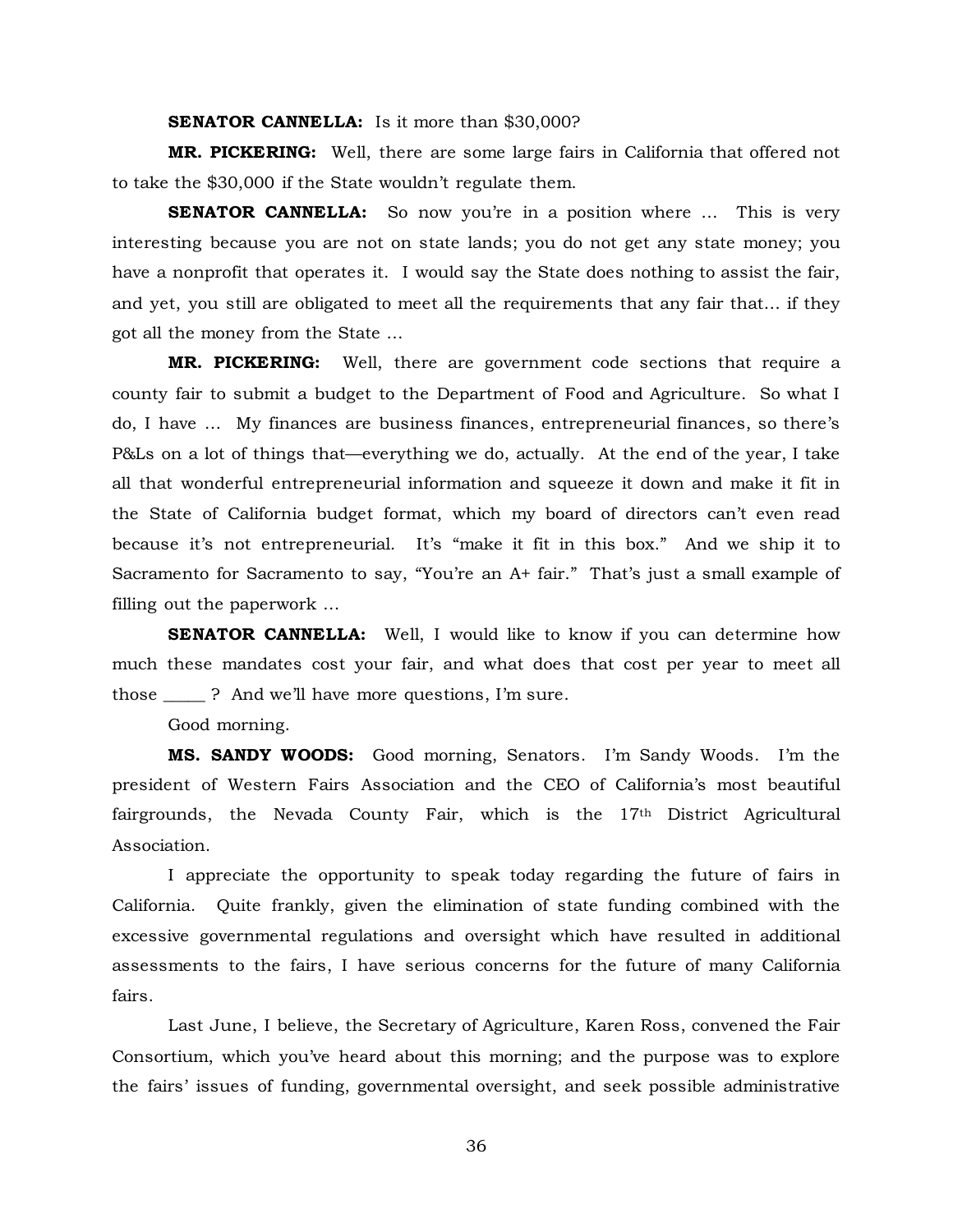solutions to assist the fairs. At the culmination of many meetings, the network of California fairs looked forward to the department's recommendations to the Governor with hopes that they may be resolutions to the serious issues facing the fairs.

This morning is the first that I've seen a paper of the report from the department, and seen it from a distance, Senator.

With no forthcoming recommendations, the California Fairs Alliance, which is a subsidiary of Western Fairs Association, created an alternative governance task force which has been very effectively chaired by Stacy Rianda, the deputy manager of this wonderful fair (the Big Fresno Fair), and I've co-chaired that task force with her. Our purpose was to develop guidelines and recommendations to assist the DAAs. The task force developed recommendations based upon the following premises:

- First, the responsibility of all fairs is to serve the communities responsibly and be good stewards of the assets.
- Next, the governance of DAAs is vested in local boards of directors appointed by the Governor of the State of California who provide the governmental oversight to the local fairs.
- And lastly, the fairs need to embrace responsible management in an increasingly entrepreneurial operating style to provide cost-effective oversight administered at the local level.

The task force compiled a list of best practices recommendations which focused on the following key areas: fiduciary stewardship, contracting, purchasing, asset management and reporting.

Some of the issues facing the fair industry can only be solved through legislative efforts. An example is that the fairs—and we've discussed this a bit this morning—are required by statute to have an annual audit. The task force recommends that local boards will require an annual financial review performed by a professional—previously paid through the Fairs and Exposition Fund. The Audit Department, through the Division of Fairs and Expositions, quoted our fair \$12,000 for an annual audit. We issued an RFP (request for a proposal) for financial auditing services, and we are having a local CPA firm perform the annual audit for a cost of \$7,000, with a financial review every other year for a cost of \$4,000 a year, which is half the cost of having the State Audit Department audit our books. Our plan is to then turn our audit report in to the State Audit Department.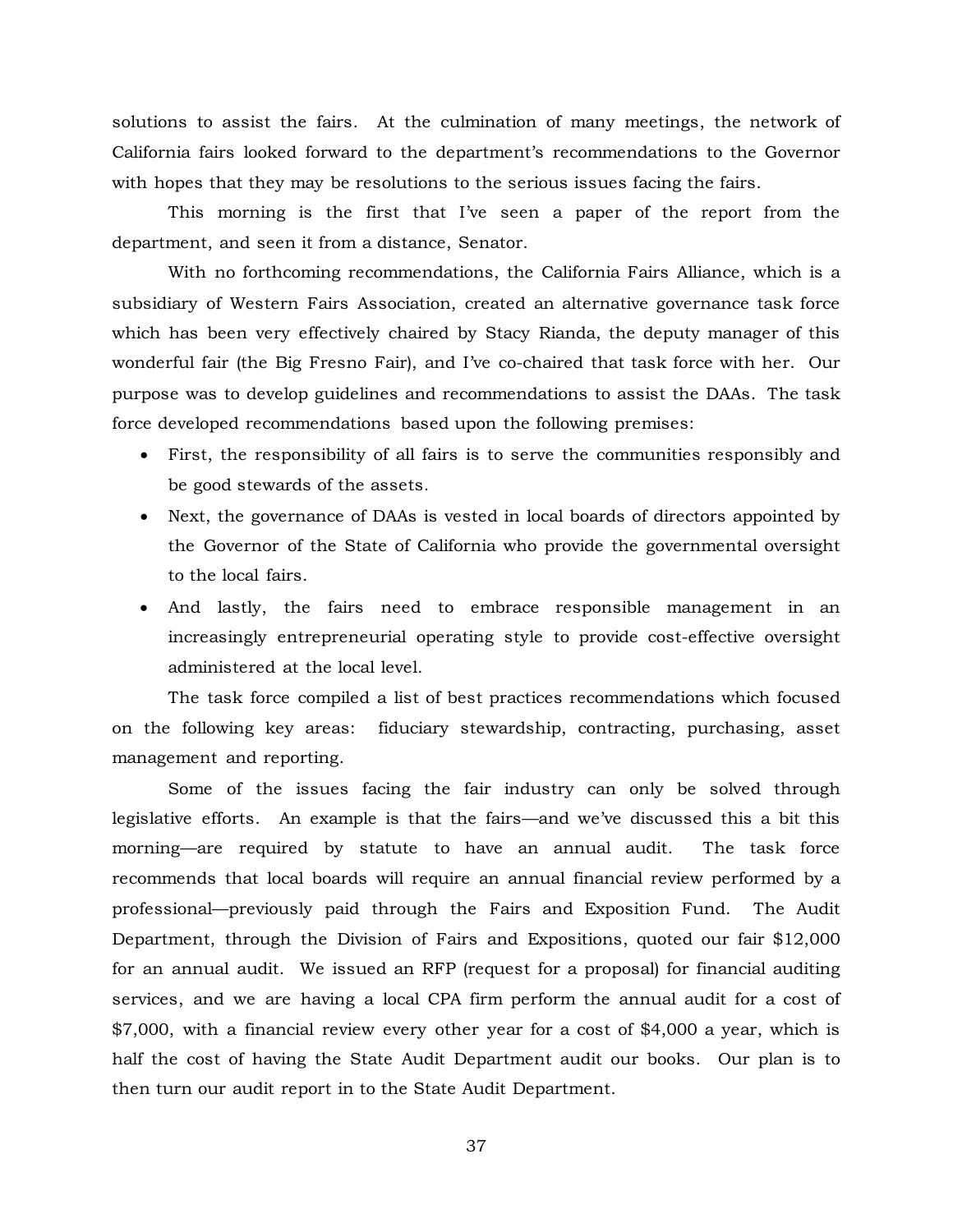We need legislation to allow us to seek audits outside the State Audit Department.

Another example is the ORIM Vehicle Insurance Program issue that Rick has very colorfully presented to you. Again, the fairs are required by statute to pay a vehicle insurance assessment to the Department of General Services, the Office of Risk Insurance Management. Here's an interesting example, and I think it paints a picture for you:

We have one vehicle that we frequently put out on the road. We have two other vehicles that we very, very occasionally use for dump runs. Our ORIM annual assessment will be \$18,238 which covers 22 vehicles which include lawnmowers, golf carts, and portable generator light stands. We can't afford paying that kind of money for an assessment which doesn't even provide us insurance coverage. We question whether we actually have the coverage. In fact, I communicated with the Department of General Services within the last two weeks questioning if this is an insurance pool where is the pool, and why didn't the State go out and buy umbrella insurance to cover a catastrophic vehicle accident—and suggesting that perhaps the fair industry should be allowed to go and get commercial insurance coverage to cover the liability in the case there is a catastrophic accident. The Department of General Services indicated that if we did pick up commercial insurance there would still be the vehicle insurance assessment upon the fairs. We need legislation to solve this problem. The fairs of California cannot be paying \$18,000+ for essentially one vehicle out on the road. It doesn't make good common sense, good business sense.

Recently, the Little Hoover Commission issued a report that supports the goals of increased local oversight of DAA properties. A conclusion of the report is that without funding local associations are on their own to manage state-owned properties. The State should address the creation of alternative ownership arrangements, such as joint power authorities or public benefit corporations that would keep the property in public hands but allow greater local control and autonomy in managing the properties.

Currently, the fair industry is experiencing somewhat of an implosion of the Division of Fairs and Expositions. There are  $2\frac{1}{2}$  employees, and in conjunction, there appears to be minimal interest from the Department of Food and Agriculture. Essentially, there is no governmental leadership providing direction or strategic alternatives to the network of fairs.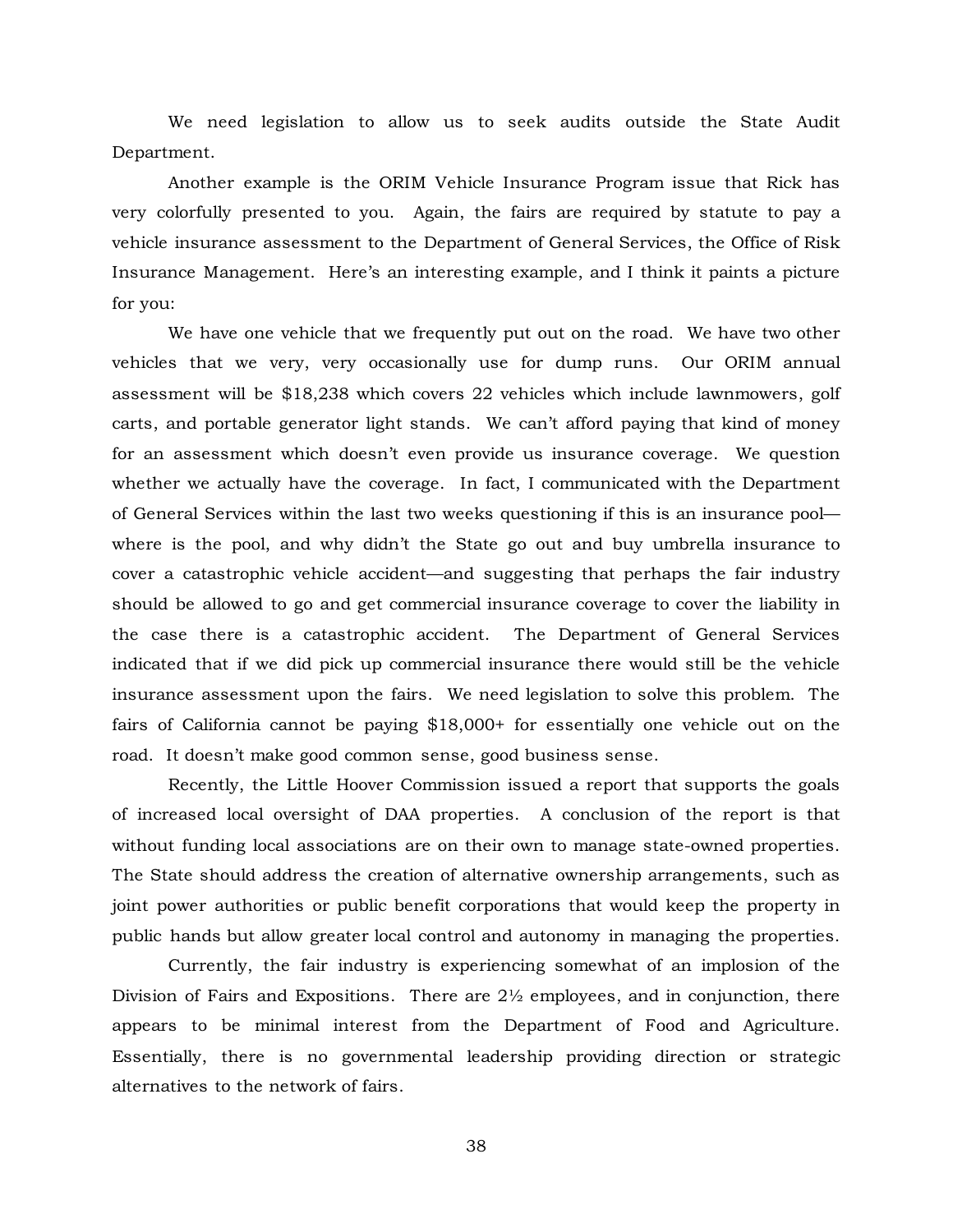While funding is critical to the survival of many California fairs, a significant reduction in governmental regulations, fees, and oversight is critical, allowing the fairs to be more enterprising in their management while vesting oversight in their local boards of directors. We're hopeful that there will be successful legislation in the near future that will accomplish these critical goals.

And I thank you so much today for this hearing and our opportunity to express this you.

**SENATOR CANNELLA:** Thank you. I'm just curious on the State Auditor, is that the department that was in charge of auditing the State Parks Department? [Laughter] Thank you.

**MR. JOHN ALKIRE:** Good morning, Chairman Cannella, Senator Berryhill, distinguished members of the panel. Thank you for the opportunity to speak to this legislative panel on the future of California fairs. I've been involved with fairs all my life, and I'm proud today to represent the Fresno Fair and the California Authority of Racing Fairs. We're in the middle of our fair here in Fresno so I'm sure you'll understand that my remarks today will be very brief.

I'd like to offer some opening thoughts on the connections between horseracing, fairs, and California agriculture, then close with some suggestions about the future.

Fairs have a grand old tradition of horseracing in California going back 150 years to the days of the Gold Rush. When pari-mutuel wagering came along in the early thirties, the fairs embraced it like an old friend. Drawing on that tradition, fairs and horseracing share a long political heritage reflecting a balance of interests that have served fairs, the racing industry, and the public will since 1933.

For generations, the Legislature has recognized the common agricultural connection that links the breeding of horses, fairs, and horseracing. Until recently, the Legislature designated California fairs as a vehicle to distribute some of the economic benefits of horseracing back to local communities and to the agriculture secretary. Revenues derived from horseracing help sustain the California fairs' mission of public service and support of agriculture for many, many years.

As chairman of the California Authority of Racing Fairs, I'm proud to be able to report to you today that in the 25 years that CARF managed horseracing matters for fairs we have helped fairs earn \$295 million in state wagering, satellite commissions,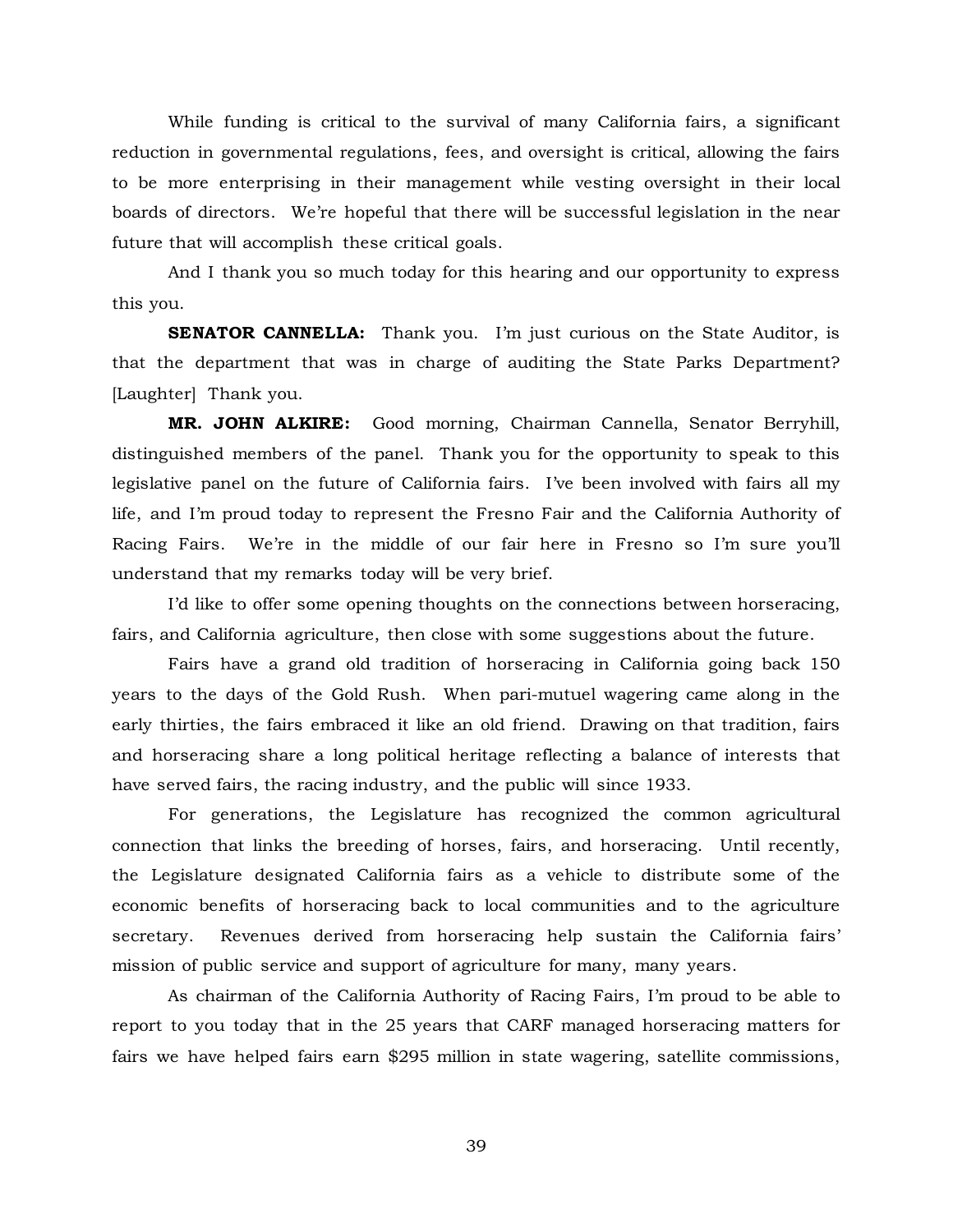and helped generate an additional \$350 million in license fees to the California Department of Food and Agriculture.

We know that legislators holding hearings like this one today want to know the needs of their constituents. In that spirit, we respectfully request that the Legislature consider the following three recommendations:

1. Help fairs protect our horseracing franchise. Horseracing and satellite wagering has been a major attraction and source of revenue at fairs for over 150 years. Horseracing also sustains thousands of jobs in California. We want the horseracing industry to prosper so that fairs can continue the alliance that has supported our mission of public service and the support of California agriculture.

2. Deregulate fairs and allow us to conduct our fairs more like a business than a state agency. SB 16XX took away horseracing license fees that supported fairs and transferred that responsibility to the General Fund. Now, the General Fund support has been eliminated, threatening survival for most fairs. We know that the State doesn't have the money for fairs. We understand that. We suggest a different approach and that approach is to take off the state handcuffs and give us a fighting chance to survive.

3. Give fairs an equal opportunity for new revenue sources from gaming, such as internet poker and sports wagering. For years, revenue from pari-mutuel wagering on horseraces has gone to support fairs and their mission of public service. As times change, technology has brought us new forms of gaming opportunities. These new opportunities can create new revenue sources that will support the network of California fairs in the future.

Thank you for your interest in fairs and for the opportunity to address this legislative panel on matters so important to us. We hope to work with you closely in the future. And thank you, again, for taking the time out of your busy schedule.

**SENATOR BERRYHILL:** Yeah, John, I have a question on horseracing. Horseracing has been in fairs forever. My parents were involved with it. I was involved with it for a while here a couple of years ago myself. It's been a frustrating … The horseracing phenomenon with the fairs, with the tribal gaming that has expanded so much, has been very, very frustrating for me because as we try to build relationships between the two of you … It's been very difficult.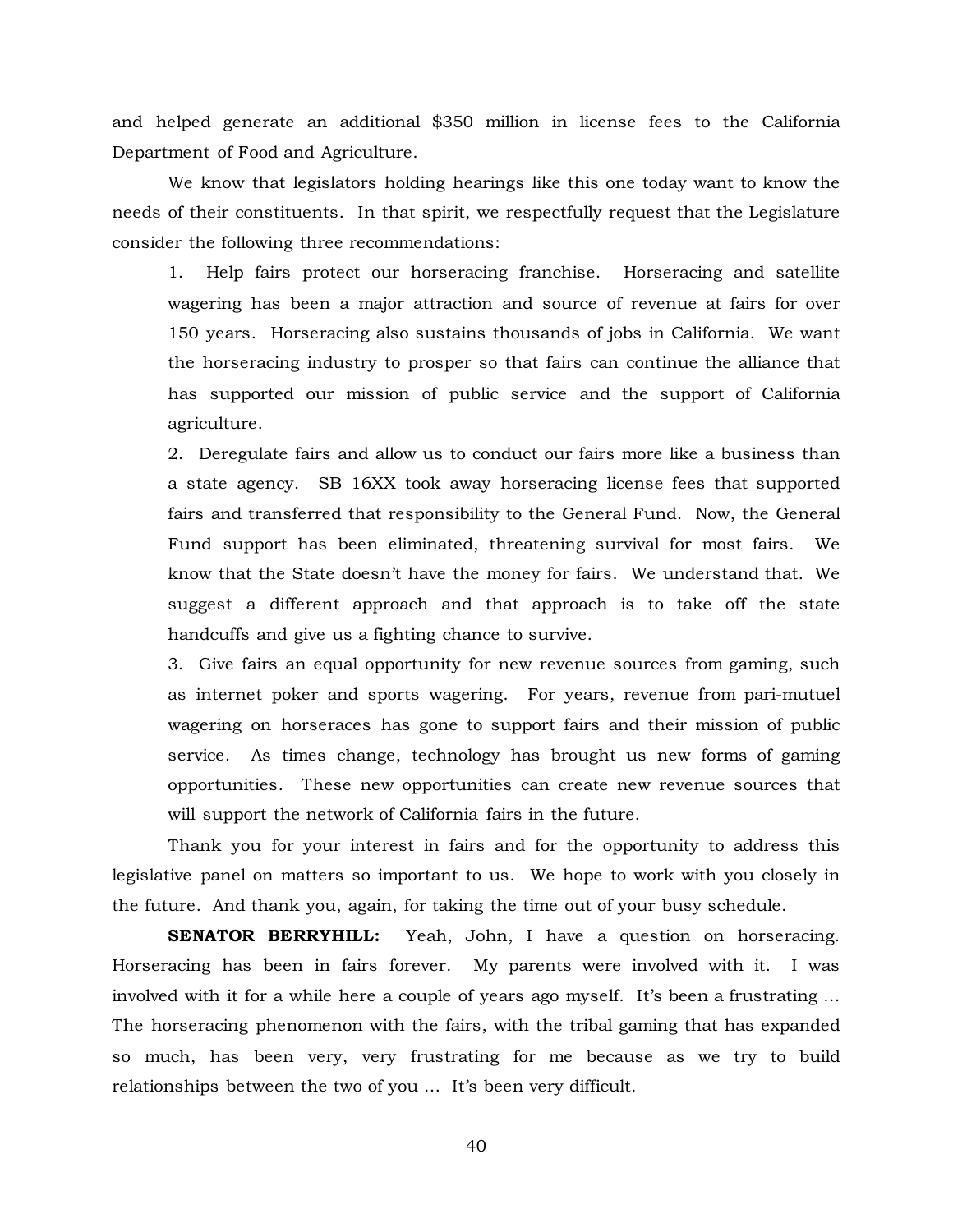As we move forward, because we don't want to lose horseracing in the state of California—as you mentioned, it provides so many different jobs for so many different people; it provides so much revenue—a couple of suggestions from you on how can we better bring revenue, how can we better protect horseracing? And you brought up the internet poker. You're certainly at the table there. I would encourage you, as we move forward, getting closer to consensus on a bill to make sure that your folks have their act together and are absolutely at that table as you move forward. Because this next year, you know, they're very concerned about the feds doing something that then cuts us, California, out of all that stuff. So there's urgency at the state level to do something with internet. Now, if we haven't been able to get consensus because everybody seems to be fighting this thing … but I know that horseracing is at the table. We have certainly tried to be there to help protect you. But as we move forward, anymore suggestions on how we might help horseracing and revenues for them?

**MR. ALKIRE:** Just a few. Number one, Chris Korby and Louis Brown are sitting at the table with the internet poker folks currently, as you're aware of, and we're at the table, and we're dealing as hard as we can. We need your support.

A few suggestions: The herd is diminishing—the amount of numbers of horses running. So we need to infuse some money back into the thoroughbred racing entities to help stimulate and motivate people to breed more horses.

Secondly, we need to work on some tax shelters, in other words, to protect our racing franchise. All the tax shelters have gone away for investors. People that want to invest and get involved in the game again have taken a lot of … A lot of those shelters have gone. So shame on us for letting that happen because investors want to get involved, but there's no shelters, so we need to provide that.

The distribution of satellite wagering dollars needs to be different. Two percent is not enough. It's not even close to running one of our facilities. We're very fortunate here at Fresno; we're the only facility that runs two satellite wagering facilities in the state of California, one downtown across from the courthouse and then one here on campus. But it's very difficult to run these operations at two percent. So that's where we need some help—help the industry and the thoroughbred industry and even in the quarter horses. We need to get right down to the grassroots and build the basement.

That would be a few suggestions, Senator.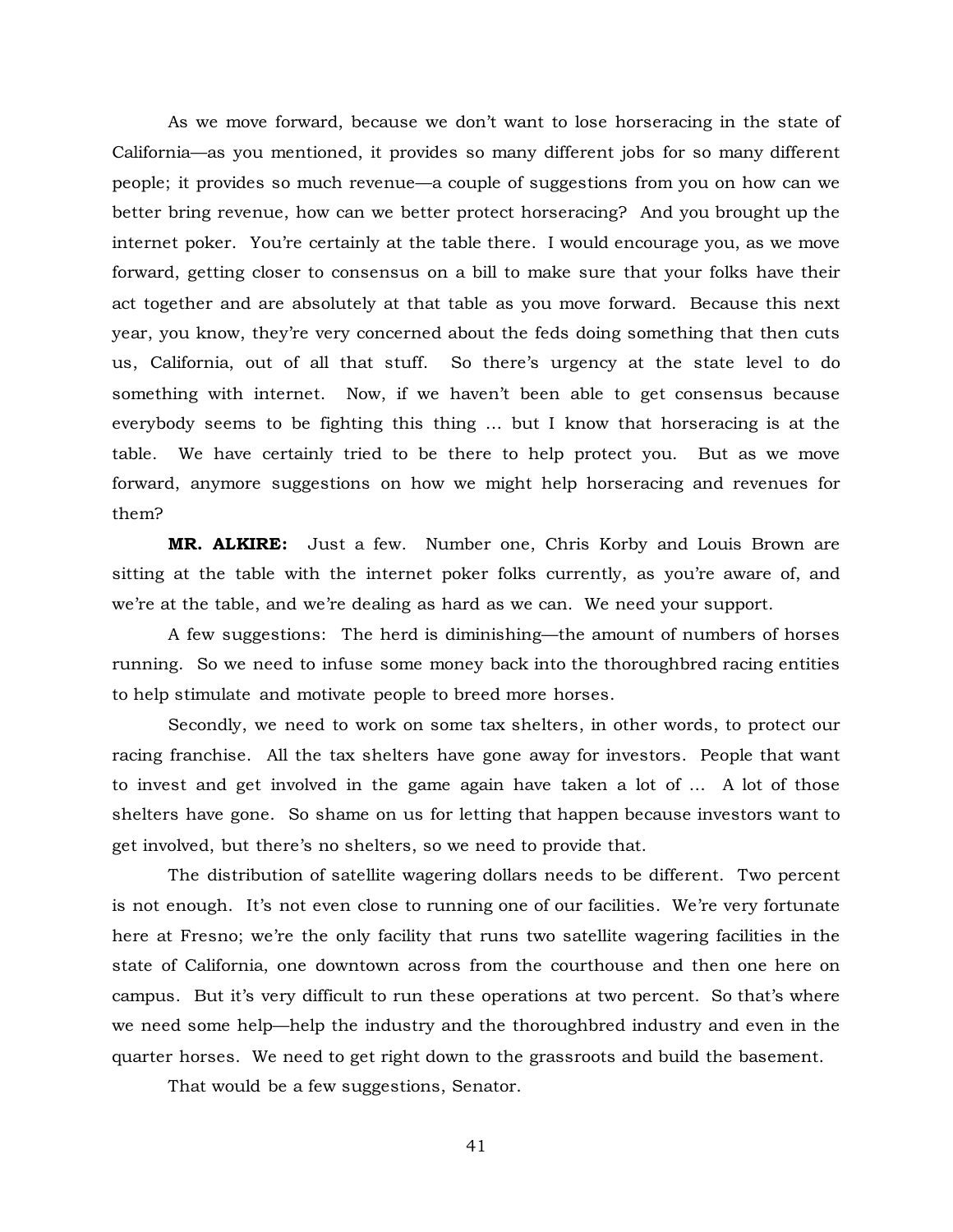**SENATOR BERRYHILL:** Okay. Thank you very much. And, Rick, for you and Sandy and everybody else, you asked us how you can help us: stay at that damn table.

And I think it's been brought out today, when we're trying to get a comprehensive plan that keeps everybody happy, when you drill down a little bit, it seems at 30,000 feet, it seems like a pretty easy fix; and it never is. And as we drill down today, to do something that's urgent and do something quickly to fix all this stuff is going to be a difficult lift. And so, we've got to have your expertise.

I know, Rick, when you started running Alameda, how much were you upside down at the time, and how long did it take you to get back into the black?

**MR. PICKERING:** We had an \$8 million budget in 1998, and we owed \$9 million, so we were upside down. We'd actually bounced a couple of payroll checks and some premium checks. We now have a \$20 million operating budget and grew horseracing up to a \$100 million a year operation. Again, when you're operating on a two percent margin or a one percent margin, you don't get to keep a whole lot of that \$100 million. So we've come an awful long way. It's the community, and it's the support, and it's building things back in. We're blessed with the intersection with 580/680, and we do have the East Bay population. But on the other hand, we had two racetracks we competed with, all the activities in San Francisco and Oakland, and seven professional sports teams. So even though you've got a population, you have to go out and endear yourself to that community.

I think what you're hearing from a number of fairs is they're already networked in their community, but when 100 percent gut of just a small level of support, they can't overcome that in a year or two years; they need a period of time. So part of the answer to your question is: it was a long hard road to recover from a shooting which led to the financial disaster.

**SENATOR BERRYHILL:** Yeah, you know what, I was put on the Stanislaus board in 1996, I believe; and when I went on that board, we were upside down. And I can remember management is everything. And I can remember back in the day when we'd had two entertainment venues out at the arena, and we were losing money right and left. And I can remember sitting there one day with Ray Sousa, and Ray was out there, and I said, "Ray, in four years we can bring this doggone back to just even." I said, "We are heroes."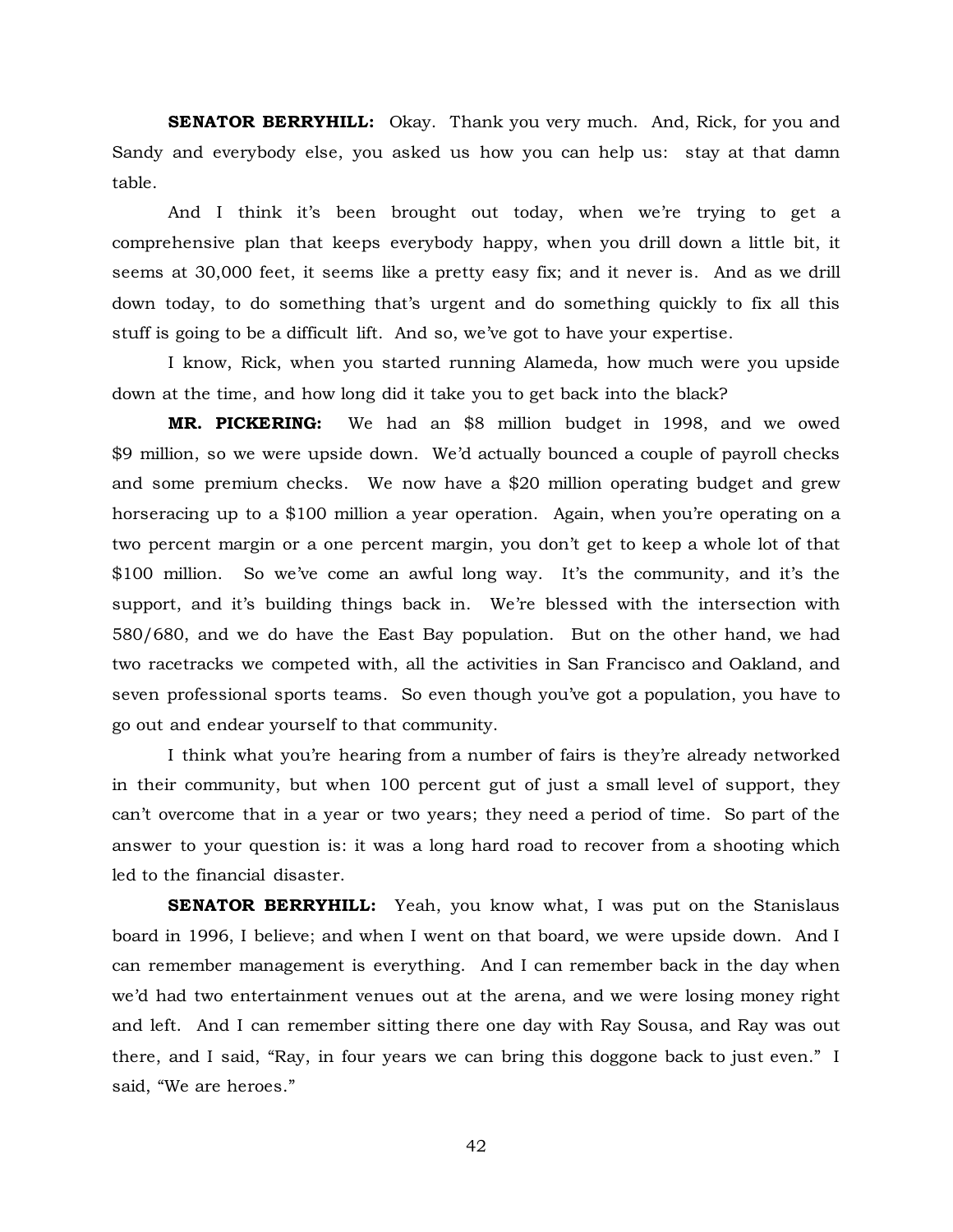What we did on our board is we made a management change and brought in Tony Leo—God bless him—and within a year—I mean, it was unbelievable—within a year, because he reached out to the community, because he knew what he was doing, we were in the black in a year. It was unbelievable how you can turn these things around. I don't know how many fairs that we've got in this state that are really in critically bad shape, but I mean, I'm a true believer. I've seen it. You can turn this stuff around.

I, also as a businessman, understand that government can very much get in our way and takes away our flexibility and everything else.

Now the horseracing part of this equation is critical. We've got to keep you guys healthy. So as we move into this next year, and certainly before, we can start on this right now and should be. We'll be talking to Louis, I'm sure. But we need to put something forward because it's going to take a little bit of time to get from point A to point B this next year. And I think urgency legislation is probably going to be needed. But again, you've got to get it right. So stay at the table. And I think together, this is exciting.

**MR. PICKERING:** Thank you very much, Senator. And you heard from Jim a little bit earlier; the Department of Finance can do deficiency finding. And a year and a half ago, the Department of Food and Agriculture was working on a roughly \$8-\$9 million nut as a deficiency finding. And we don't know what happened to that, whether it made it to Finance or the Governor's office or how it died. But that \$8-\$9 million would have helped with insurance. It would have provided some baseline funding for Class 1 to 4 fairs, and it would have kept some fairs on life support while we look for a solution, so that still might be an opportunity.

And then Troy Bowers, Mr. Chairman—Troy Bowers is the fair manager to the Amador County Fair, which is a much smaller fair, but they have done a phenomenal job of endearing themselves to their community and finding new ways to keep their doors open. And if you would indulge us for a moment, could he address you?

**SENATOR CANNELLA:** You're not part of the panel, and so if you could move through it quickly, that would be fine, because we still have questions, and we have public testimony as well.

**MR. TROY BOWERS:** I'll be as brief as I can. Thank you so much for the opportunity to speak before you today. My name is Troy Bowers. I'm the CEO of the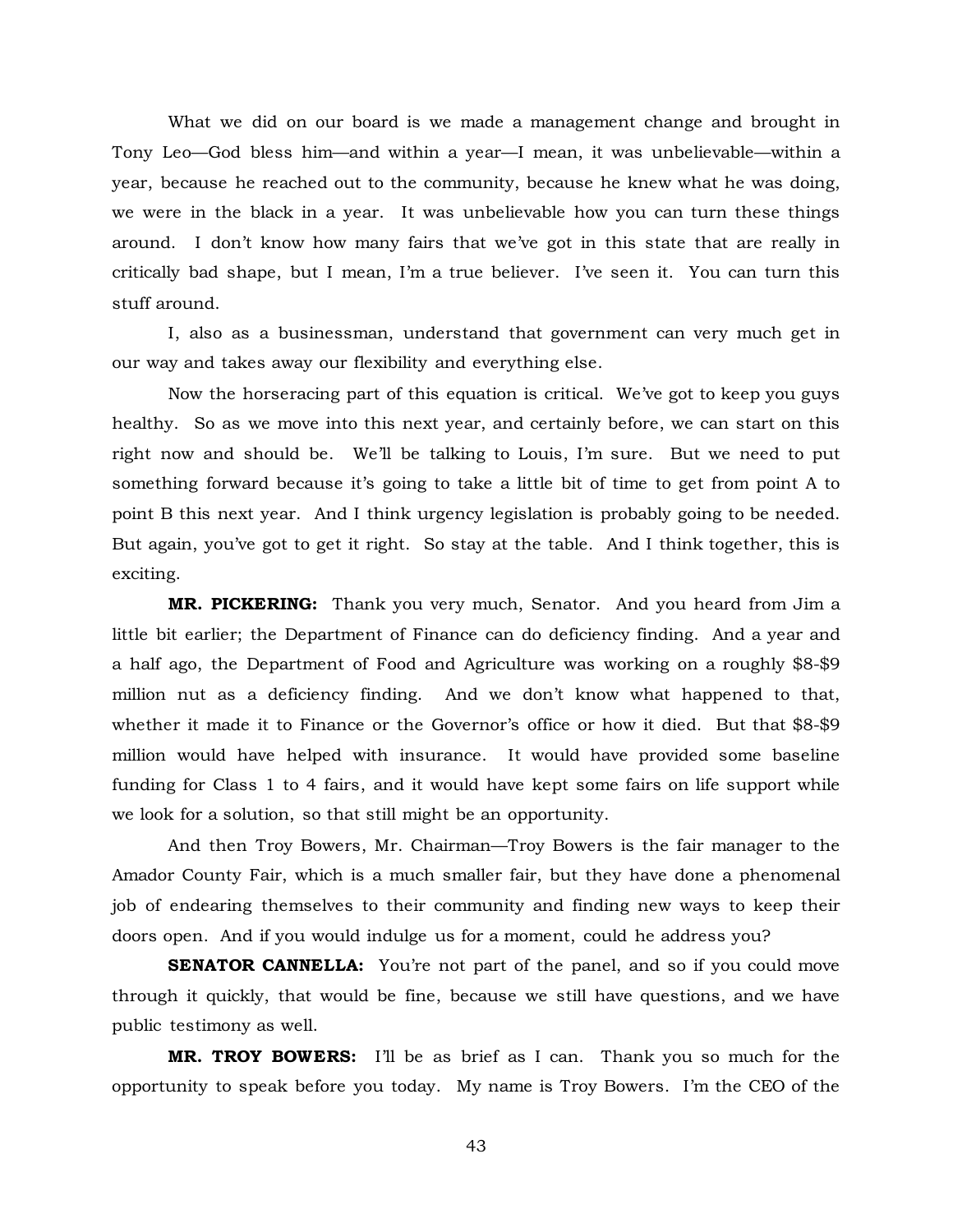26th District Agricultural Association. I'm a second-generation fair manager. My father was the fair manager at the Kings District Fair for more than 20 years.

The Amador County Fair is located in the Gold Country along Highway 49. We're about 50 miles from Sacramento. We might as well be on another universe out there.

Right now, we are planning our 75th anniversary, and I'm reminded of the generations of families who have given talent, time, and treasure to build and maintain what we believe is the number one small county fair. When you enter through the gates at our fair, you experience what the California Legislature had in mind in the 1850s when they created agricultural societies, later to be known as District Agricultural Associations. They wanted to promote agriculture, develop technologies to learn about how to build this wonderful ag economy that we now enjoy, and they wanted to recruit people for agriculture.

Today, we remain true to that vision. The Amador County Fair is the premiere market and fundraiser for local businesses and not-for-profit. Future Farmers,

4-H-ers, Boy and Girl Scouts all count on the Amador County Fair for their major funding efforts. We grow leaders at the Amador County Fair. Kids are learning business skills, generating funds for their education by participating in junior livestock projects, young women are developing confidence and poise while competing for the Miss Amador Scholarship competition. There is so much more to be said about that.

Last year, we lost 100 percent of our stag funding. That meant more than \$200,000 gone, almost more than 30 percent of our operating funds. Our challenge was to prepare a budget and plan to meet our challenge. The first 100,000 was fairly easy to find; 60 percent of the CEO's salary went away. We reduced the remaining two full-time employees (an office technician and a maintenance worker) by 25 percent each. We raised our gate admissions, made deals with our not-for-profits, shifting funds from their scholarships and community works to benefit the fair. We created a 501(c)3, asked our sponsors to step up, and asked for help from everybody to pull weeds, paint, anything we could think of to help. We reduced our prize money by 30 percent, asked more from our exhibitors, raised parking fees, and aggressively marketed the fair to out-of-county visitors. We were successful. We did it. Nobody coming to the fair knew what we had to do to produce the annual summer gathering.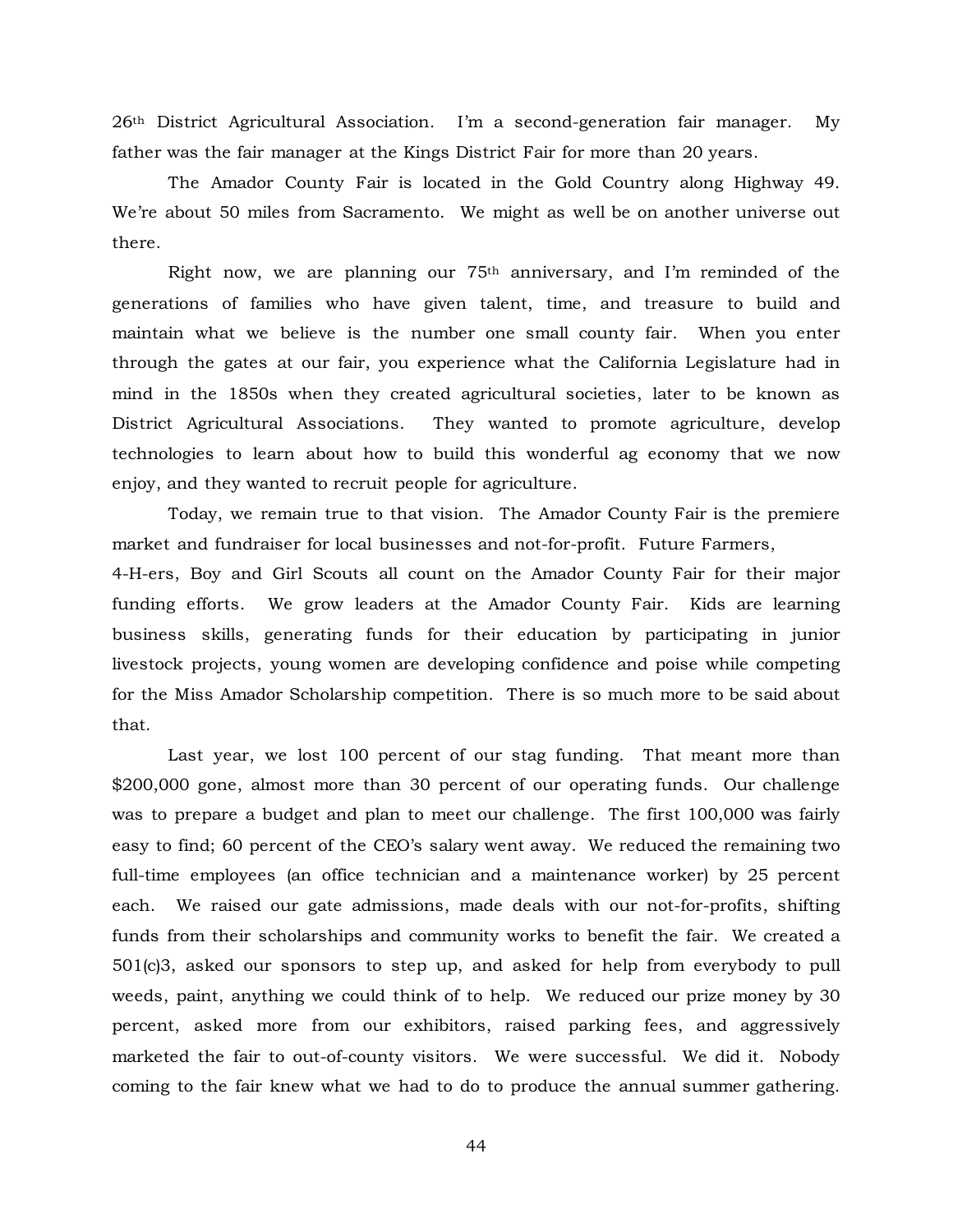Great weather and good luck helped. We snuck in between two heat waves. There were no major incidents or accidents that we had to deal with.

We're stabilized now, and we're trying to figure out a way to give more hours to our two former full-time employees. Right now, they're stuck on 1,500 hours, and there is no provision to go from there unless it's full time, which we can't afford. We're stuck, but we're going to figure it out.

We look forward … We're confident that the Amador County Fair will be around for your grandchildren's grandchildren. We worry about the next catastrophe, what it will do to our operation. A heat wave, a fire, an accident, we don't know; but we're going to be here, and we're going to fix this, but we need your help.

Thank you.

**MR. ALKIRE:** Chairman, one final comment. I think it's important to recognize that we are on the "slippery slope" relative to racing, but there is some light at the end of the tunnel. There is an opportunity for us to make lemonade out of a lemon situation. Think about it: We're in a good position with horseracing because the private tracks aren't in that much better shape than we are—if not worse. Bay Meadows is gone, Hollywood Park is on their way out, and who knows about Golden Gate Fields. One minute they're going to sell, one minute they're not. So I think as far as positioning, California racing fairs are in a strong position to eventually take it all over. We'll be the only place to run. Think about it: Del Mar, L.A., Fresno, Pleasanton, Santa Rosa, Cal Expo, and Humboldt; that's a lot of racing. That's a great network, and there is a future. But we need your help.

**SENATOR CANNELLA:** So I'm pretty frustrated, honestly. We've been waiting for over a year for a comprehensive plan. We're given … This is the first I've ever seen it, and it has two items. One is to remove the board members at will, and the second is to have contracts go through the Department of General Services. I don't think that's enough. I think we've waited a long time for this.

My question is: how much will that save the fairs by not having to process whatever you have to process through DGS? Is that going to save money?

**MR. ALKIRE:** Oh, boy! Yes. Staff time. **SENATOR CANNELLA:** Will it? **MR. ALKIRE:** Yes. **SENATOR CANNELLA:** Significant?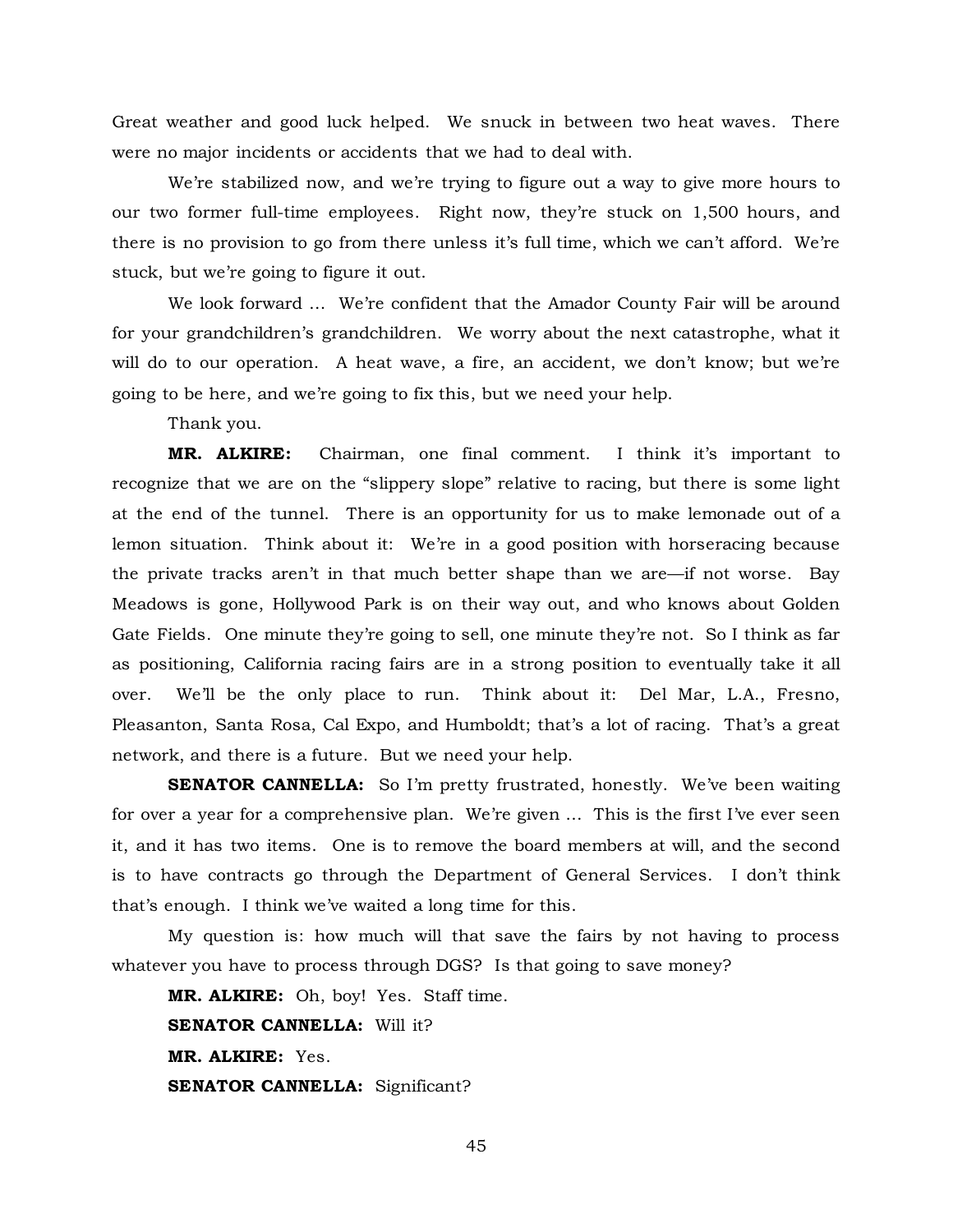#### **MR. ALKIRE:** Significant.

#### **SENATOR CANNELLA:** Okay.

**MR. ALKIRE:** Every day we get emails from DGS: "You've got to do this; you've got to do that; don't forget about jumping this hoop. Oh, by the way, send this form." I have one and a half gals in the office; that's all they do, is jump hoops for DGS. That time could be productive doing something more positive.

**SENATOR CANNELLA:** This proposal, which some of you haven't seen ...

**MR. ALKIRE:** I haven't seen it.

**SENATOR CANNELLA:** Okay. So this proposal that's been unseen—and I've just briefly looked at it—if that, in fact, does remove the oversight of DGS, that will save a lot of money?

**MR. ALKIRE:** That would be a tremendous first step. And if the department is upset with a couple of directors at Orange County, then let them deal with that on a one-to-one basis. Don't take a broad brush and paint us all that way.

**SENATOR CANNELLA:** So you could understand if there was malfeasance or something involved? You should have a method to remove board members. Is there a method now to remove board members?

**MR. CHAMBERS:** Right now, Senator, I think the department is correct and the Governor's office is correct on one thing: the laws are weak in terms of district ag directors and removal. Right now, besides existing statute about commission of crimes and stuff for any state officer, when it comes to fair boards, the only rule I'm aware of or statute is simply missing three unexcused absences in a row, and fair boards rarely vote to excuse absences. And we have met, since the kind of end-ofsession "train wreck," with the Governor's appointments team, and we've got some ideas, they have some ideas about something besides simply blanket at-will appointments.

But I also have to say that—I mean, you've said several times and you too as well, Senator Berryhill—this is a complicated problem, complicated transition the fairs are being put through, and it requires a complex solution. It requires a comprehensive solution. Yes, DGS problems will save money, particularly for the larger fairs that have a lot of contracting. That's why I thought it was really important that you meet Troy. Because frankly, of the 78 fairs in California, his is far more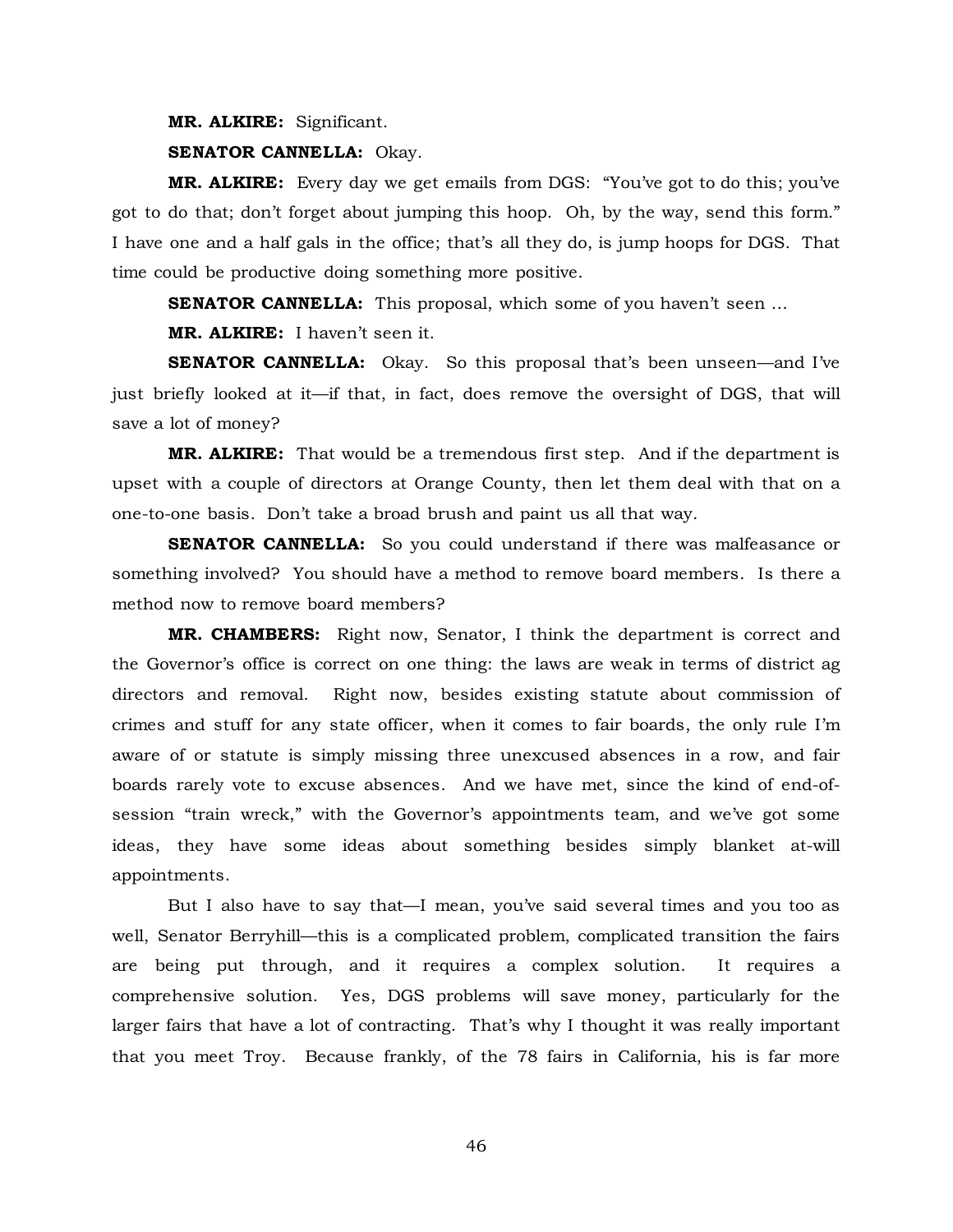typical where their budget cut has been 30 percent of their budget, and they have created short-term solutions. But frankly, those aren't sustainable solutions.

To expect Troy to retire, which is essentially what he's done—he didn't explain it very well, but he retired—and he goes back to work as a 25 percent paid retired annuitant. Well, I'm sorry. I'm not watching his time sheets, and I doubt he's filling them out, but I bet you he's working full time. That's not a sustainable solution for that fair. And there are a lot of fairs in that position. So we need more than just simply working with DAA boards.

Also, as Rick has mentioned, we have 24 fairs, some in your district, that aren't District Ag Associations, and we still need to do things … but many of them are in the same problem, and it's not just state mandates. So we need a group. We thought we were moving forward with the department, again, on a comprehensive solution. At the last minute, we got a small … and again, we wouldn't say no to that. We'd love the contracting relief. But wow! The list is longer than that just on the administrative side.

**SENATOR CANNELLA:** I thought Mr. Houston said you did say no.

**MR. CHAMBERS:** No. We said no to the at-will appointees.

**SENATOR CANNELLA:** Okay.

**MR. CHAMBERS:** We said no to the at-will appointees and that …

**SENATOR CANNELLA:** So it wasn't the fact that there was no funding associated … so regardless of the funding, if that at-will business was taken out or modified, you would have said yes?

**MR. CHAMBERS:** Yes. If they'd come with us and negotiated some changes in the appointments, sure, we would have … We realize you do building blocks in the Legislature. How many times has there been cleanup legislation to the previous year's bill?

## **SENATOR CANNELLA:** Regrettably, a lot.

**MR. CHAMBERS:** Yeah, regrettably, a lot. But sometimes, you know, sometimes that's drawing a process out, but sometimes it's also just the way it works. You start with small pieces of the puzzle. But we felt that we were the ones who had a bill that was ready to go in print that was much more comprehensive and primarily about regulatory relief. And so, anyway, we don't want to go back too much time there, but we do want to move forward, but we need a comprehensive …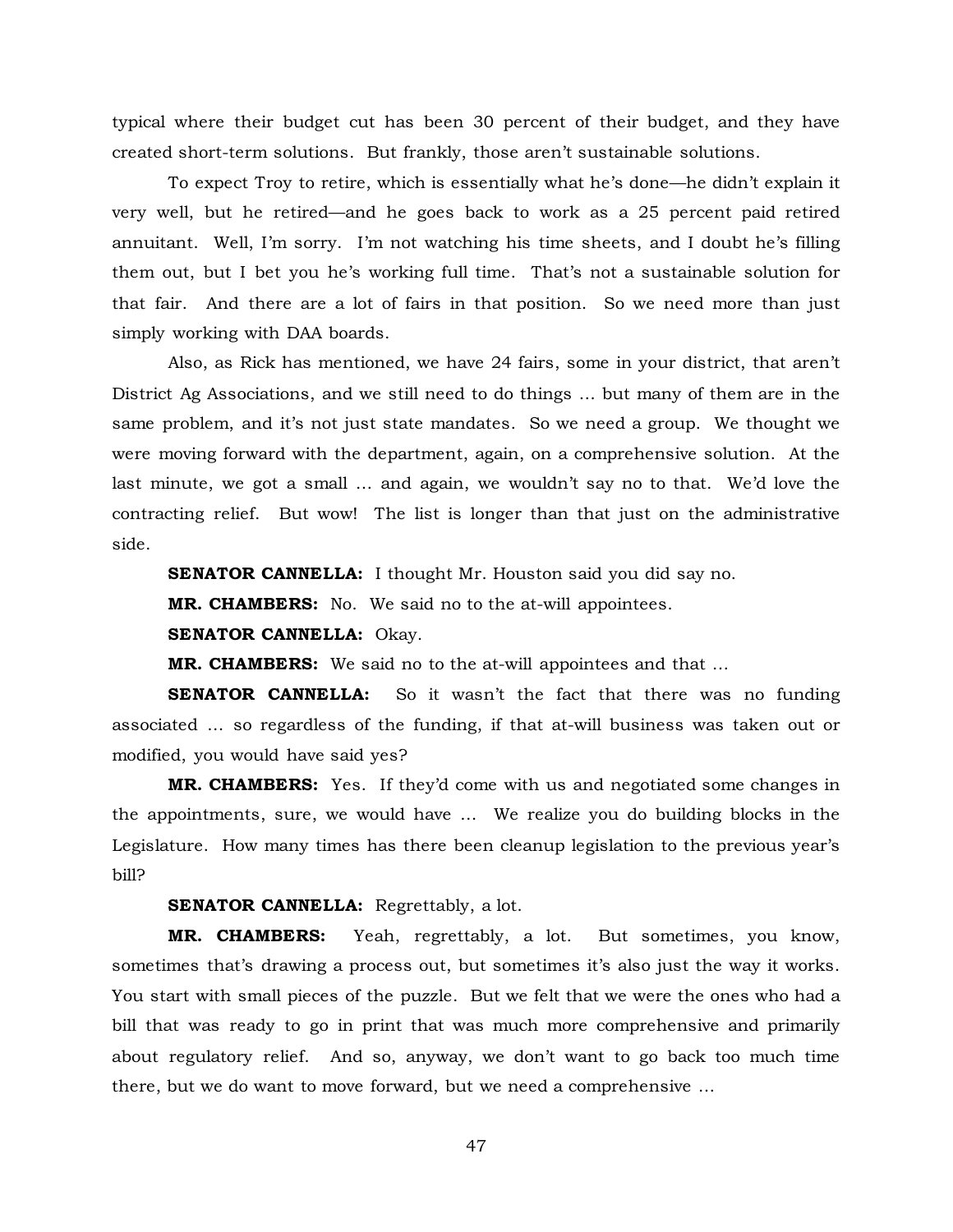**SENATOR CANNELLA:** Well, we have a year and a half to go back if we want to, right?

**MR. CHAMBERS:** Right.

**SENATOR CANNELLA:** We could go back a long ways.

**MR. CHAMBERS:** Right. Exactly.

**SENATOR CANNELLA:** And we haven't gotten any further I would argue. How many fairs—and some of you are involved in bigger than just your own fair—how many fairs are struggling? What percentage of fairs are at risk of closing their doors? Do you know?

**MR. CHAMBERS:** I think it's hard, you know. Unlike parks, which are centrally managed, so the parks are able to come out and say, "Hey, we're going to close 31 parks or whatever their number was." We just did a simple formula two years and just looked at any fair that had seen more than 20 percent of its budget gone as a result of this instant removal of all fair funds as putting them at risk, and that gave us 29 fairs. At the same time, you know, you never know what's going to step up in a community—just like the parks have seen. You know what I mean. We don't manage fairs' budgets at the local level. We don't know what kind of reserves they have. We don't know if a John Harris is going to step up and write a big check or something like that. He's probably running out the door right now. I think he's actually offered to fund all 29 of those—no [Laughter]. So that was a tougher one for us. But it's a challenging time.

Ironically, one of the things that's helped us is the last couple of years we've been really strong. Fair time, if you take out weather and things like that, we are so outperforming the rest of the economy when you realize how many businesses have gone under, how many things have been challenged in this recession. And yet, you know, right now, we're making the Governor's plan look good because not a single fair has gone under. At the same time, what Troy was saying was, we are moving deeper into risk, and you started with that. You recognized that, Senator, with the fact that the funding is just now ending for fairs, and there's no safety net. Most fairs, small fairs, generate 70 percent of their revenue during fair time even if it's only four or five days long. Fair time is profitable. You have two years of rain in a row, for most fairs, even a lot of medium to larger fairs, if they were to have two bad years in a row with no state safety net for them, they're going to be in big trouble. And I think we need to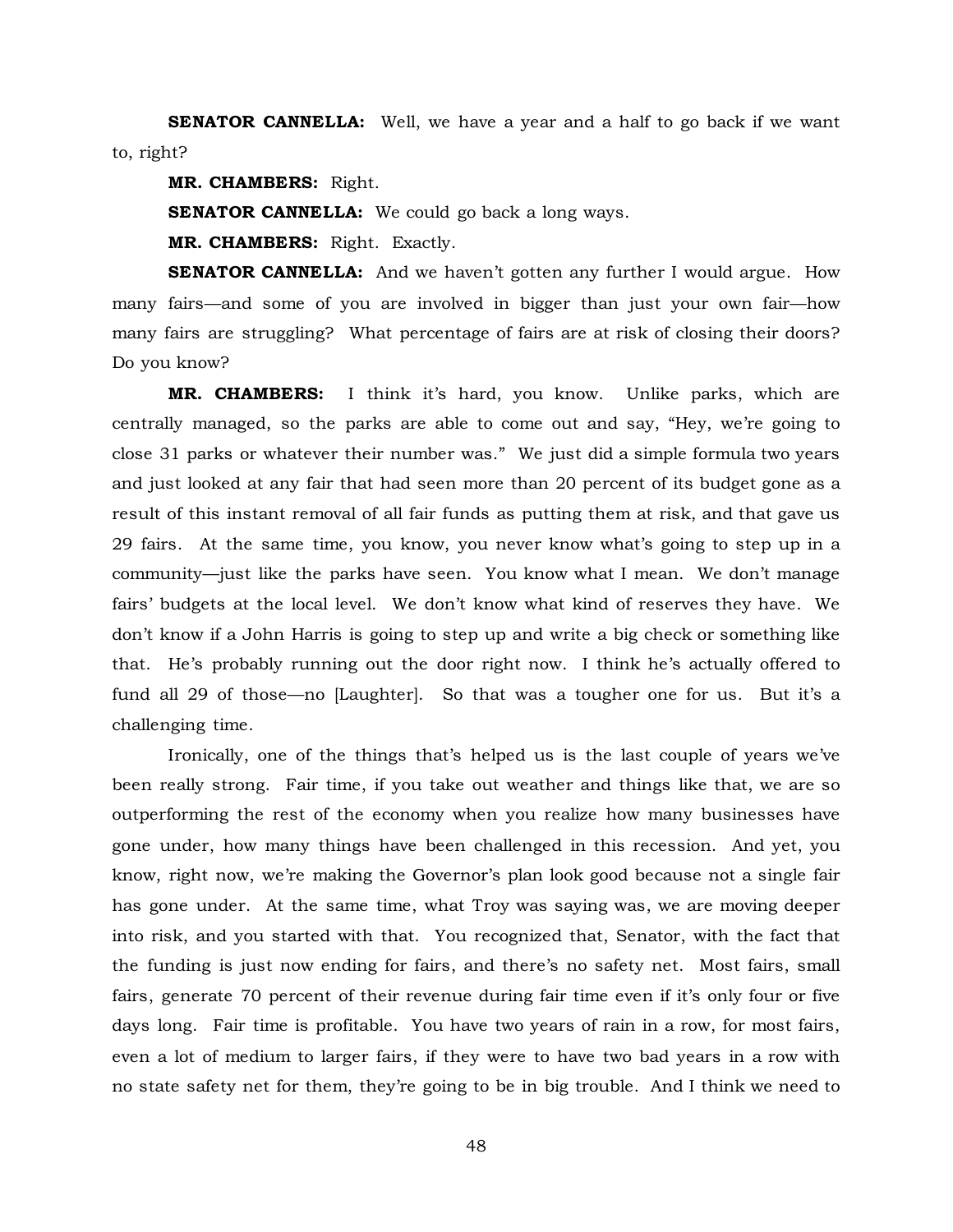look at that. The Legislature asked Secretary Ross that question many times, and they never came with an answer as far as what fairs are most in jeopardy and things. And so, that's got to be part of your concern. I know it is already.

**SENATOR BERRYHILL:** I mean, really, some of the bigger fairs I think are in better shape. In my district, I've got just a tremendous amount of rural areas and little fairs, and those are the guys that, boy, these cuts just hit them right in the stomach. So I mean, those are the ones that I'm certainly concerned about. And hopefully, in this comprehensive fix that we're going to have, we can help those out and we can somehow come up with a safety net to keep these fairs going.

**MS. WOODS:** I think it's important to note that historically the allocation from the Division of Fairs and Expositions, the larger allocation went to the smaller fairs. So the Class 1, 2 fairs were receiving significant sums to supplement their budgets; whereas, our mega fairs, our big fairs were receiving smaller allocations, and in some instances, they would turn around and donate it back to the network of California fairs. So our smaller fairs are in more financial jeopardy to begin with, with the elimination of the funding. But the other thing is, these fairs are rural fairs. They're not sitting in major commerce areas, so they don't have the opportunity for interim rentals and additional businesses. You know, it may be a wedding here and there, but they're not throwing big concerts and conventions and whatnot. I think it's fair to say that the Class 1 fairs certainly are in jeopardy, probably the Class 2 fairs also.

**SENATOR CANNELLA:** Okay. Well, I think we just need to do a big fair bill. I mean, really, thank you CDFA for one part of the bill, maybe two, if we can work out this at-will business and then develop some of these other ideas that you have. Because look, I'll be honest, I voted against cutting the fair funding. However, I think if we're talking about kids and public safety, I think was mentioned, of course that's going to come before fair funding. It just is. I think most Californians feel that way. However, if you're going to cut the funding but keep all the mandates in place that make it to where you can't be sustainable, that's outrageous. That is ridiculous. And when we're arguing about insurance business when that's really not the issue—there are a lot of other issues that we need to work through, and that's something we need to do right away. I think we need to sponsor legislation as soon as possible—the first of the year—that deals with the bigger solution to this issue. Otherwise, we're going to be talking next year about how we lost 30 percent of our fairs, and it will be in the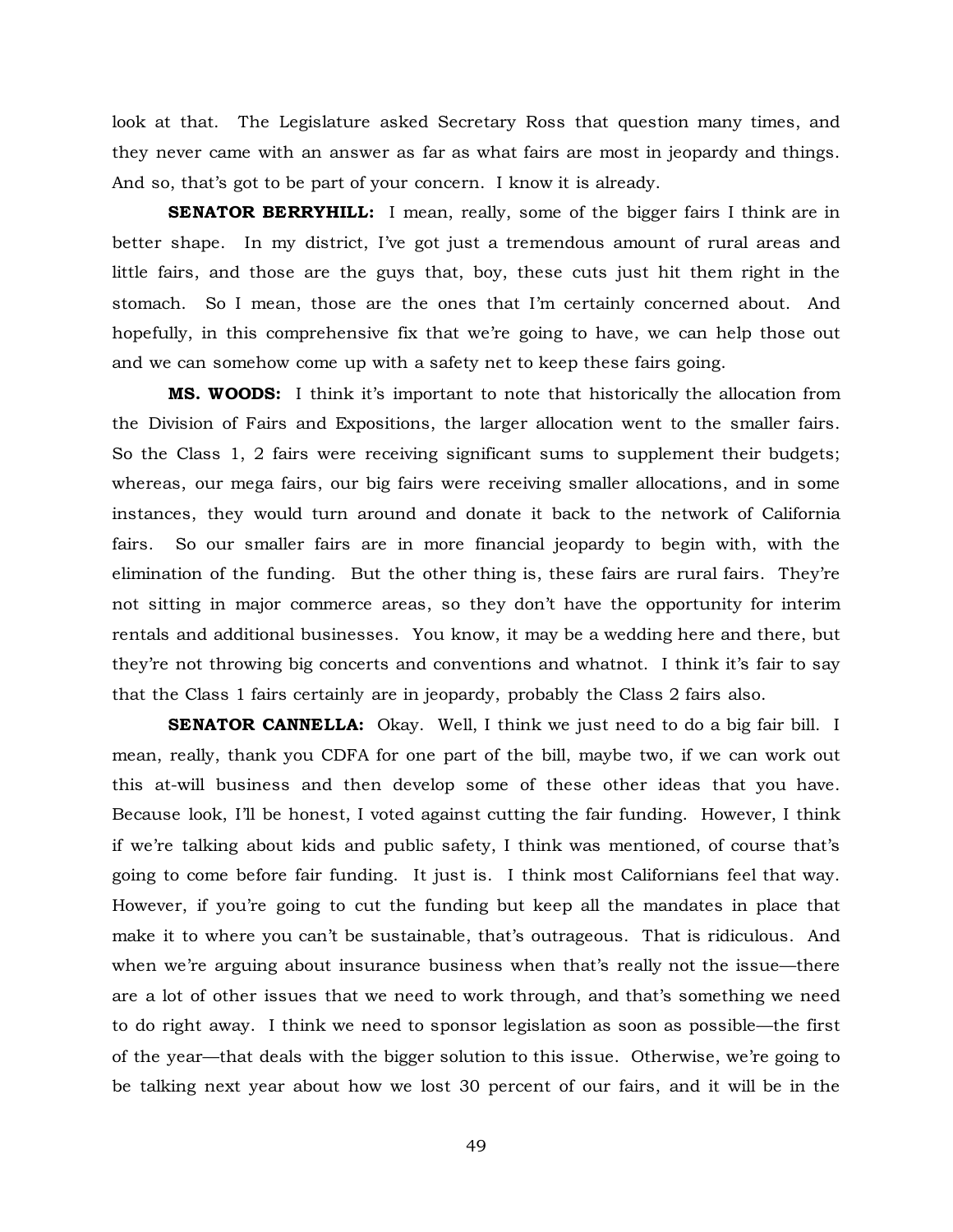communities that can least afford to have those hits in their counties. And it's going to be a bad thing.

Alright. Thank you very much for your time. I appreciate it.

So now we've got public comment. And what I'm going to do just because we have a lot of folks that want to speak, I'm going to limit it to two minutes. So when you come up here, you don't have to thank us for being here. Just get right to the point because I will cut you off at two minutes. And I'm sorry I have to do that, and a lot of people don't like that, but I'll do it.

So what I'm going to do is I'm going to call the first five people up, and if you can make your way to the podium, and then we'll just kind of go down the order. That will be great. So I have John Vasquez, Lynette Rawlings, Jim Hall, Greg Swanson, and Ernie from Theater-16, I can't read your last name.

**MR. JOHN VASQUEZ:** I want to start out by saying thank you for being here. But anyway, I apologize. I thought it was a sign-in sheet. But I am a county supervisor and I also sit on the, what used to be the CCA. I'm chairman of the California Finance Authority. And I'm really an outsider, not involved in the fair industry other than I've participated for a number of years in the State Fair in the county exhibit. But I do view the importance of the fairs, and that's why I'm committed to working towards the preservation of the fairs. As everyone has stated already, they are important to each community. And the bigger fairs will survive. But what I think we need to do is support the network and do whatever we can.

The industry has been looking at how it needs help, and I think the legislative fix is necessary in order to do that. I would go all the way back to Prop. 3 in 1933 where the commitment was made to fund the fairs through horseracing, although that industry has suffered; and it's been very well pointed out and articulated, some of the needs for horseracing, what they need in California.

But again, thank you.

### **SENATOR CANNELLA:** Alright. Thank you, Supervisor.

**MS. LYNETTE RAWLINGS:** I'm Lynette Rawlings. I'm an owner of Rawlings Concessions. We sell food at fairs. My family has worked in the fair industry in California since the 1940s. My granddaughters and grandsons are the fifth generation of fairs. As a small business owner, I hire from 3 to 10 people per season. They're employed. They have worked for me throughout the years and have been part of my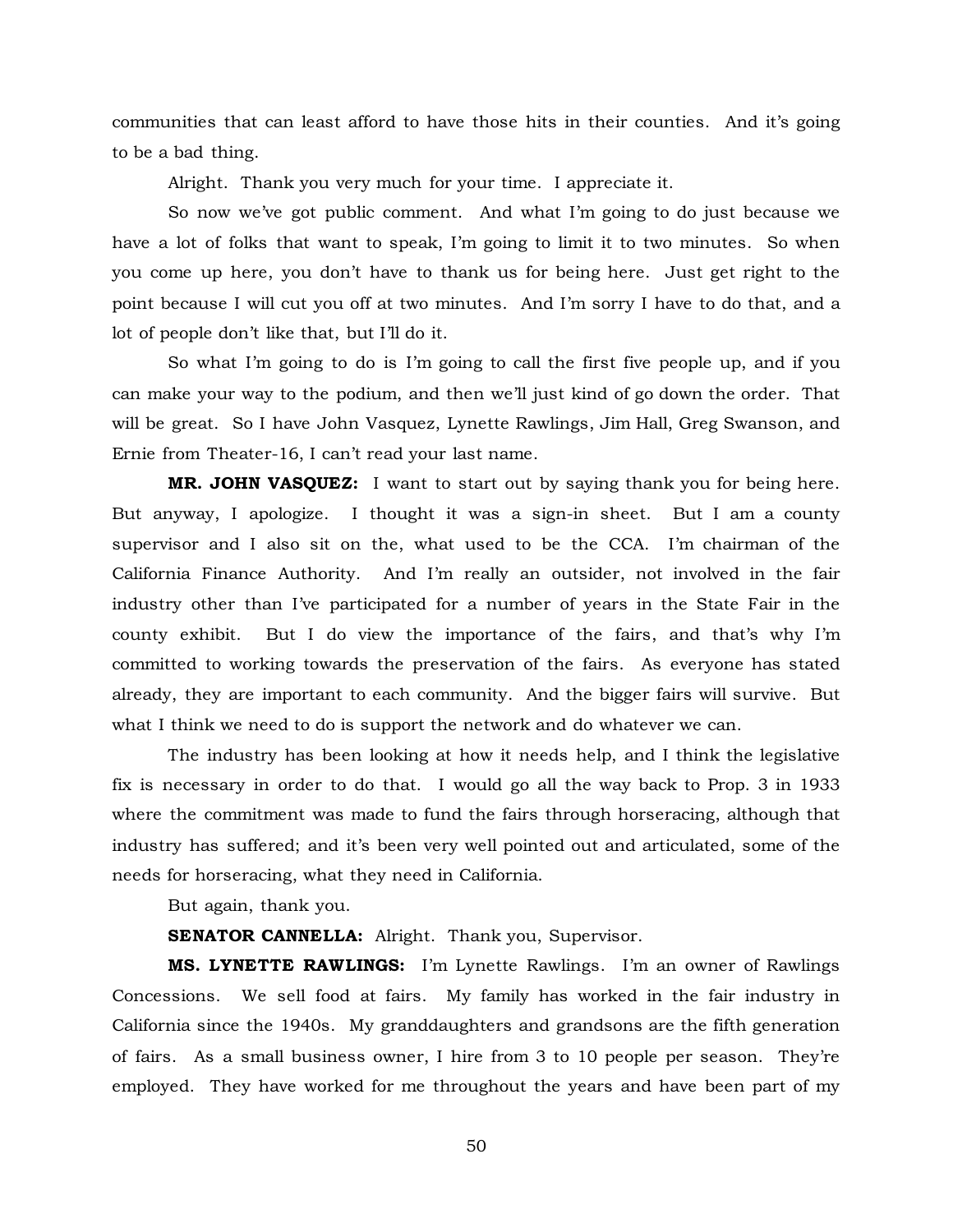extended family. I not only feel responsible for them, but I feel responsible for their welfare.

Fairs are family's families in many ways. Because most of the fairs I work are small fairs, probably 13 to be exact, that becomes even more apparent. I have been lucky enough to be able to come back to the same communities year after year and have seen families grow and witness firsthand the impact on the communities.

When I am working at a fair, I become a member of that community. I buy supplies there. I purchase gas, my own groceries, and other necessities. My employees do the same. I also pay for permits, taxes, and whatever goes to the State and local governments.

Funding for fairs is so important—and I know you understand that we small businesses are a tremendous source of income for the State of California—under the tradition of fairs in the state is the right thing to do.

Thank you.

**SENATOR CANNELLA:** You were almost perfect on your time. Alright, Mr. Hall.

**MR. JIM HALL:** I also have a wardrobe malfunction. I left the tie in the truck. I'm Jim Hall. I'm the president of CalPRO, which is all the California portable ride operators that are involved here. There's no way I can do this in two minutes, but I'm going to try to be as quick as I can.

With the fact that all the smaller fairs that I keep hearing about, we're talking about, they're absolutely needed in the framework of carnivals being able to come and attend at each one of the fairs. You take out some of that routing, and you'll have a major issue of a problem that carnivals can't stay continuity to. And no matter whether it's a Butler Amusements, which I also happen ... a member of management, but there's various other carnivals that are in the CalPRO that all are going to have a problem. They're going to be impacted if we suddenly lose 29 fairs.

As far as the challenges of the regulatory, which is the really … I need to try to jam this in two minutes, and I can't … We had a big issue with DOSH (Division of Occupational Safety and Health) where they just simply wouldn't hear tell of the fact that we couldn't take anymore increases in their fees. They did a backdoor job and got the fees rammed through before we played the Indio fair, forcing us to bring them to court and talk about an injunction to stop this increase of—believe it or not, 400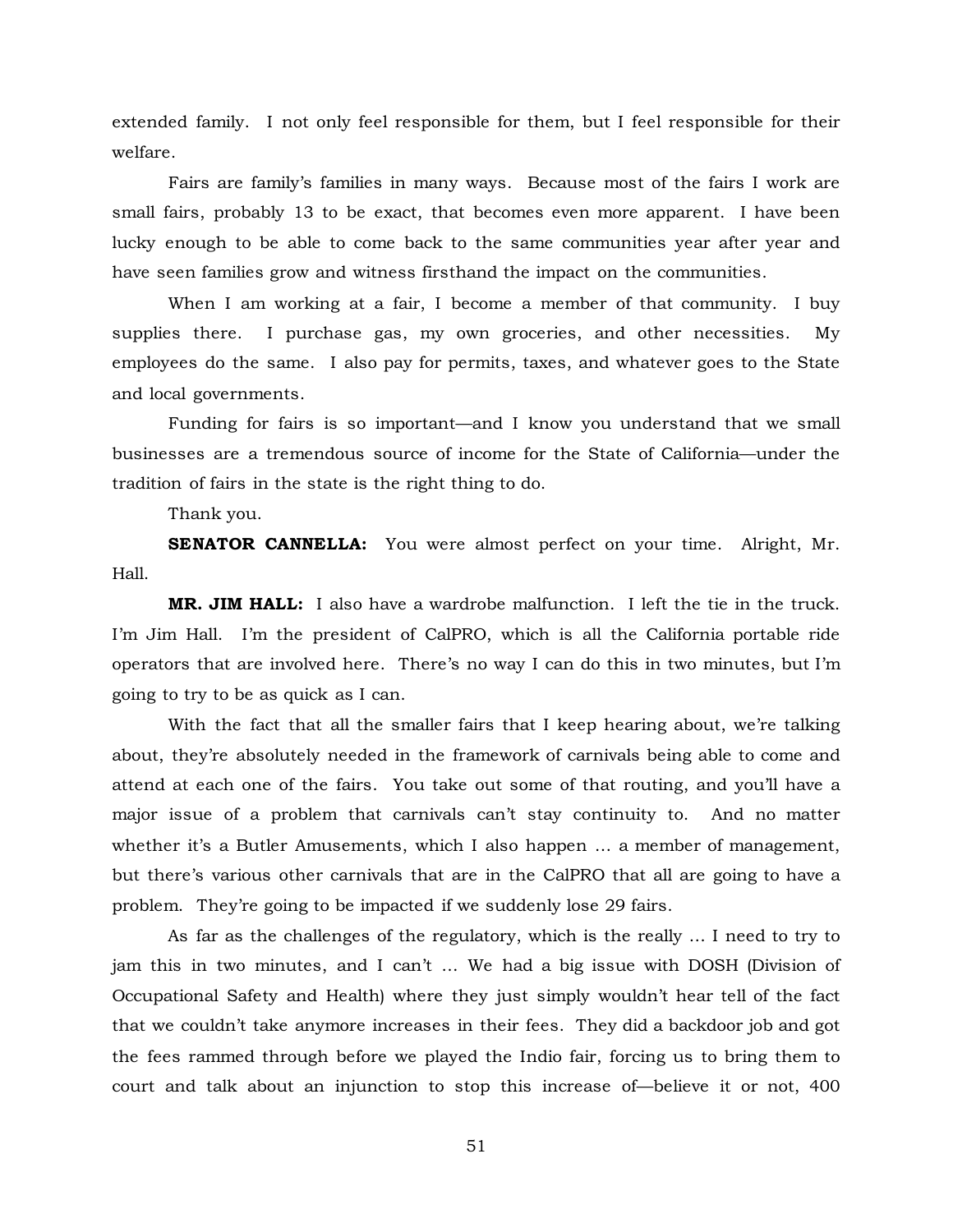percent-plus was the increase that they had put out there. And in so doing, their comments were simple, and it was that we should pass that on to the consumers. You can only imagine what it would cost to ride a carousel with a 400 percent increase plus. That would affect all of our contracts with our fairs. And the biggest thing that shot them down, because we did get the injunction, was that they did it backdoor they did it illegal. One of the things that they didn't do, and they said they did, was contact the fairs.

**SENATOR CANNELLA:** Alright. Thank you, sir. Appreciate your time. Greg Swanson.

**MR. GREG SWANSON:** Good morning. I'm a fair partner. I've been one for about 43 years. And I own and operate a business called Event Food Services. Our main contention is that … We do a lot of the smaller fairs and we also work with the larger fairs, and my thing is that we have a route that we run and these small fairs are so important to our total picture. And not only that, but we go there year after year, and they appreciate that we're there, and we appreciate that we're there as well.

One of the things that I'm concerned about is I've been hearing a lot about communities and going out to the community. And I think you're looking for some solutions and ways of trying to help these small fairs—and I'm talking about small fairs themselves—is I don't think a lot of the committees in small fairs really know that their fairgrounds are in jeopardy. I really think that there needs to be some sort of communication that goes out to these fair communities to let them know that their fairgrounds are in jeopardy and allow some sort of a vehicle to be presented to the communities so they know that the fairgrounds are reaching out to them and need some help. And I think it's very important.

I think if the Governor pulled all the funding they have a responsibility to put some money out there to help these fairs, help sustain them, at least to let people know what their jeopardy is in.

Thank you.

**SENATOR CANNELLA:** Thank you, sir. Ernie from Theater-16. **MR. ERNIE GUDERJAHN:** Guderjahn is my name. **SENATOR CANNELLA:** Okay. Yes.

**MR. GUDERJAHN:** You're going to be hearing a lot of facts about fair funding now and in the future, and I'd like to take just a second to touch on the truth. The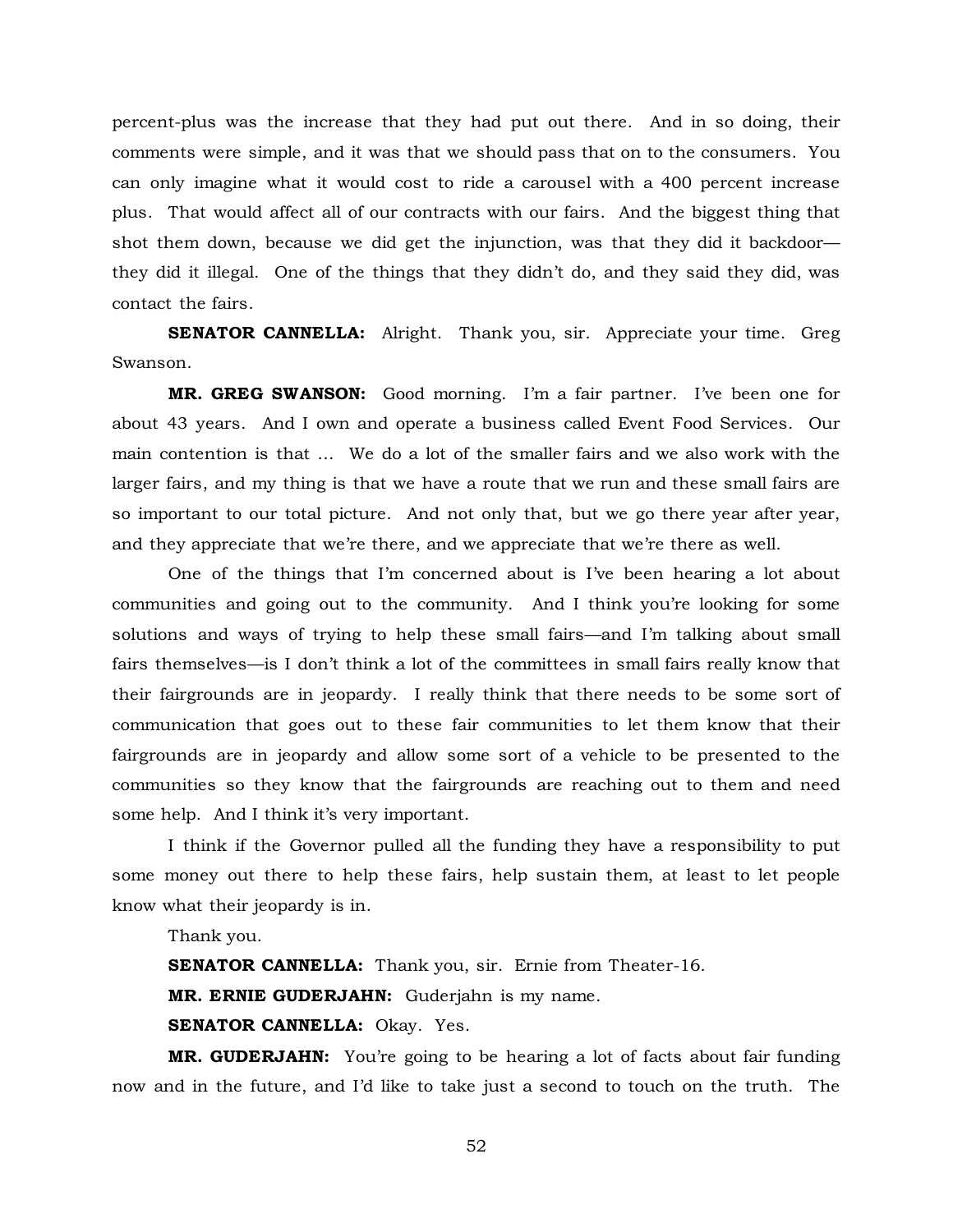truth is that you cannot quantify a human experience. The effect that one human being has on the lives of another is measured over the length of an entire lifetime. If we examine our own lives, we would never have been able to predict which experiences would have driven us to what it is that we do today. The fair is not an event, it's an experience. It's an experience that encompasses all the aspects of life: it's human, it's social, it's multicultural; and even more importantly, now it is multigenerational. It's the way that we pass on the social fabric of our society from one to the other. The truth is that no fair is so small that it should fail because no human experience is so insignificant that it does not impact all of humanity.

**SENATOR CANNELLA:** Alright. You should be a professional broadcaster there.

So the next five: Chance Boeger, Chris Borzvansky, Erika Cabrera from Assemblyman Perea's office, and then Ms. Soria … \_\_\_\_\_\_\_\_ I have no confidence left to pronounce names, so you know who you are. Come on up, please.

**MR. CHANCE BOEGER:** Hello, sir. My name is Chance Boeger. I'm with Happy Day Pony Ride, Incorporated. It's been a family business my father started, and we've been in business for 53 years. My brother as well as my sister also runs pony rides throughout the state. Just my one ride employs anywhere from six to eight employees; but when you take into account our family, our one pony ride supports 38 people. Some of our employees have been working for us for up to 25 years. And they keep coming back because we provide a constant job source; and that's because when we leave to start our route in April, we are going solid all the way up to the end of this fair.

When you look out that window, every single stand that you see is a small business. It is owned and operated independently. We all have our employees, and a lot of them are just like family to us.

Really quickly, I want to point out that during the course of our route I was at the San Diego County Fair, and I took my family to one of the major theme parks in the San Diego area. And for just me, my wife, and my daughter, it was almost \$200 to get into the park. Today, you can come to the Fresno Fair by bringing five cans of food, which they're going to donate back to the community. That's the affordability and the attractiveness of fairs, is that we encompass everybody. You don't have to be rich or poor to get into the fair. You just come, you enjoy, and you can enjoy the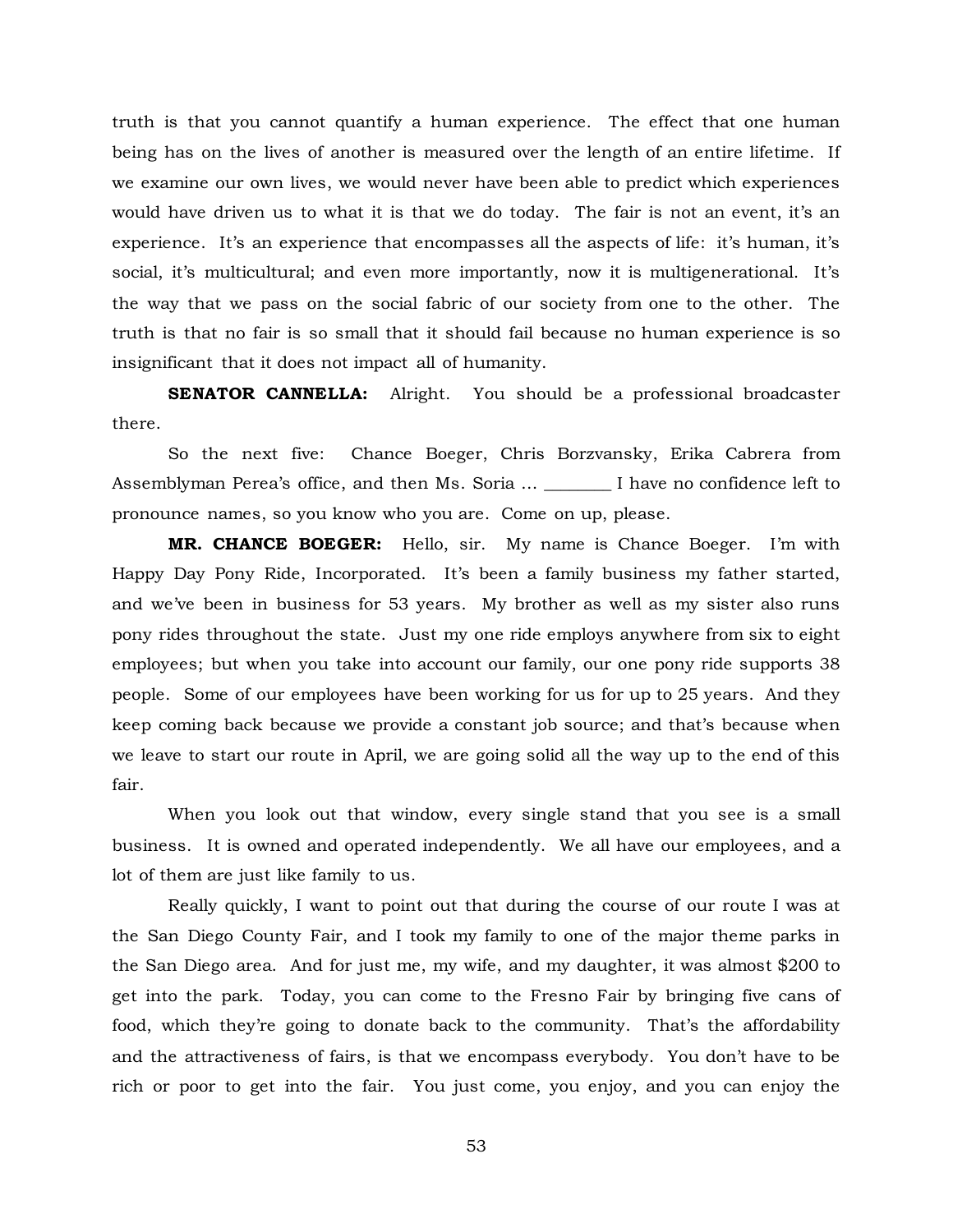traditions. Grandfathers take their grandkids. And they'll ride a pony, but they're also taking them and showing them the steer that they showed when they were children. And like I said, those stands, these fairs are our livelihood. I personally, like I said, 53 years; and we don't have a backup plan. And we need the fair industry.

Thank you for your time.

**SENATOR CANNELLA:** Alright. Thank you, Chance. Chris.

**MR. CHRIS BOROVANSKY:** I'm Chris Borovansky, the CEO of the Stanislaus County fairgrounds. I'm just happy you didn't have to try to cut Lynette off. That would have been a real ugly sight. You would have needed both sergeants, I think.

To a large extent, you've heard a lot of the whats. I want to just give you one more why. To a large extent, the State is about process. We get that. Fairs are about outcomes, not just during our fairs but year-round. And these outcomes are events that take place every weekend. They're events that take place during the fairs. So we're very outcome oriented; and we need to move quickly, change on the fly, all those sorts of things. We're now competing year-round to produce those outcomes: financial, social, recreational, educational, agricultural. We're competing in many cases with aging facilities.

Stanislaus County fairgrounds is a beautiful place, but our two main exhibit buildings are WPA era. For those of you out there that don't remember WPA, that's World War II—literally, World War II-era buildings. We're expected to compete in a marketplace that has nice facilities; they're funded by municipalities, private enterprise. It's difficult to compete with those kinds of things. Our challenges are compounded by the state regulations that burdened us on a regular basis.

The areas of regulation of where we need your help is with regulation reform. That's going to be crucial to us. Funding is an issue that's going to be very difficult to get our arms wrapped around, obviously; but in the meantime, removal of regulations, elimination of regulations is going to be important.

Fair boards and staff are incredibly talented and confident in the state of California. Let us run our fairs as businesses. Allow us to continue to produce our outcomes, that are very, very valuable. Right now, the State is expecting us to breathe deeply with both hands wrapped firmly around our throat, and that doesn't work.

Thank you.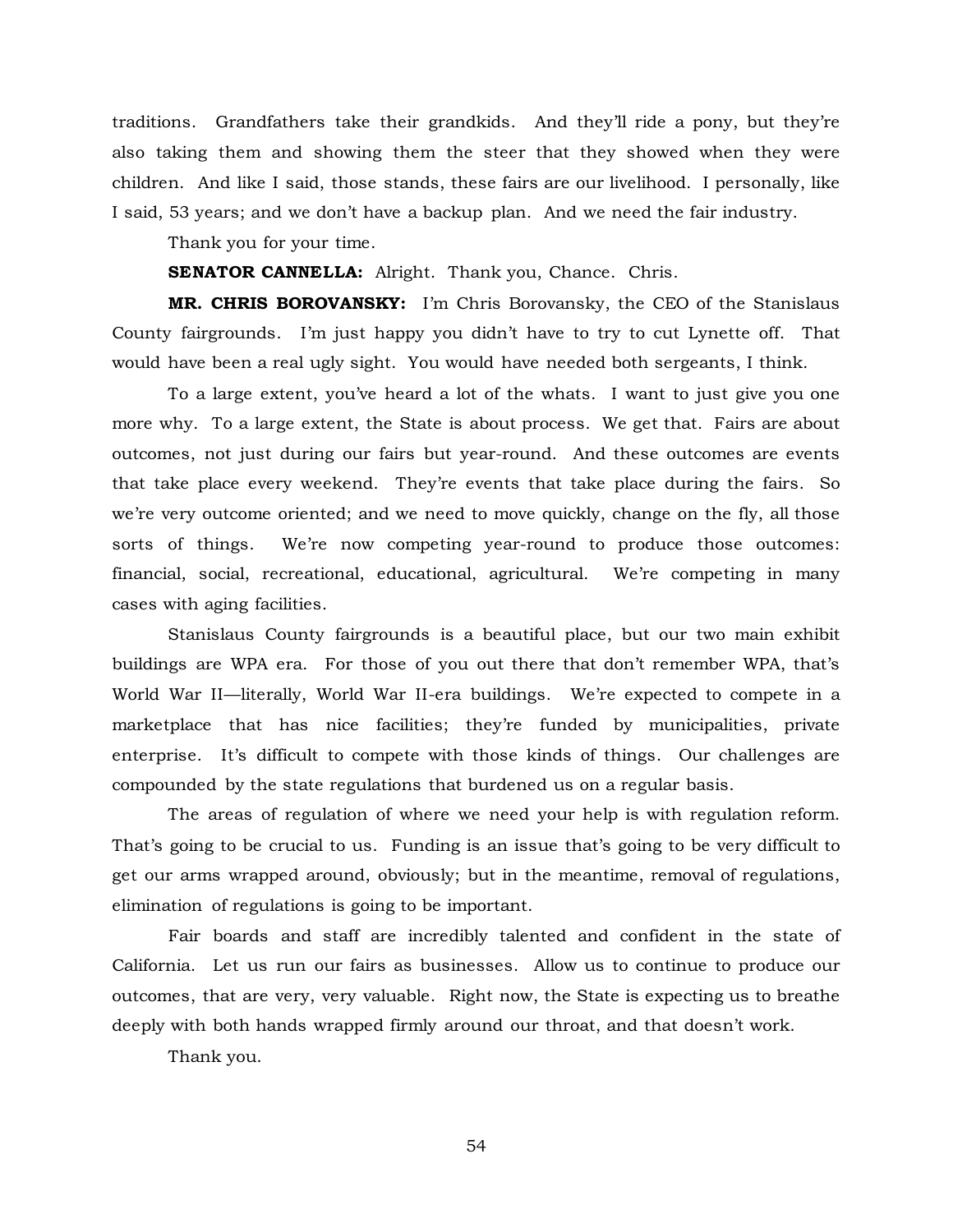**SENATOR CANNELLA:** Thank you. Alright. Next, we will have Becky Bailey, Barbara Quaid, Reggie from Orange County, Jeanette Morris, and Paul Beckett. If you'd like to address us, please come forward, and you get two minutes.

**MR. PAUL BECKETT:** My name is Paul Beckett. I'm a director of the Salinas Valley Fair. I just want to make some comments on some of the things I heard today. Troy Bowers came up and talked about his fair. We have two people here from the Santa Cruz County Fair. One of them is the manager. He's working for a dollar a month. We have Kelly Ferreira, who is the manager of the San Benito County Fair. He effectively retired as well and has come back as a part-time manager of the San Benito County Fair. We are a county fair in King City, the Salinas Valley Fair. We are not burdened by the bureaucracy of the State of California. Our fair manager is sitting here. We have our board of directors. We make decisions. She makes the decisions in a businesslike manner. We don't have to go through all the state stuff.

I appreciate what you've said, Senator, that it might be nice to have a dollar amount attached to some of this so you have something to work with. We don't have that problem. But I just wanted to let you know that there are other fairs out there that do have the problems. They're all DAA fairs, and they need your help.

**SENATOR CANNELLA:** Alright. Thank you very much. Next up. And then Chris Korby, if you want, just get in line as well.

**MS. BECKY BAILEY FINDLEY:** I'm speaking on behalf of Barbara Quaid as well. We're being good public servants. We've been involved with the fair industry for years. We're supportive and want to be a part of the solution. We thought we were signing the sign-in sheet. [Laughter]

**SENATOR CANNELLA:** Thank you. Yes. Alright. Anybody else who would like to address us?

**MS. BARBARA QUAID:** Good morning. My name is Barbara Quaid. I'm the CEO of the Ventura County Fair. And, yes, I did think I was signing the sign-in sheet. But what I would like to say is I'd like to give my two minutes to Ernie Guderjahn because I think no one has expressed feelings as heartfelt as Ernie and as good as he has done.

The staff at the Ventura County Fair has been dedicated and worked there most of us—for between 20 and 30 years.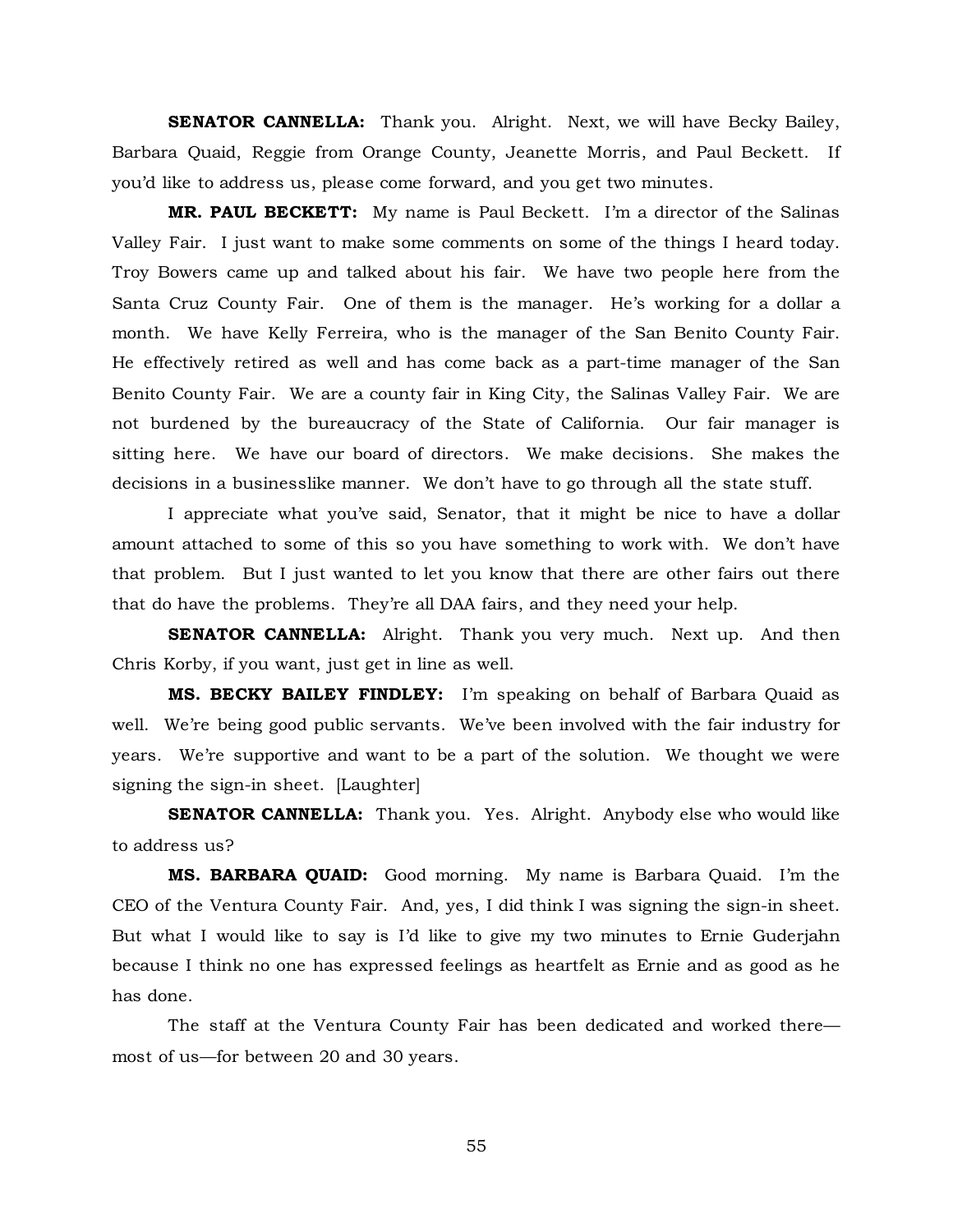One of the things that I'd like to point out that I don't know that anyone else has, but in this era of the Governor giving us PLP and PDD days, we have staff that has … Their days are just gone. They're working and they're working and giving their days away. They're donating them back to the State by virtue of the fact that they can't take that type of vacation time.

But what I want to point out is the dedication that the fairs have and also our business partners. We are self-sustaining. We don't receive any money from the State of California. However, this is going to go so deep that it is going to affect some of our business partners and some of the smaller fairs that we'd like to work hand-in-hand with. So we appreciate anything that you can do.

Thank you.

**SENATOR CANNELLA:** Thank you very much.

**MS. REGGIE MUNDEKIS:** Hi. I'm Reggie Mundekis. I'm with the Orange County Fairgrounds Preservation Society. We were formed after our fair board voted to sell our fairgrounds. No one from Orange County ever asked for our fairgrounds to be sold. We fought a three-year battle and prevailed in court. The three-year battle included a well-connected real estate developer hiring some former employees of the fairgrounds to help them further the sale.

I need to caution people on the idea of cutting your way to solvency. Yes, there is some over regulation by DGS in the area of contracting, but fairs are not going to become magically solvent and money makers by simply handing them over to a nonprofit or by taking away all the oversight and regulation. Some of that needs to happen, but at the same time, we need to educate some of the smaller fairs and some of the fairs that need assistance in how to become more entrepreneurial and how to maintain their agricultural and local interests in those entrepreneurial activities. Some ideas are setting up a commercial kitchen, which could be leased out by local food vendors to sell things like their boutique jams and jellies and breads. Other ideas, such as at Chowchilla, they have a very successful motor sports racing program, which includes stops and prize money on the western circuit.

We need to look at ways of being more innovative at bringing in new revenue streams, particularly among the smaller fairgrounds in the state. Many of these small, rural fairgrounds are the lifelines for things like their volunteer fire departments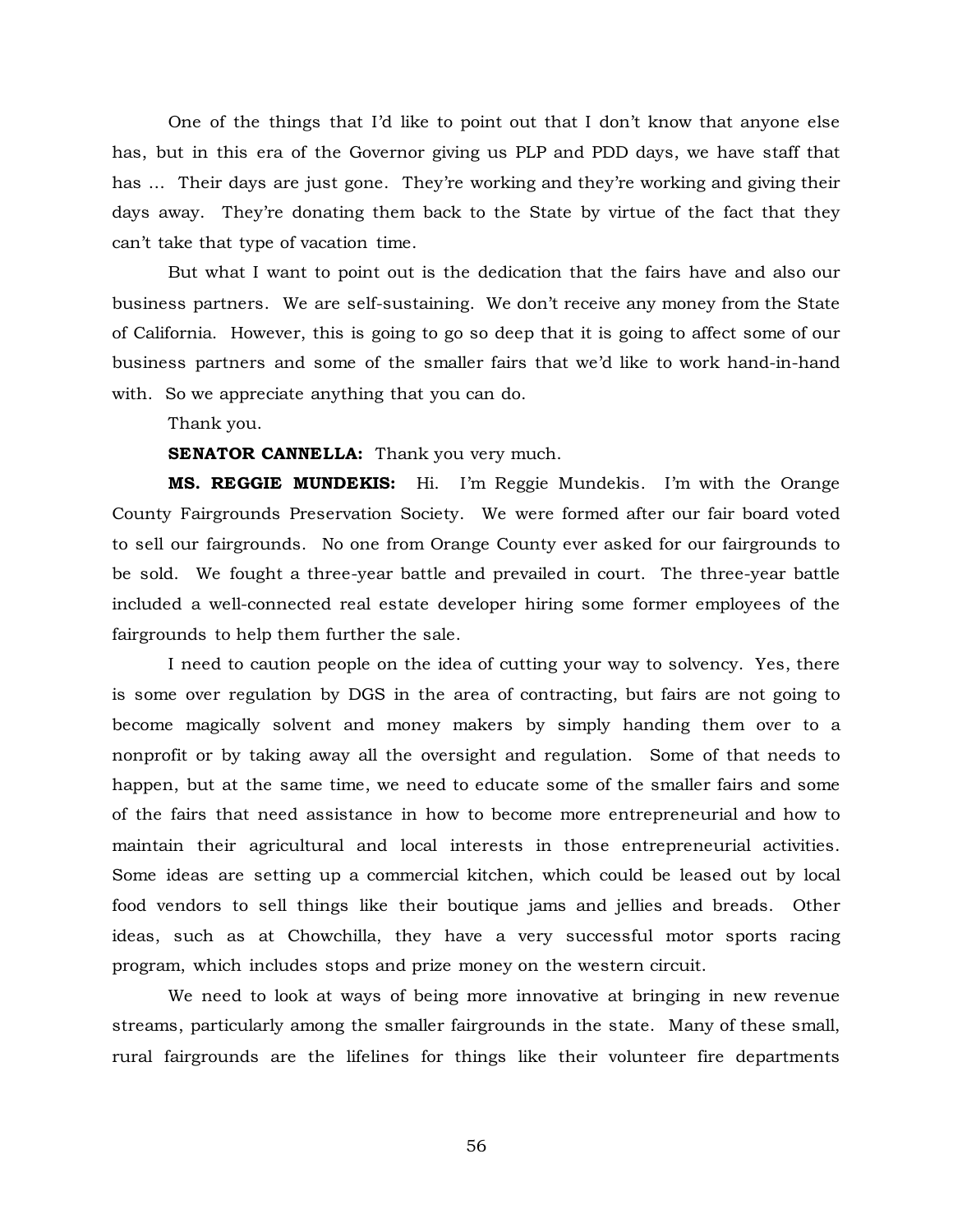because that annual fair provides the bulk of the money for that volunteer fire department to operate.

The Orange County fairgrounds is a nonprofit advocacy group for the entire network of California fairs in addition to the Orange County fairgrounds, and we're here to assist any fairgrounds that want to talk with us and find ways of increasing entrepreneurship and new revenue streams on fairgrounds.

Thank you very much.

**SENATOR CANNELLA:** Thank you.

**MR. CHRIS KORBY:** Thank you, Senators. Chris Korby, California Authority of Racing Fairs. And thanks to staff too.

I did know what I was signing because I wanted to come up here and publicly thank Senator Berryhill for a piece of legislation you worked with us on, SB 1418. It was a pretty technical horseracing bill, but it's one of those things that allows us to plan for an uncertain future. And we really appreciate your help and want to continue working with you in the future.

Thank you.

**SENATOR CANNELLA:** Alright. Thank you very much. Closing comments, Senator Berryhill?

**SENATOR BERRYHILL:** Yeah. I would like to say few things. First of all, thanks everybody for coming here today and sitting through this hearing. And I want to recognize Louis Brown. He's your lobbyist up there. He does a heck of a job for you. If anybody is up to this task, Louis is.

And, you know folks, I'm a Republican in a heavily Democratic majority legislature. And so, this is actually exciting to me because the Legislature doesn't really move unless we're in crisis, and the fair industry is in crisis. And so, by having this hearing, maybe by having other hearings, we're going to get a lot of stuff out on the table. And it happened here today. And it's going to give us a lot of ideas as we move forward with a comprehensive package.

I think everybody here understands that this maybe isn't as easy as we thought it was going to be when we came here today. So I certainly look forward to drilling down and working through a comprehensive package.

We've got two members that aren't here today, both Henry and Michael— Michael Rubio and Henry Perea. And the one thing that you've got going for you here